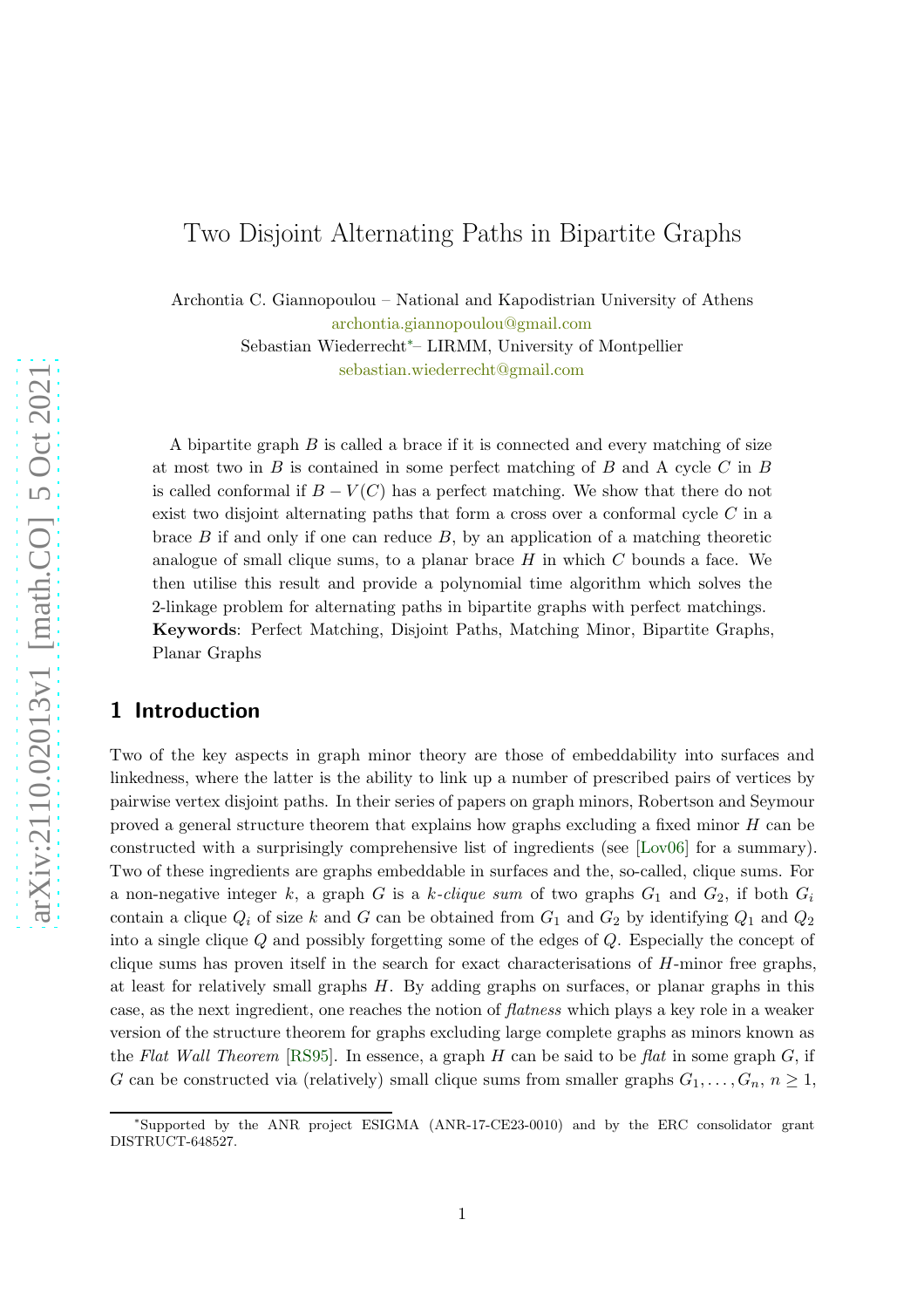such that the graph  $G_i$  with  $H \subseteq G_i$  is planar. Please note that this is not the actual definition but rather a simplification to illustrate the flavour of the idea behind flatness.

An exceptional case occurs if we restrict  $H$  to be some cycle  $C$ . We say that  $C$  is  $C$ -flat in a graph G if G can be constructed via k-clique sums, where  $k \leq 3$ , from graphs  $G_1, \ldots, G_n$ , where the graph  $G_i$  that contains C is planar, and C bounds a face of  $G_i$ . In the case of flat cycles, one immediately finds a flavour of linkedness. A cycle  $C$  is said to have a  $C$ -cross in  $G$ , if there exist distinct vertices  $s_1, s_2, t_1, t_2$  that occur on C in the order listed, and paths  $P_1$  and  $P_2$  such that: Both  $P_i$  are internally vertex disjoint from C,  $P_1$  and  $P_2$  are vertex disjoint and each  $P_i$  has  $s_i$ and  $t_i$  as its endpoints. A classic theorem, to which we will refer as the Two Paths Theorem, links the notions of C-flatness and C-crosses. The theorem has been obtained in many different forms with various techniques by a plethora of authors over time [\[Jun70,](#page-47-1) [Sey80,](#page-48-1) [Shi80,](#page-48-2) [Tho80,](#page-48-3) [RS90\]](#page-48-4).

<span id="page-1-0"></span>**Theorem 1.1** (*Two Paths Theorem*). A cycle C in a graph G has **no** C-cross in G if and only if it is  $C$ -flat in  $G$ .

By considering Menger's Theorem, one can get the impression that in terms of connectivity via paths, graphs and digraphs are not that different. Indeed, if  $D$  is an acyclic digraph, i.e. a digraph without directed cycles, then the directed version of the k-Linkage Problem can be solved in polynomial time [\[FHW80\]](#page-47-2). In the case  $k = 2$  there even exists a directed analogue for the Two Paths Theorem [\[Tho85\]](#page-48-5).

However, once one allows for the existence of directed cycles, even the Directed 2-Disjoint Paths Problem becomes NP-hard [\[FHW80\]](#page-47-2). This hardness result has far-reaching consequences for structural digraph theory. Deciding whether a given digraph D contains a subdivision of a digraph  $H$  can be NP-complete even for relatively small digraphs [\[BJHM15\]](#page-47-3), while the complexity of deciding whether D contains H as a butterfly minor<sup>1</sup> remains unknown for almost all digraphs H. Similarly, attempts of generalising the Flat Wall Theorem to the world of digraphs [\[GKKK20\]](#page-47-4) obtain weaker structural insight due to the lack of a Two Paths Theorem.

So can we hope for a generalisation of the Two Paths Theorem, at least in some sense, for the directed case? In this paper we present a possible answer to this question in terms of a matching theoretic result, how exactly this relates to digraphs will be discussed in the [conclusion.](#page-45-0) For this let us introduce some definitions and the structural result that acts as the key tool for the results of this paper.

Let G be a graph, a set  $F \subseteq E(G)$  of pairwise disjoint edges is called a *matching*, and a vertex  $v \in V(G)$  is said to be *covered* by F if F contains an edge that has v as an endpoint. The set of all vertices covered by F is denoted by  $V(F)$ . A matching M is perfect if  $V(M) = V(G)$  and an edge  $e \in E(G)$  is *admissible* if there exists a perfect matching M' of G with  $e \in M'$ . A graph G is matching covered if it is connected and all of its edges are admissible.

A set  $X \subseteq V(G)$  is *conformal* if  $G - X$  has a perfect matching. If M is a perfect matching and  $E(G - X) \cap M$  is a perfect matching of  $G - X$ , we call X M-conformal. A subgraph H of G for which  $V(H)$  is  $(M-)$ conformal is called  $(M-)$ conformal. If  $v \in V(G)$  is a vertex of degree exactly two, we call the process of contracting both edges incident with  $v$  and removing all loops and parallel edges afterwards the bicontraction of v. A graph H that can be obtained from a conformal subgraph of G by repeatedly applying bicontractions is called a matching minor. A

<sup>&</sup>lt;sup>1</sup>A notion of minors suited for digraphs.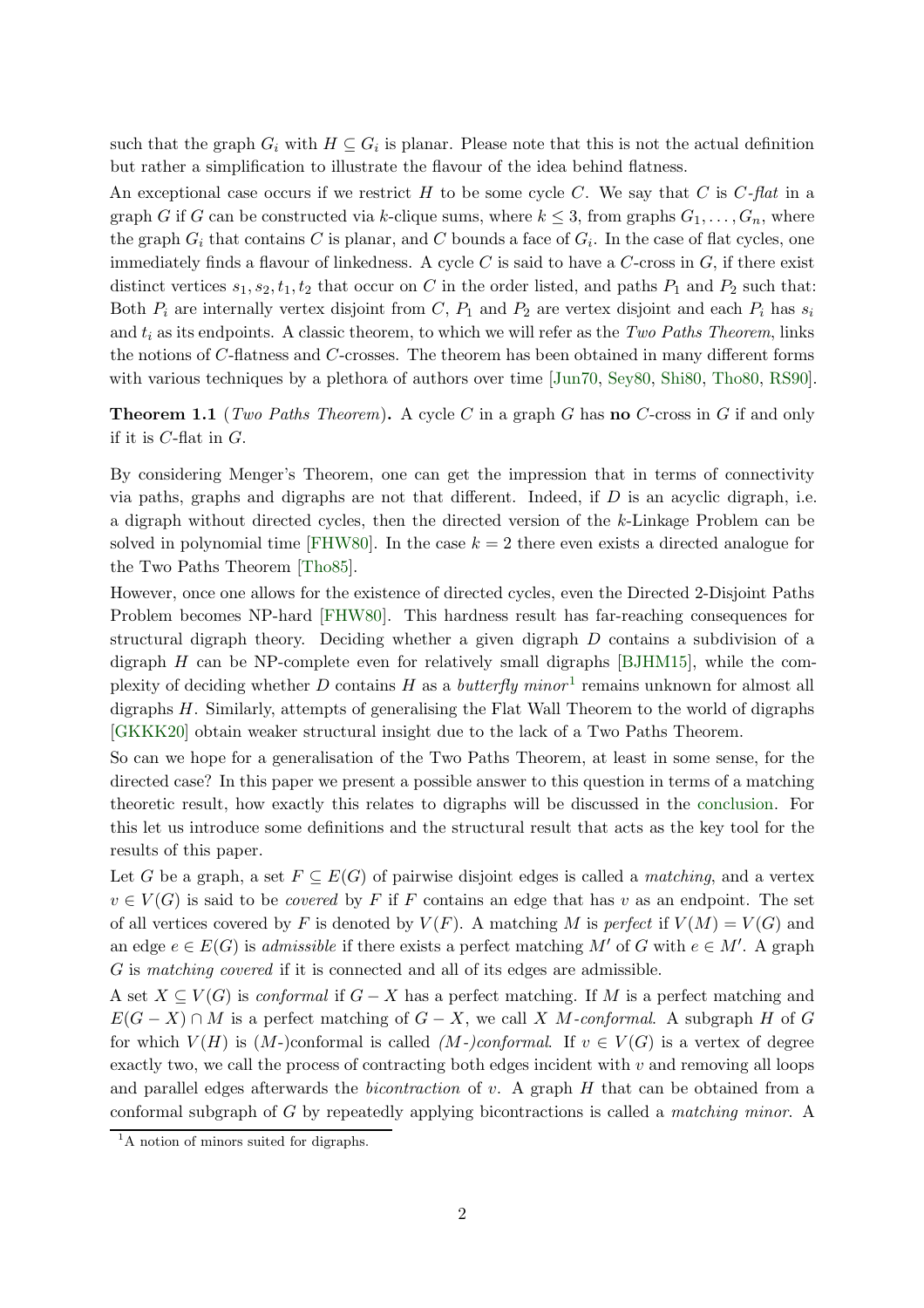path P is M-alternating if there exists a set  $S \subseteq V(P)$  of endpoints of P such that  $P-S$  is a conformal subgraph of G and we say that P is *alternating* if there exists a perfect matching  $M$ of G such that P is M-alternating. P is M-conformal if  $S = \emptyset$  and P is internally M-conformal if  $S$  contains both endpoints of  $P$ .

Let G be a graph and  $X \subseteq V(G)$ . We denote by  $\partial(X)$  the set of edges in G with exactly one endpoint in X and call  $\partial(X)$  the *edge cut* around X in G. Let us denote by  $\mathcal{M}(G)$  the set of all perfect matchings in G. An edge cut  $\partial(X)$  is tight if  $|\partial(X) \cap M| = 1$  for all perfect matchings  $M \in \mathcal{M}(G)$ . If  $\partial(X)$  is a tight cut and  $|X| \geq 2$ , it is non-trivial. Identifying the shore X of a non-trivial tight cut  $\partial(X)$  into a single vertex is called a *tight cut contraction* and the resulting graph G′ can easily be seen to be matching covered again. A bipartite matching covered graph without non-trivial tight cuts is called a *brace*. It follows from a famous result of Lov $87$ ] that the braces of a bipartite matching covered graph B are uniquely determined.

Similar to how every 2-connected minor of a graph G must be a minor of one of its blocks, every brace that is a matching minor of some bipartite matching covered graph B be a matching minor of some brace of B. One brace in particular, namely  $K_{3,3}$ , has been at the centre of attention because of its connections to  $K_{3,3}$ -free Orientations (see [\[McC04\]](#page-47-6) for an overview on the topic).

**Notational Conventions** Let us also fix some conventions for this paper. Given integers  $i, j \in \mathbb{Z}$ we denote by  $[i, j]$  the set  $\{z \in \mathbb{Z} \mid 1 \leq z \leq j\}$ . This means in particular that  $[i, j] = \emptyset$  in case j < i. Given two sets X and Y we denote by X∆Y their symmetric difference  $(X \ Y) \cup Y \ X$ . Since the whole paper mainly deals with bipartite graphs it is convenient for us to always assume that any bipartite graph B comes together with a bipartition of its vertex set into two stable sets which we call  $V_1$  and  $V_2$ . These two sets are called the *colour classes* of B and in our figures  $V_1$  is usually depicted as a family of black vertices, while the vertices of  $V_2$  are depicted as white. We sometimes write  $V_i(B)$  in case we want to emphasise that we are speaking of the vertices of colour  $i \in [1, 2]$  in a specific bipartite graph B.

Given a bipartite graph B with a perfect matching we say that B contains  $K_{3,3}$  if it has a matching minor isomorphic to  $K_{3,3}$ . If B does not contain  $K_{3,3}$  we say that B is  $K_{3,3}$ -free. The following definition can be seen as a matching theoretic variant of clique sums.

<span id="page-2-0"></span>**Definition 1.2** (4-Cycle Sum). For every  $i \in \{1, 2, 3\}$  let  $B_i$  be a bipartite graph with a perfect matching and  $C_i$  be a conformal cycle of length four in  $B_i$ . A 4-cycle-sum of  $B_1$  and  $B_2$  at  $C_1$ and  $C_2$  is a graph  $B'$  obtained by identifying  $C_1$  and  $C_2$  into the cycle  $C'$  and possibly forgetting some of its edges. If a bipartite graph  $B''$  is a 4-cycle-sum of  $B'$  and some bipartite and matching covered graph  $B_3$  at  $C'$  and  $C_3$ , then  $B''$  is called a trisum of  $B_1$ ,  $B_2$  and  $B_3$ .

The Heawood graph is the bipartite graph associated with the incidence matrix of the Fano plane, see [Figure 1](#page-3-0) for an illustration. Including one exception in the form of the Heawood graph, the structure theorem for  $K_{3,3}$ -free braces bears a striking resemblance to Wagner's characterisation of  $K_5$  minor free graphs [\[Wag37\]](#page-48-6).

<span id="page-2-2"></span><span id="page-2-1"></span>**Theorem 1.3.** [\[McC04,](#page-47-6) [RST99\]](#page-48-7) A brace is  $K_{3,3}$ -free if and only if it either is isomorphic to the Heawood graph, or it can be obtained from planar braces by repeated application of the [trisum](#page-2-0) operation.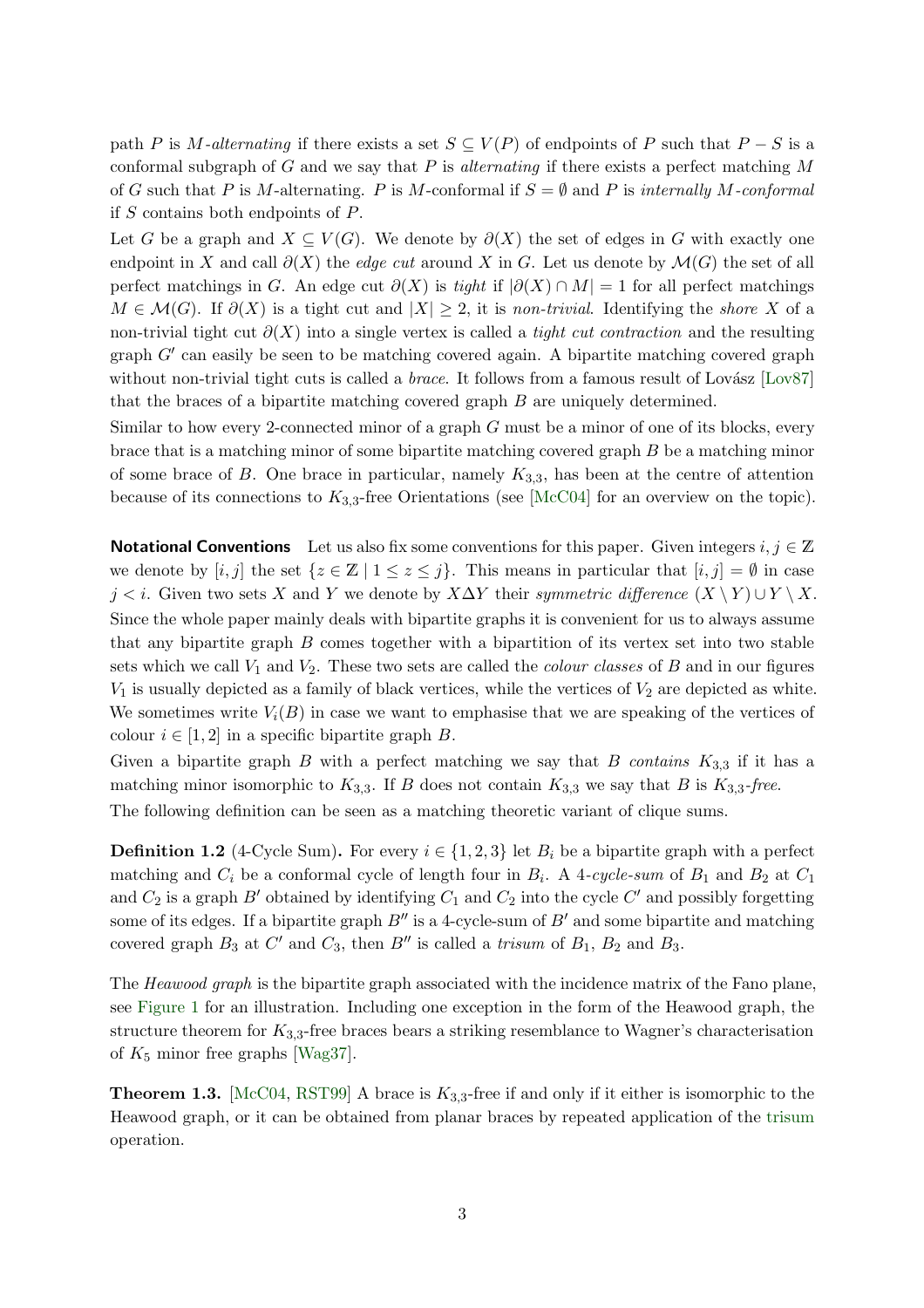<span id="page-3-0"></span>

Figure 1: The Heawood graph  $H_{14}$ .

**Corollary 1.4.** [\[McC04,](#page-47-6) [RST99\]](#page-48-7) There exists an algorithm that decides, given a brace  $B$  as input, whether B contains  $K_{3,3}$  as a matching minor in time  $\mathcal{O}(|V(B)|^3)$ .

### 1.1 A Matching Theoretic Two Paths Theorem

The Two Paths Theorem describes the existence of crosses over cycles. In the setting of matching theory, the cycles of a graph each fall into one of two categories: conformal cycles and nonconformal cycles. The following lemma servers as an argument that, for the purpose of linking the existence of a cross to a topological property, it suffices to consider conformal cycles.

<span id="page-3-1"></span>**Lemma 1.5** ( $\text{[McC04]}$  $\text{[McC04]}$  $\text{[McC04]}$ ). Let B be a bipartite and planar matching covered graph, then every facial cycle of  $B$  is conformal.

If we are interested in a statement like the one of [Theorem 1.1,](#page-1-0) then we would expect the cycle which does not have a cross to bound a face in some kind of reduction of the original graph. If this is the case, then [Lemma 1.5](#page-3-1) implies that our cycle is conformal. Indeed, if our cycle is conformal in the end, our reductions should not have changed this and thus it should have been conformal even before applying any sort of reduction. Hence it makes sense to only consider 'crosses' over conformal cycles.

Next we need a notion of reduction that is appropriate for the setting of bipartite graphs with perfect matchings. We have already seen the use of the 4-cycle sum in the [characterisation](#page-2-1) of bipartite graphs excluding  $K_{3,3}$  as a matching minor. The significance of the [trisum-operation](#page-2-0) is that, besides one small exception, it provides a way to combine braces into larger braces.

Let  $T_{10}$  be the 4-cycle-sum of three  $K_{3,3}$  at a 4-cycle C such that no edge of C is in  $E(T_{10})$ .

**Lemma 1.6** ([\[McC04\]](#page-47-6)). Let  $k \geq 3$ , and let  $B, B_1, \ldots, B_k$  be bipartite graphs such that B is not isomorphic to  $T_{10}$ . Suppose B is a 4-cycle-sum of  $B_1, \ldots, B_n$  at the 4-cycle C, then G is a brace if and only if  $B_1, \ldots, B_n$  are braces.

The last piece we need is the definition of a 'cross' itself.

Let B be a bipartite graph with a perfect matching M and let C be a conformal cycle in B. Let P be an M-alternating path in B. If P is internally M-conformal we say that P is of type 1, if M is a perfect matching of P, we say P is of type 2, and otherwise exactly one of the end-edges of  $P$  must belong to  $M$ , in this case  $P$  is of type 3.

<span id="page-3-2"></span>**Definition 1.7** (Matching Cross). Let B be a bipartite graph with a perfect matching M and let C be a conformal cycle in B. The cycle C is said to have a matching cross if there exists a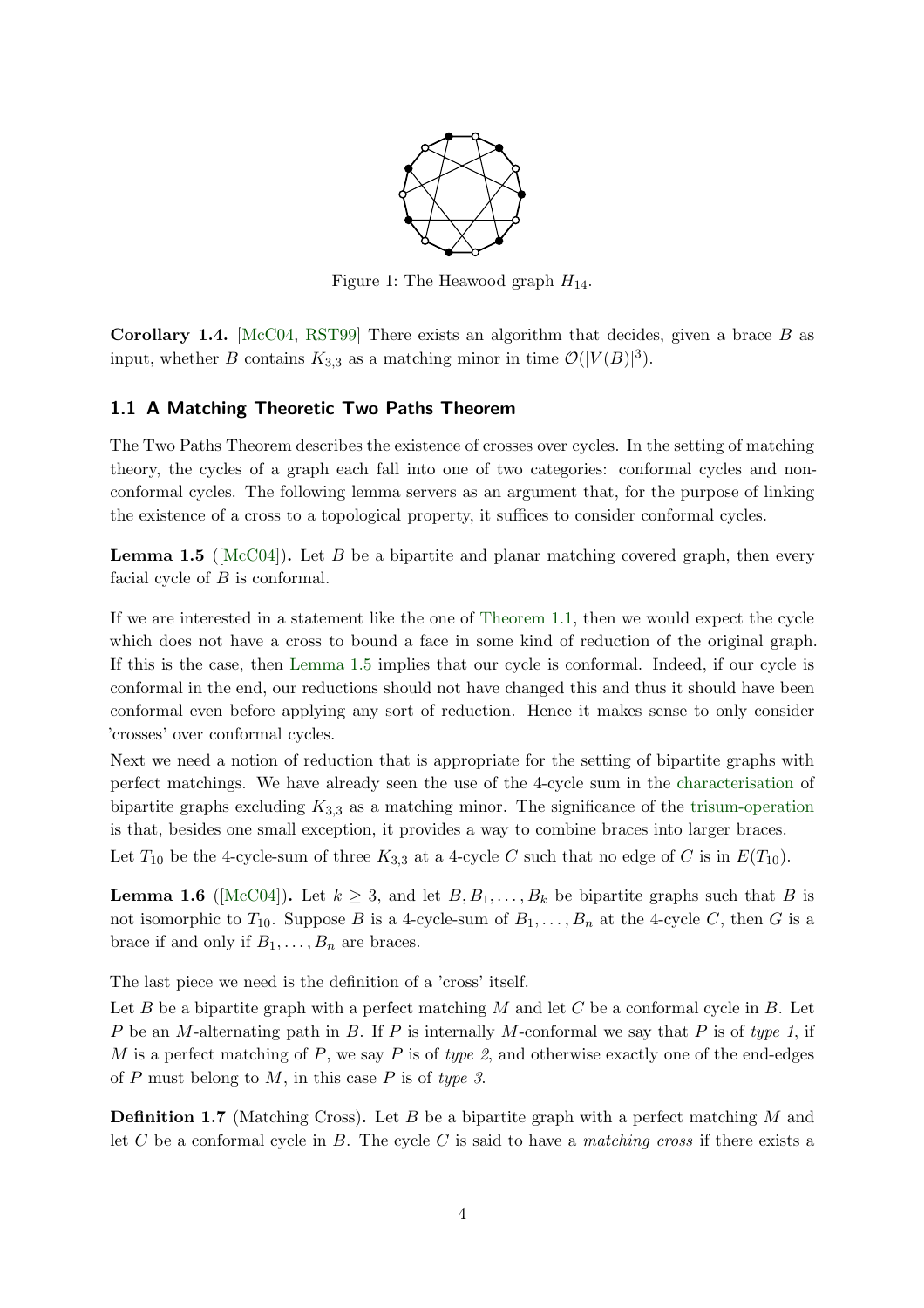perfect matching M and vertices  $s_1$ ,  $s_2$ ,  $t_1$ ,  $t_2$ , called the *pegs* of the cross, that appear on C in the order listed such that there exist paths  $P_1$  and  $P_2$  satisfying the following properties:

- for each  $i \in [1,2], P_i$  has endpoints  $s_i$  and  $t_i$  and is otherwise disjoint from C,
- $P_1$  and  $P_2$  are M-alternating, and
- $P_1$  and  $P_2$  are vertex disjoint.

A matching cross over a conformal cycle  $C$  is said to be *strong* if it also meets the following requirements:

- $|V_1 \cap \{s_1, s_2, t_1, t_2\}| = |V_2 \cap \{s_1, s_2, t_1, t_2\}|$ , and
- $P_1$  and  $P_2$  are of the same type

In case C has a matching cross with paths  $P_1$  and  $P_2$  such that  $C + P_1 + P_2$  is a conformal subgraph of  $B$  we say that  $C$  has a *conformal cross*.

Please note that any path of type 1 or 2 must be of odd length and every path of type 3 is of even length. Hence the two paths of a conformal cross are either both of type 1 or 2, or both of type 3. Moreover, if exactly one of the two paths is of type 2, then this path together with one of the two subpaths of  $C$  connecting its endpoints forms an alternating cycle. By switching the perfect matching along this cycle we arrive at a perfect matching for which both paths are of the same type. Therefore, if we are faced with a conformal cross we may assume this cross to be strong.

**Definition 1.8.** Let B be a brace and C a conformal cycle in B. A brace H is called a first order C-reduction of B, if there exist braces  $H$ ,  $B_1$ ,  $B_2$ , and a 4-cycle K such that B is a trisum of H,  $B_1$ , and  $B_2$  at K, there exists  $i \in [1,2]$  such that  $V(C) \cap V(K) \subseteq V_i$ , and  $C \subseteq H$ . A brace  $H_{\ell}$  is called a *C*-reduction of B if there is a sequence of braces  $H_1, \ldots, H_{\ell}$  such that  $B = H_1$ and  $H_{i+1}$  is a first order C-reduction of  $H_i$  for all  $i \in [1, \ell - 1]$ .

<span id="page-4-0"></span>We can now state the main result of this paper, a Two Paths Theorem for braces.

**Theorem 1.9.** Let B be a brace and C a conformal cycle in B, then C has **no** [matching cross](#page-3-2) in B if and only if B does not contain  $K_{3,3}$  as a matching minor and there exists a planar  $C$ -reduction of  $B$  in which  $C$  bounds a face.

Some of the intermediate results that lead to [Theorem 1.9](#page-4-0) can be used to solve a slightly altered version of 2-DAPP.

**Definition 1.10** (The (Bipartite) k-Matching Linkage Problem). Let B be a bipartite graph with a perfect matching,  $k \in \mathbb{N}$  a positive integer, and let  $s_1, \ldots, s_k \in V_1$  as well as  $t_1, \ldots, t_k \in V_2$  be 2k pairwise distinct vertices in B. A matching linkage in B for the terminals  $s_1, \ldots, s_k, t_1, \ldots, t_k$  is a perfect matching M and a collection  $P_1, \ldots, P_k$  of pairwise disjoint and internally M-conformal paths such that  $P_i$  has endpoints  $s_i$  and  $t_i$  for each  $i \in [1, k]$ .

The (bipartite) k-Matching Linkage Problem (k-MLP) is the question whether, given tuples  $(s_1, \ldots, s_k)$  and  $(t_1, \ldots, t_k)$  of vertices as above, there exists a matching linkage for the terminals  $s_1, \ldots, s_k, t_1, \ldots, t_k$  in B.

Please note that one can always turn an instance of  $k$ -DAPP into polynomially many instances of k-MLP by replacing vertices which appear several times as a terminal with a selection of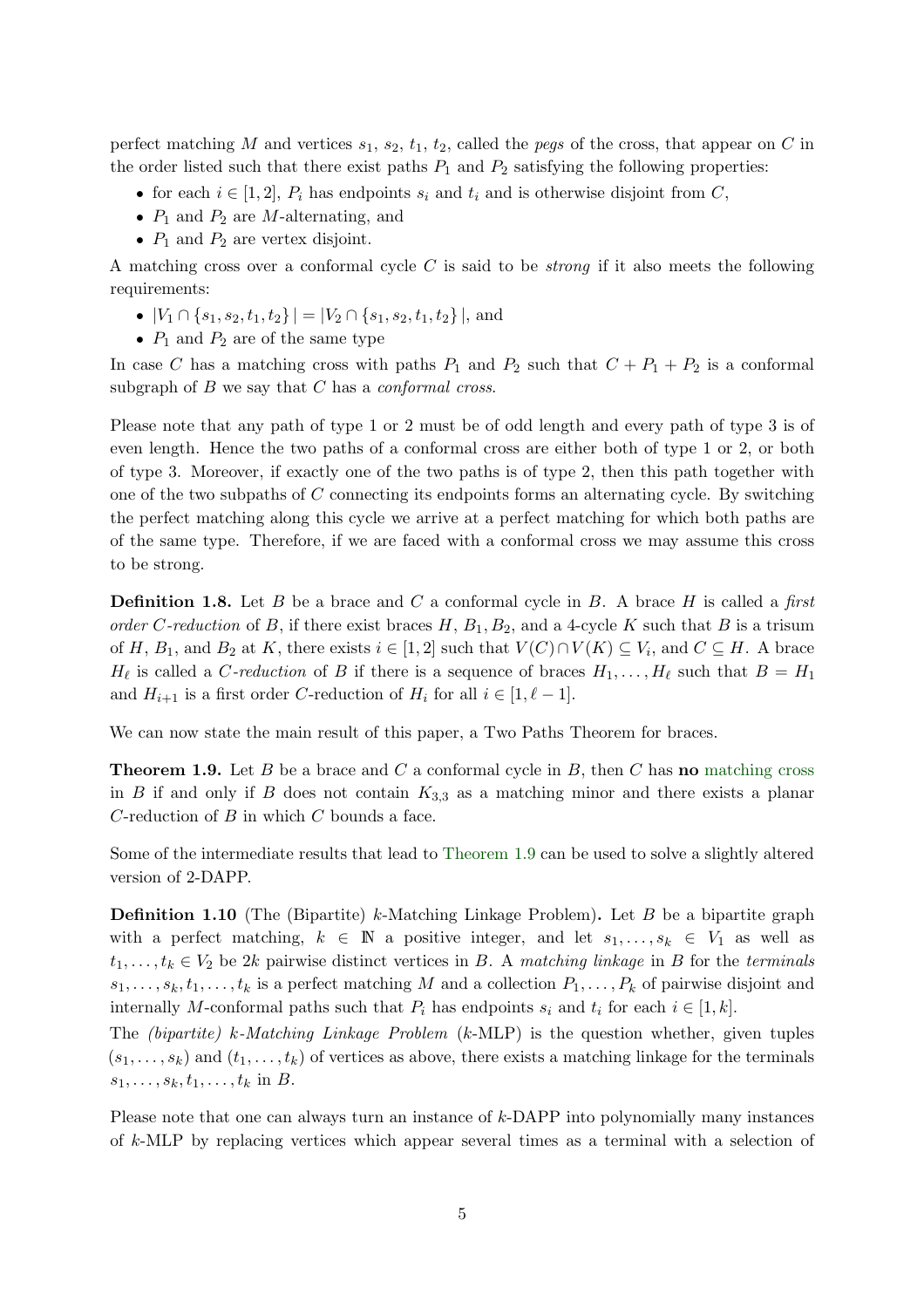their distance-2-neighbours<sup>2</sup>. Hence  $k$ -DAPP and  $k$ -MLP are polynomial time equivalent, the difference is that  $k$ -MLP can be easier to work with since the possibility of several terminals being the same vertex does not have to be taken into account.

<span id="page-5-3"></span>**Theorem 1.11.** Let B be a bipartite graph with a perfect matching, and let  $s_1, s_2 \in V_1$  as well as  $t_1, t_2 \in V_2$  be four distinct vertices. There exists an algorithm that decides 2-MLP for the terminals  $s_1, s_2, t_1, t_2$  in time  $\mathcal{O}(|V(B)|^5)$ .

This result is somewhat surprising since, as we discuss in the [conclusion,](#page-45-0) the variant of the 2-MLP where we ask the paths to be alternating for a fixed perfect matching  $M$  is polynomial time equivalent to the Directed 2-Disjoint Paths Problem which is still NP-complete.

The project so far This paper is part of the larger project of extending the graph minors theory of Robertson and Seymour to bipartite graphs with perfect matchings.

A matching theoretic analogue of treewidth, called perfect matching width, was introduced by Norine [\[Nor05\]](#page-47-7). Together with Hatzel and Rabinovich, the third author also derived a grid theorem for bipartite graphs with perfect matchings and perfect matching width from the related Directed Grid Theorem [\[HRW19a,](#page-47-8) [HRW19b\]](#page-47-9). This grid theorem was then further refined by the authors and Stephan Kreutzer in [\[GKW21\]](#page-47-10) which allowed for a structural characterisation of all classes of bipartite graphs with perfect matchings of bounded perfect matching width: the exclusion of a planar and matching covered matching minor. In [\[GKW21\]](#page-47-10) the complexity of t-DAPP on bipartite graphs of bounded perfect matching width was also discussed and a parametrised algorithm with t and the perfect matching width as parameters was presented.

The current paper lays the necessary ground work towards a weak structure theorem or Flat Wall Theorem for bipartite graphs with perfect matchings.

**Organisation of the Paper and Proof of [Theorem 1.9](#page-4-0)** Our proof of Theorem 1.9 can be broken down into two essential pieces. The first is [Proposition 1.12](#page-5-0) which characterises the existence of matching crosses over conformal cycles in  $K_{3,3}$ -free braces. [Section 4](#page-15-0) is dedicated to its proof, but the planar case, which is handled in [Section 2,](#page-7-0) plays a major role.

<span id="page-5-0"></span>**Proposition 1.12.** Let B be a  $K_{3,3}$ -free brace and C a conformal cycle in B. Then there is no matching cross over C in B if and only if there exists a planar C-reduction of B in which  $C$ bounds a face.

<span id="page-5-1"></span>The second part is [Proposition 1.13,](#page-5-1) which guarantees conformal crosses over 4-cycles in braces that contain  $K_{3,3}$ , this proposition is proved in [Section 5.](#page-28-0)

**Proposition 1.13.** Let B be a brace containing  $K_{3,3}$  and C a 4-cycle in B, then there exists a conformal bisubdivision of  $K_{3,3}$  with C as a subgraph.

In [Section 3,](#page-12-0) we establish some preliminary results which are needed for both the  $K_{3,3}$ -free case and the case where  $B$  contains  $K_{3,3}$ , especially regarding paths and matching crosses over 4cycles. An important role, in order to bridge between the existence of matching crosses and [Proposition 1.13](#page-5-1) is held by the following lemma.

<span id="page-5-2"></span><sup>&</sup>lt;sup>2</sup>If G is a graph and  $v \in V(G)$ , then a *distance* 2-neighbour of v is a vertex from  $N_G(N_G(v)) \setminus (N_G(v) \cup \{v\})$ .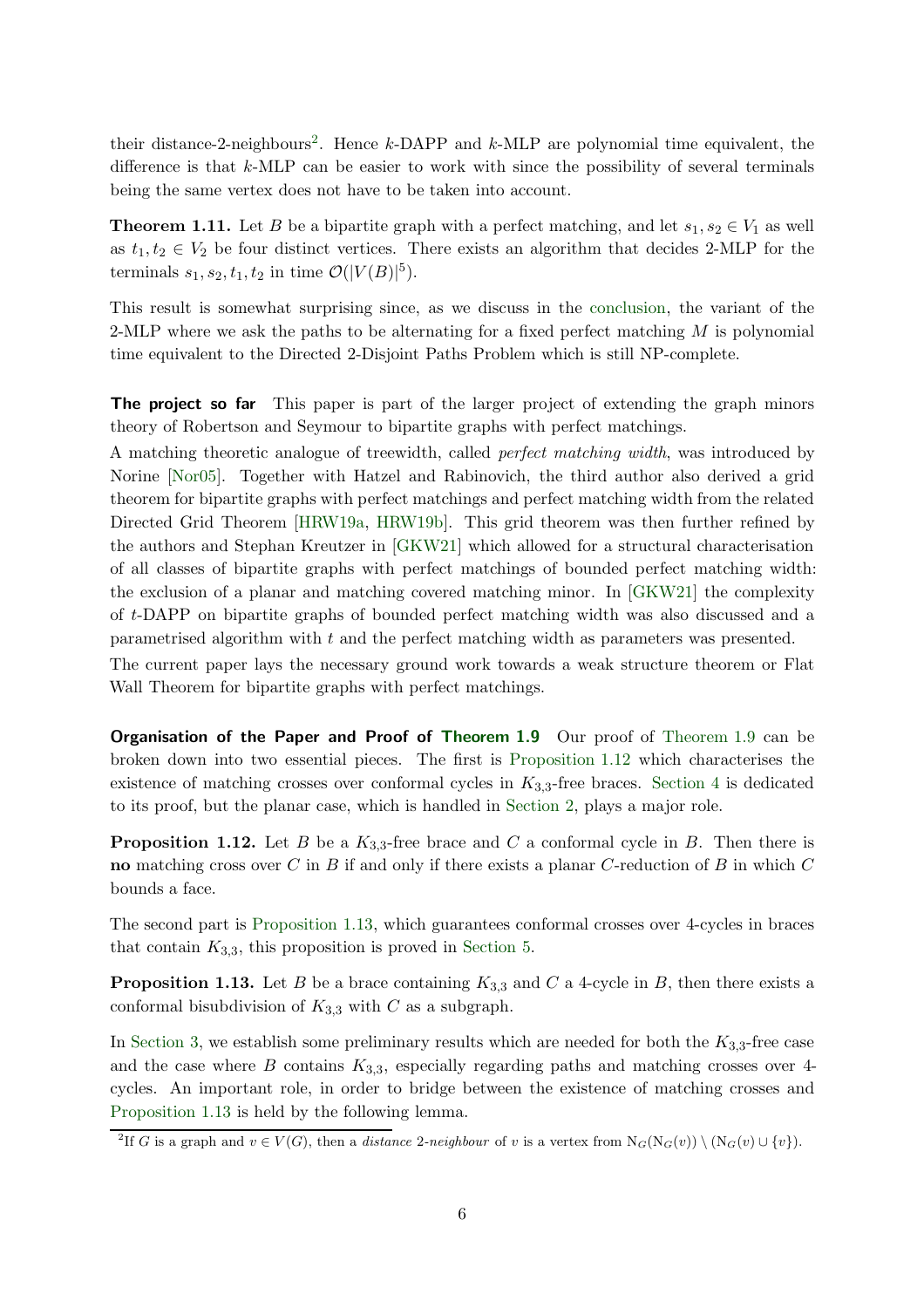**Lemma 1.14.** Let B be a brace and C a 4-cycle in B, then there is a conformal cross over C in B if and only if C is contained in a conformal bisubdivision of  $K_{3,3}$ .

As a last piece, we need to be able to make use of strong matching crosses over certain conformal cycles to find (not necessarily strong) matching crosses more easily. This is especially useful when paired with [Proposition 1.13](#page-5-1) but also finds applications in other places within this chapter.

<span id="page-6-0"></span>**Lemma 1.15.** Let B be a brace and C a conformal cycle. If  $C' \neq C$  is a conformal cycle such that there exists an edge  $e \notin E(C)$  with both endpoints on C with  $C' \subseteq C + e$ , and there is a perfect matching M of B and M-alternating paths L and R that form a matching cross over  $C'$ , then there exists a matching cross over  $C$  in  $B$  that does not use  $e$ .

*Proof.* Since  $C' \subseteq C + e$ ,  $C' - e$  forms a subpath of C, hence the order of the endpoints of L and R on C is the same as the order of these vertices on  $C'$ . So in case L and R are internally disjoint from  $C$ , they immediately form a matching cross over  $C$  as well. Suppose exactly one of these paths, say L, intersects C. Let  $v_R$  and  $w_R$  be the endpoints of R and  $v_1$ ,  $w_1$  be the endpoints of L. Then let  $x_1$  be the last vertex of L on C we encounter when traversing along L starting with  $v_1$  such that  $x_1$  is separated from  $w_1$  on C by  $v_2$  and  $w_2$ . Next let  $x_2$  be the first vertex of L that lies on C we encounter after  $x_1$ . Then  $x_2$  must belong to the same component of  $C - v_2 - w_2$  as  $w_1$  and thus  $x_1$  and  $x_2$  are separated on C by  $v_2$  and  $w_2$ . Since L and R are disjoint and M-alternating, so are  $x_1 L x_2$  and R and thus we have found a matching cross over C. So now assume that also R intersects C. In this case, let  $y_1$  be the last vertex we encounter when traversing along R starting in  $v_2$  such that  $y_1$  and  $w_2$  belong to different components of  $C-x_1-x_2$ . Then let  $y_2$  be the first vertex of C we encounter on R after  $y_1$ . By choice of  $y_1, y_1$ and  $y_2$  must belong to different components of  $C - x_1 - x_2$  and  $y_1Ry_2$  is internally disjoint from C. Hence  $x_1 L x_2$  and  $y_1 R y_2$  form a matching cross over C. Moreover, since e is not contained in either  $L$  or  $R$ , we have found a matching cross over  $C$  which does not contain  $e$ .  $\Box$ 

The four results above combined yield a short proof of [Theorem 1.9.](#page-4-0)

*Proof of [Theorem 1.9.](#page-4-0)* Let B be a brace and C a conformal cycle in B. Suppose B is Pfaffian, then [Proposition 1.12](#page-5-0) immediately yields both directions of our claim. Hence we may assume B to be non-Pfaffian. If C is a 4-cycle, then [Proposition 1.13](#page-5-1) guarantees the existence of a conformal cross over  $C$  in  $B$ . So we may assume  $C$  to have length at least six. Let  $P$  be a subpath of  $C$  of length three, so  $P$  consists of exactly four vertices, two of each colour class. Let  $a \in V_1$  and  $b \in V_2$  be the endpoints of P. If the edge ab does not exist in B we introduce it, please note that introducing an edge does not change the status of B being a brace, nor can  $B + ab$  be  $K_{3,3}$ -free if B is not. Hence  $C' \coloneqq P + ab$  is a 4-cycle in  $B + ab$  such that  $C' \subseteq C + ab$ . By [Proposition 1.13](#page-5-1) there is a conformal bisubdivision L of  $K_{3,3}$  in  $B + ab$  that has C' as a subgraph. By [Lemma 1.14](#page-5-2) there is a conformal cross over  $C'$ . Please note that, with  $L$  being a bisubdivision of  $K_{3,3}$ , we may choose a perfect matching M of B such that L is M-conformal and  $ab \notin M$ . An application of [Lemma 1.15](#page-6-0) now yields a matching cross over C in  $B + ab$  that does not contain ab. With  $ab \notin M$  this means that there is a matching cross over C in B.  $\Box$ 

With [Theorem 1.9,](#page-4-0) we have a tool that can help us to obtain an algorithmic solution of 2-MLP. In fact, it is [Proposition 1.13,](#page-5-1) which provides the important insight. [Theorem 1.1](#page-1-0) can be used to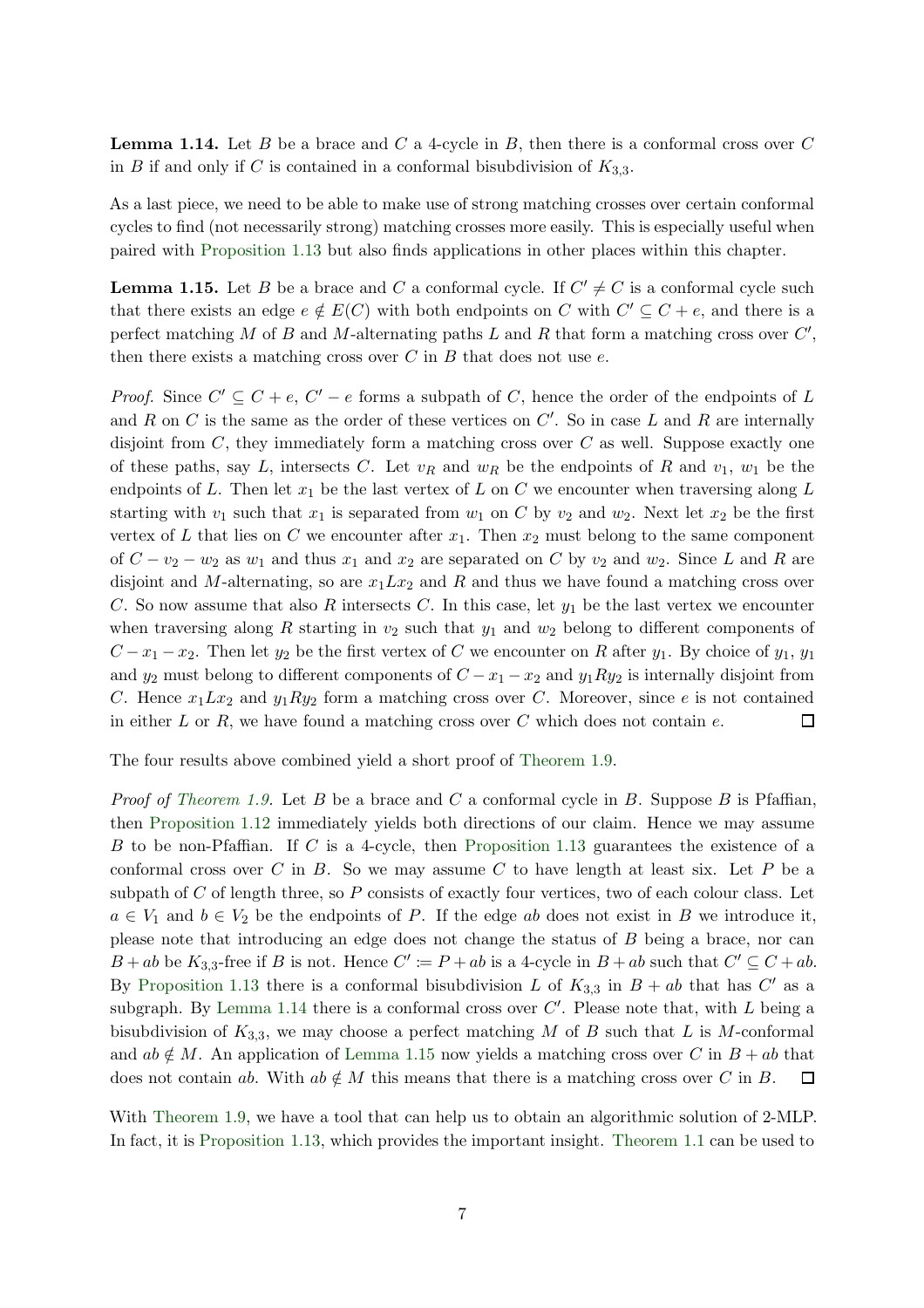solve the 2-Linkage Problem by introducing a small local construction. In [Section 6,](#page-39-0) we describe how a similar construction can be used for the 2-MLP.

# <span id="page-7-0"></span>2 Matching Crosses in Planar Braces

<span id="page-7-4"></span>In this section we establish the base case of [Theorem 1.9](#page-4-0) in form of an exact characterisation of the existence of matching crosses over conformal cycles in planar braces.

**Proposition 2.1.** Let B be a brace and C a conformal cycle in B, then there exists a strong matching cross over  $C$  in  $B$  if and only if  $C$  does not bound a face.

Since every matching cross over C in B also is an ordinary<sup>3</sup> C-cross, the existence of such a cross immediately certifies that it is impossible to draw  $B$  such that  $C$  bounds a face. We call a cycle C in a planar graph B separating if B cannot be drawn in a way such that C bounds a face. So we only need to show the reverse direction.

Before we can continue, some additional information about braces is necessary. Let G be a graph and k be a positive integer. We say that G is  $k$ -extendible if it is connected, has at least  $2k+2$  vertices, and for every matching  $F \subseteq E(G)$  there exists a perfect matching M of G with  $F \subseteq M$ .

<span id="page-7-1"></span>**Theorem 2.2** ([\[LP09\]](#page-47-11)). A bipartite graph B is a brace if and only if it is either isomorphic to  $C_4$ , or it is 2-extendible.

<span id="page-7-2"></span>**Theorem 2.3** ([\[Plu80\]](#page-47-12)). Let  $k \in \mathbb{N}$  be a positive integer. Then every k-extendible graph is  $(k + 1)$ -connected.

Extendibility in bipartite graphs can be expressed in many different ways. Of particular interest for us will be the existence of disjoint alternating paths, a property similar to strong k-connectivity in digraphs.

<span id="page-7-3"></span>**Theorem 2.4** ([\[Plu86,](#page-47-13) [AHLS03\]](#page-47-14)). Let B be a bipartite graph and  $k \in \mathbb{N}$  a positive integer. The following statements are equivalent.

- i)  $B$  is k-extendible.
- ii)  $|V_1| = |V_2|$ , and for all non-empty  $S \subseteq V_1$ ,  $|N_B(S)| \ge |S| + k$ .
- iii) For all sets  $S_1 \subseteq V_1$  and  $S_2 \subseteq V_2$  with  $|S_1| = |S_2| \leq k$  the graph  $B S_1 S_2$  has a perfect matching.
- iv) There is a perfect matching  $M \in \mathcal{M}(B)$  such that for every  $v_1 \in V_1$ , every  $v_2 \in V_2$  there are k pairwise internally disjoint internally M-conformal paths with endpoints  $v_1$  and  $v_2$ .
- v) For every perfect matching  $M \in \mathcal{M}(B)$ , every  $v_1 \in V_1$ , every  $v_2 \in V_2$  there are k pairwise internally disjoint internally M-conformal paths with endpoints  $v_1$  and  $v_2$ .

Since every brace is 3-connected by Theorems [2.2](#page-7-1) and [2.3,](#page-7-2) we can rely on the uniqueness of plane embeddings for 3-connected graphs [\[Whi92\]](#page-48-8).

<sup>3</sup>Ordinary here means a standard undirected cross in the sense of [Theorem 1.1.](#page-1-0)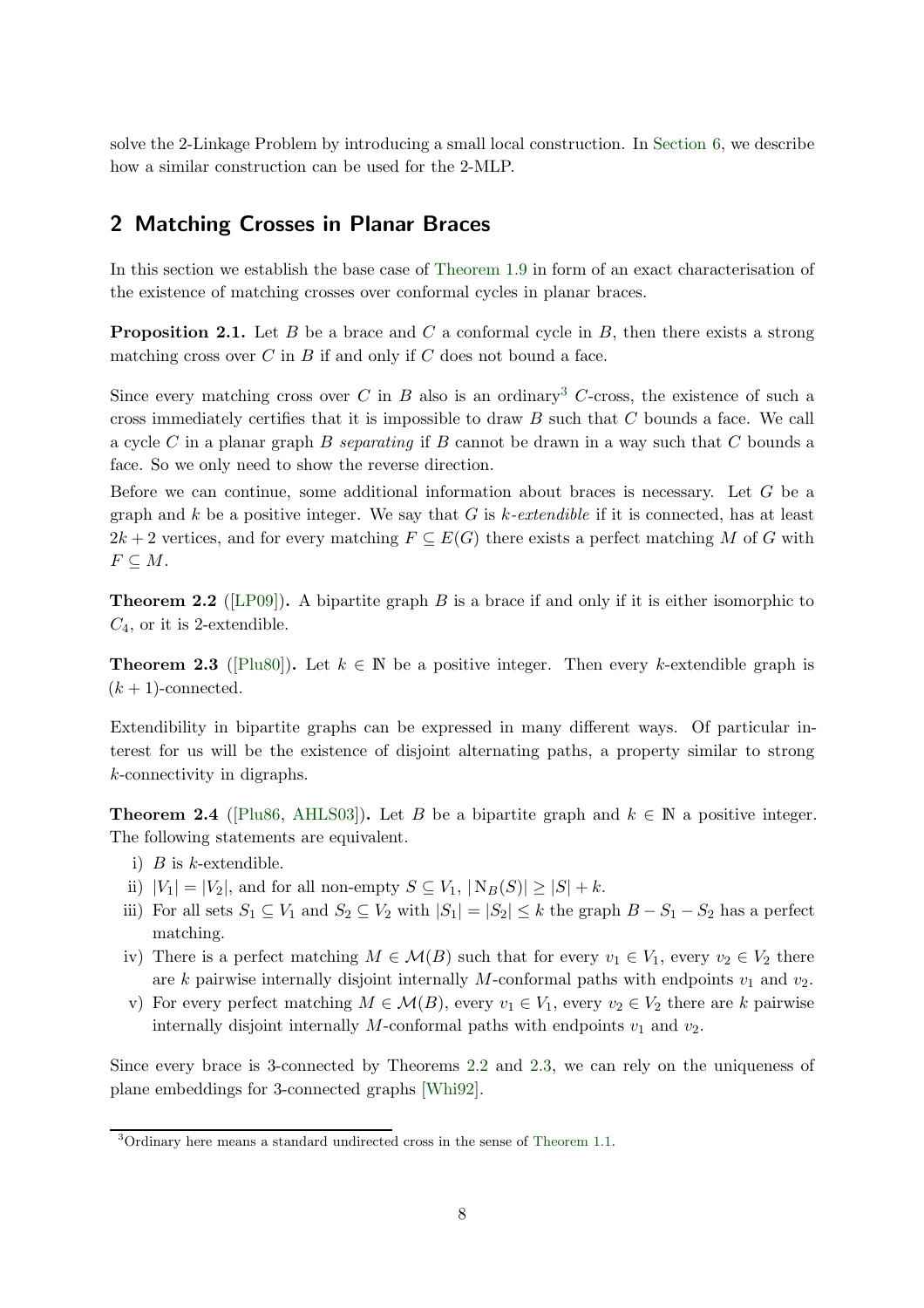Let  $B$  be a brace and  $C$  a conformal and separating cycle in  $B$ . Then by Whitney's Theorem [\[Whi92\]](#page-48-8) the interior and the exterior of  $C$  are the same in every drawing of  $B$  (up to the choice of the outer face). In what follows, we always assume  $B$  to come with a fixed drawing to avoid ambiguity. We denote the subgraph of  $B$  induced by the interior of  $C$  together with  $C$  itself by  $B_C^{\text{int}}$  and the subgraph of B induced by the exterior of C together with C is denoted by  $B_C^{\text{out}}$ . In both graphs  $C$  bounds a face and, since  $C$  is conformal, both graphs have a perfect matching.

<span id="page-8-1"></span>**Lemma 2.5.** Let B be a planar brace and C a conformal and separating cycle in B, then  $B_C^{\text{int}}$ and  $B_C^{\text{out}}$  are matching covered.

Proof. It suffices to show the claim for one of the two graphs. Moreover, by [Theorem 2.4](#page-7-3) it suffices to show for a single perfect matching M, that any pair  $a \in V_1$ ,  $b \in V_2$  of vertices is linked by an internally M-conformal path. So let us fix a perfect matching  $M$  for which  $C$  is M-conformal. Since B is a brace, given  $a \in V_1(B_C^{\text{int}})$  and  $b \in V_2(B_C^{\text{int}})$ , [Theorem 2.4](#page-7-3) guarantees the existence of two internally disjoint and internally  $M$ -conformal paths  $P_1$ ,  $P_2$  from a to b. If one of these paths is disjoint from  $C$ , there is nothing to show. Hence we may assume that both meet C and, by a similar argument, both of them need to contain an edge of  $B_C^{\text{out}} - E(C)$ . Let  $b_1$  be the first vertex of  $P_1$  on C when traversing  $P_1$  from a towards b and let  $a_1$  be the last vertex of  $P_1$  on C. Then  $a_1$  and  $b_1$  separate C into two paths, one of them being M-conformal, let  $P'$  be this path. Moreover,  $P_1b_1$  and  $a_1P_1$  are internally M-conformal, and all three paths are contained in  $B_C^{\text{int}}$ . Hence  $P_1b_1P'a_1P_1$  is an internally M-conformal a-b-path in  $B_C^{\text{int}}$ , and we are done.  $\Box$ 

Towards the next partial result we need to introduce some additional information on tight cuts in bipartite graphs.

Let B be a bipartite graph, and  $X \subseteq V(G)$ . If  $|X \cap V_1| = |X \cap V_2|$  we say that X is balanced, otherwise it is *unbalanced*. Suppose X is unbalanced, then there are  $i, j \in [1, 2]$ , and  $k \in \mathbb{N}$  such that  $|X \cap V_i| = |X \cap V_j| + k$ . In this case we call  $X \cap V_i$  the *majority* of X, denoted by Maj $(X)$ , and  $X \cap V_j$  is the *minority*, denoted by Min $(X)$ .

<span id="page-8-0"></span>**Lemma 2.6** (See the proof of Lemma 1.4 in [\[Lov87\]](#page-47-5)). Let B be a bipartite matching covered graph and  $X \subseteq V(B)$  where |X| is odd. Then  $\partial(X)$  is a tight cut if and only if  $|\text{Maj}(X)|$  –  $|\text{Min}(X)| = 1$  and  $N(\text{Min}(X)) \subseteq \text{Maj}(X)$ .

<span id="page-8-2"></span>**Lemma 2.7.** Let B be a planar brace, C be a conformal and separating cycle in B such that  $B' \in \left\{B_C^{\text{int}}, B_C^{\text{out}}\right\}$  is not a brace, and  $\partial_{B'}(X)$  be a non-trivial tight cut in  $B'$ . Then  $|X \cap V(C)| \geq 3$ and  $|X \cap V(C)| \geq 3$ .

<span id="page-8-3"></span>*Proof.* Suppose  $|X \cap V(C)| \leq 1$ . By symmetry, it suffices to treat this case. With [Lemma 2.6](#page-8-0) we know that the minority of X has no edge to a vertex of  $\overline{X}$ , without loss of generality let us assume the majority of  $\partial_B(X)$  to be in  $V_1$ . If  $V(C) \cap X = \emptyset$ , then clearly  $\partial_B(X)$  must be a nontrivial tight cut in B, which is impossible. Hence there must exist a unique vertex  $a \in V(C) \cap X$ . Moreover, since this vertex has neighbours in C which do not belong to  $X, a \in V_1$ . But also in this case  $\partial_B(X)$  is non-trivially tight in B and the claim follows.  $\Box$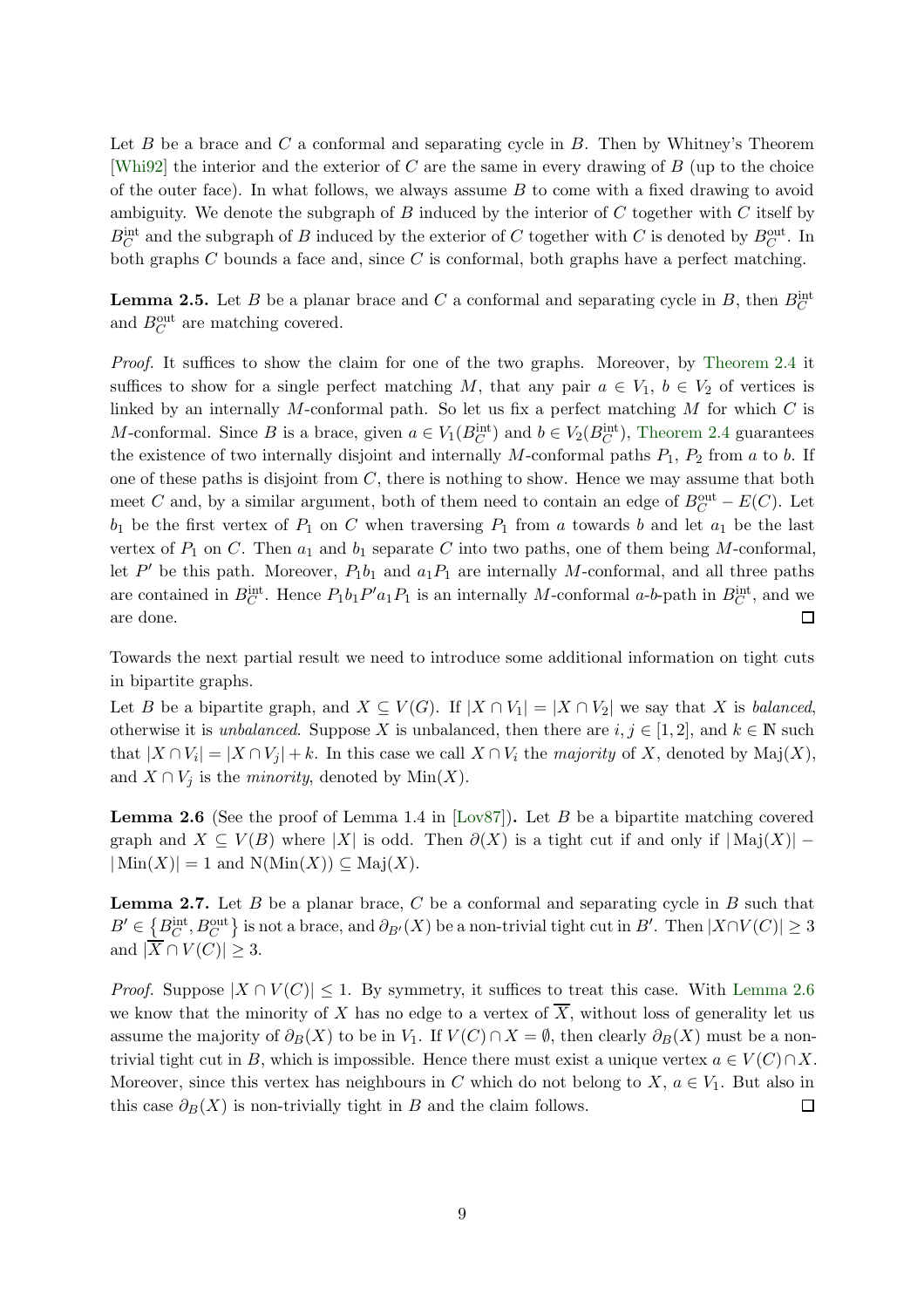**Corollary 2.8.** Let B be a planar brace, C a conformal and separating 4-cycle in B, then  $B_C^{\text{int}}$ and  $B_C^{\text{out}}$  are braces.

Please note that lemmata [2.5](#page-8-1) and [2.7](#page-8-2) and [Corollary 2.8](#page-8-3) can be extended to non-planar braces as well. The general version of [Corollary 2.8](#page-8-3) is due to McCuaig.

**Lemma 2.9** ( $[\text{McC04}]$ ). Let  $B_1$  and  $B_2$  be bipartite graphs with a common 4-cycle C and otherwise disjoint. If  $B_1 + B_2$  is a brace, then so are  $B_1$  and  $B_2$ .

<span id="page-9-1"></span>The next lemma is a slightly restated version of Lemma 46 from [\[McC04\]](#page-47-6) which can be derived with the methods presented there.

**Lemma 2.10** ( $[\text{McC04}]$ ). Let B be a planar brace, C be a facial cycle of B, M be a perfect matching of B for which C is M-conformal, and  $a \in V_1(C)$ ,  $b \in V_2(C)$  be two vertices with  $ab \notin E(C)$ . Then there exists an internally M-conformal a-b-path P in B which is internally disjoint from C.

As a special case, we first assume that we are interested in a (strong) matching cross over some separating cycle C in a planar brace B where both  $B_C^{\text{int}}$  and  $B_C^{\text{out}}$  are braces. We also need some deeper insight in how conformal bisubdivisions of  $K_{3,3}$  and the cube can appear in braces with respect to cycles of length four.

<span id="page-9-3"></span>**Lemma 2.11** ([\[McC04\]](#page-47-6)). Let B be a brace and C a 4-cycle such that  $B - V(C)$  is connected, let  $uv \in E(C)$  and  $x, y \in V(B) \setminus V(C)$  such that  $ux, vy \in E(B)$ . Then B contains a conformal bisubdivision of the cube with  $C+ux+vy$  as a subgraph, or B contains a conformal bisubdivision of  $K_{3,3}$  with C as a subgraph.

<span id="page-9-0"></span>The following is a slight weakening of the lemma above.

**Corollary 2.12** ([\[McC04\]](#page-47-6)). Let B be a brace and C a 4-cycle such that  $B-V(C)$  is connected, then B contains a conformal bisubdivision of the cube or  $K_{3,3}$  with C as a subgraph.

Please note that a version of [Corollary 2.12](#page-9-0) can be found in [\[RST99\]](#page-48-7), where the containment of a 4-cycle in a conformal bisubdivision of the cube is referred to as being 'fat' while being a subgraph of some conformal bisubdivision of  $K_{3,3}$  is called having a 'C-cross'. Sadly these two are not mutually exclusive as one can see in the example in [Figure 2.](#page-10-0) However, there is a deeper connection between the existence of matching crosses, especially conformal ones, and the existence of conformal bisubdivisions of  $K_{3,3}$  when it comes to 4-cycles. We revisit this topic in [Section 3.](#page-12-0)

<span id="page-9-2"></span>**Lemma 2.13.** Let B be a planar brace and C a conformal and separating cycle in B such that  $B_C^{\text{int}}$  and  $B_C^{\text{out}}$  both are braces. Then there exists a strong matching cross over C in B.

*Proof.* First, assume C to have at least length 6. In this case, we can select a perfect matching  $M$  of  $B$  such that  $C$  is  $M$ -conformal, which in turn implies that  $M$  contains perfect matchings  $M_{\text{int}}$  and  $M_{\text{out}}$  of  $B_C^{\text{int}}$  and  $B_C^{\text{out}}$  respectively. Now select vertices  $s_1$ ,  $s_2$ ,  $t_1$ , and  $t_2$  such that they appear on C in the order listed where  $s_1, s_2 \in V_1$ , and  $t_1, t_2 \in V_2$ . According to [Lemma 2.10,](#page-9-1)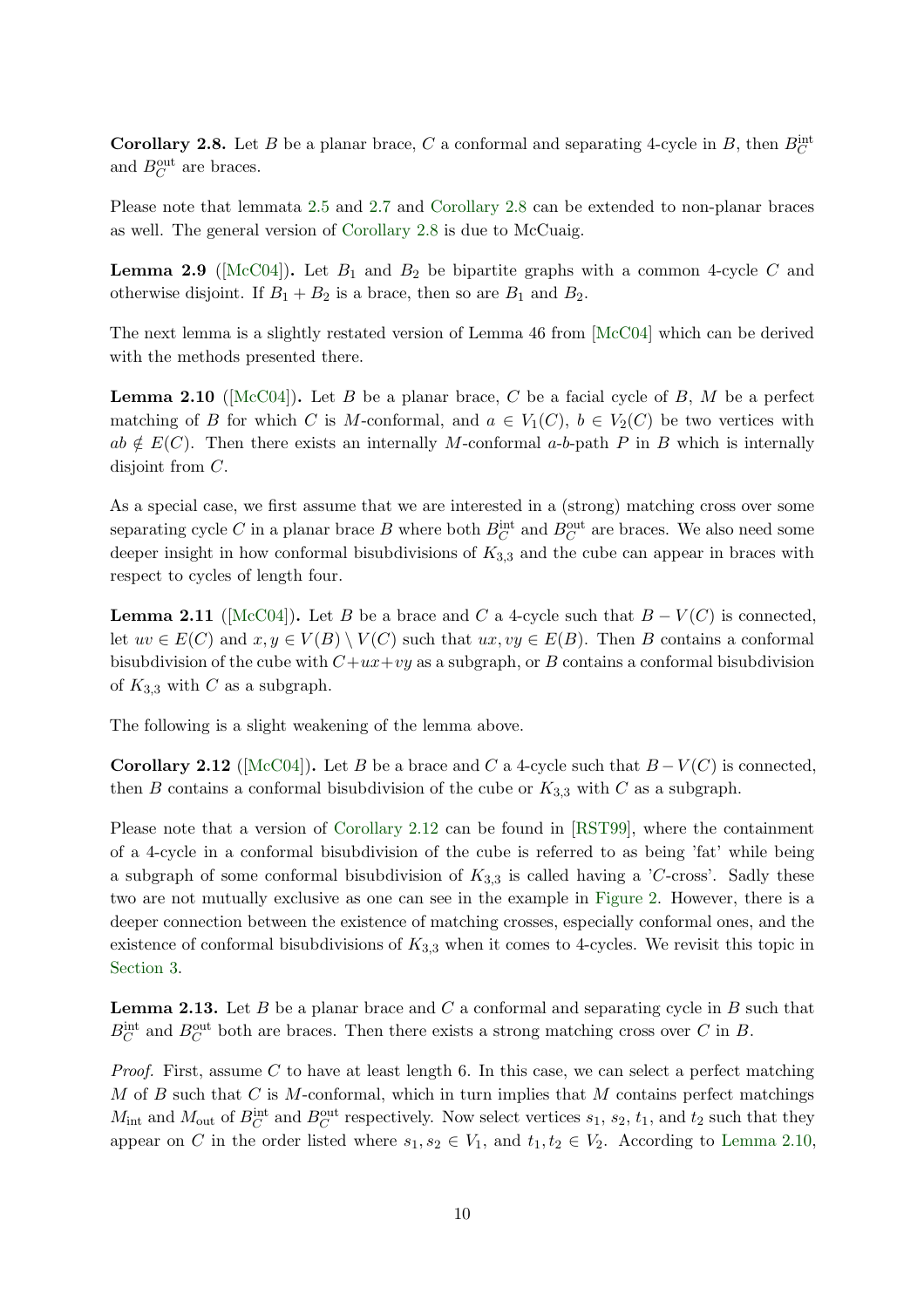<span id="page-10-0"></span>

Figure 2: From left to right:  $K_{3,3}$ , the cube, and a brace with a 4-cycle (the marked one) which is contained in both, a conformal bisubdivision of  $K_{3,3}$  and a conformal bisubdivision of the cube. Please note that one could get rid of the fact that the marked cycle is separating by adding additional edges between vertices from different colour classes.

we may choose an internally M-conformal  $s_1$ - $t_1$ -path  $P_1$  in  $B_C^{\text{int}}$  and an internally M-conformal  $s_2-t_2$ -path  $P_2$  in  $B_C^{\text{out}}$  such that each of the  $P_i$  is internally disjoint from C. Then  $P_1$  and  $P_2$ form a C-cross in B, and we are done.

<span id="page-10-1"></span>What remains is the case where  $C = (s_1, t_1, s_2, t_2)$  is a 4-cycle. By calling upon [Corollary 2.12](#page-9-0) we can find a conformal bisubdivision of the cube in each of the two braces such that each of these cubes contains C as a subgraph. Let  $H_1$  be a conformal bisubdivision of the cube in  $B_C^{\text{int}}$  and let  $H_2$  be a conformal bisubdivision of the cube in  $B_C^{\text{out}}$ . One can easily see, that  $H := H_1 + H_2$ is a conformal subgraph of  $B$ . We can now use  $H$  to find the required matching cross over  $C$ , as illustrated in [Figure 3.](#page-10-1)  $\Box$ 



<span id="page-10-2"></span>Figure 3: The conformal subgraph  $H$  in the proof of [Lemma 2.13](#page-9-2) together with a strong matching cross over the separating 4-cycle C.

**Lemma 2.14.** Let B be a bipartite matching covered graph, M a perfect matching of B,  $e = ab \in M$  with  $a \in V_1$ ,  $b \in V_2$ ,  $X \subseteq V_1 \setminus \{a\}$  and  $Y \subseteq V_2 \setminus \{b\}$  such that every internally M-conformal X-Y-path in B contains e. Then there exists a tight cut  $\partial_B(Z)$  in B with  $X \subseteq Z$ ,  $Y \subseteq \overline{Z}$ , and  $e \in \partial_B(Z)$ .

*Proof.* By assumption, there is no internally M-conformal X-Y-path in  $B - a - b$  and thus no vertex of  $X$  can share an elementary component with a vertex of  $Y$ . Since, by definition, each elementary component would be matching covered and thus, [Theorem 2.4](#page-7-3) would guarantee the existence of such a path. Let  $Up(X)$  be the set of all vertices w of  $B - a - b$  such that there exist elementary components  $K_X$  and  $K_w$  with  $K_X \leq_2 K_w$  where  $K_X$  contains a vertex of X and  $w \in V(K_w)$ . Then  $Y \cap Up(X) = \emptyset$ . Moreover, there is no  $V_1(Up(X))\text{-}V_2(\overline{Up(X)})\text{-}path$ in  $B - a - b$  at all. Hence in B  $Up(X) \cup \{b\}$  is a set of odd cardinality, where no vertex of  $V_1$  has a neighbour outside of it and the difference between the number of  $V_1$ -vertices and the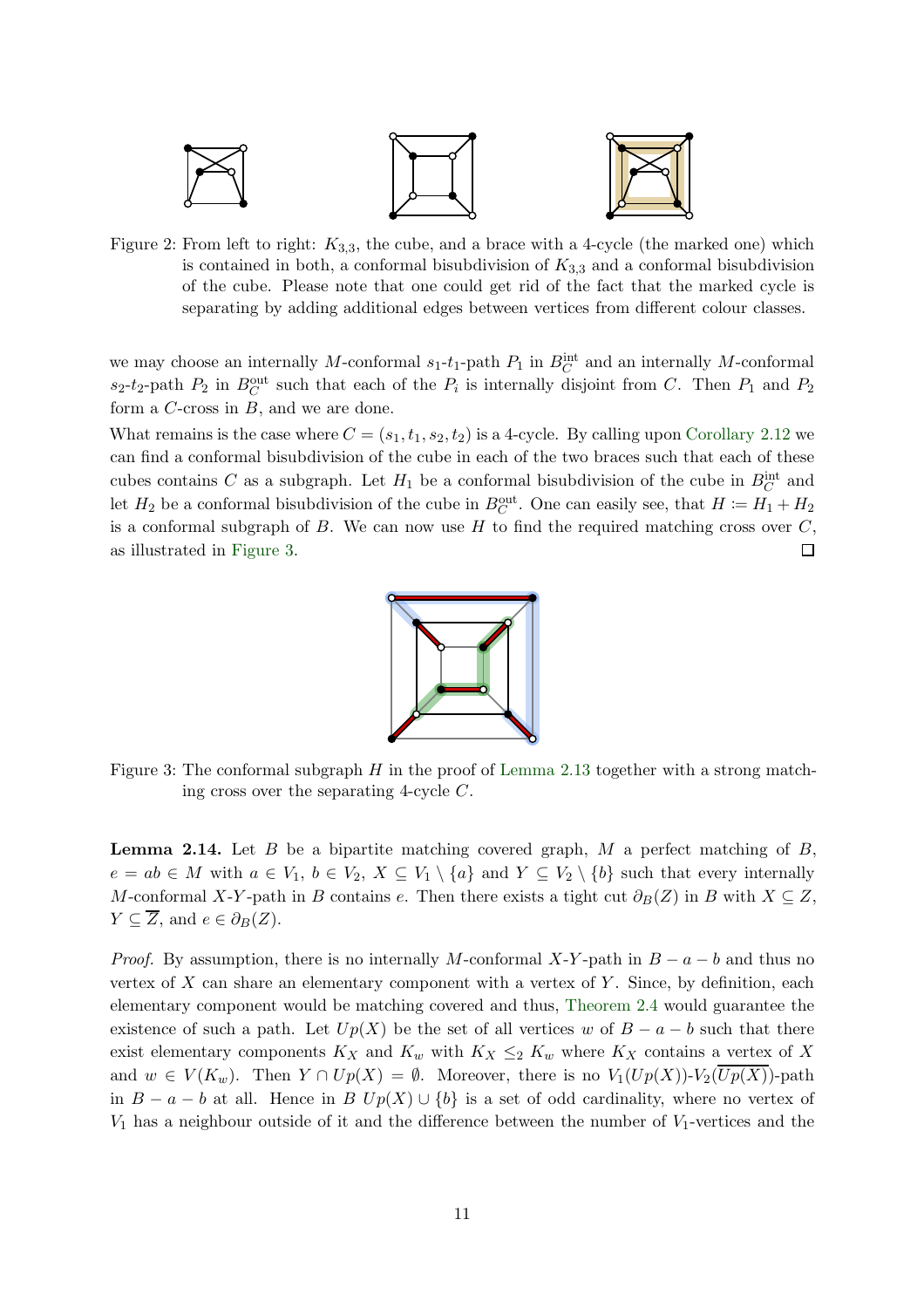number of V<sub>1</sub>-vertices is exactly one. So by [Lemma 2.6](#page-8-0)  $\partial_B(Up(X) \cup \{b\})$  is a tight cut with  $Y \subseteq \overline{Up(X) \cup \{b\}}.$  $\Box$ 

<span id="page-11-0"></span>Together with the upcoming lemma, [Corollary 2.8](#page-8-3) and [Lemma 2.13](#page-9-2) imply [Proposition 2.1.](#page-7-4)

**Lemma 2.15.** Let B be a planar brace, C a conformal and separating cycle in B such that  $B' \in \{B_C^{\text{int}}, B_C^{\text{out}}\}\$ is not a brace. Then there exists a strong matching cross over C in B.

*Proof.* By [Corollary 2.8](#page-8-3) we may assume  $|V(C)| \geq 6$ . Let  $\partial_{B'}(X)$  be a non-trivial tight cut in B' maximising  $|\overline{X}|$ . Without loss of generality let us assume the majority of X to be in  $V_1$ . With [Lemma 2.7](#page-8-2) and the fact that for every selection of three distinct edges of  $C$ , at least two of them belong to a common perfect matching, one can see that  $\partial_{B'}(X)$  separates C into two non-trivial paths  $Q_1$  and  $Q_2$  such that  $V(Q_1) \subseteq \overline{X}$  and  $V(Q_2) \subseteq X$ . Let  $a_1, a_2 \in X \cap V_1$  be the endpoints of  $Q_2$  and let  $b_1, b_2 \in \overline{X} \cap V_2$  be the endpoints of  $Q_1$  such that  $a_i b_i \in E(C)$  for both  $i \in [1,2]$ . Next let M be a perfect matching such that C is M-conformal and  $a_2b_2 \in M$ , moreover let  $a'_1b_1, a_1b'_1 \in M$ . Since the majority of X is in  $V_1$ , there cannot exist an internally M-conformal path starting at some vertex of  $V_1 \cap \overline{X}$  and ending in a vertex of  $V_2 \cap X$  that avoids  $a_2b_2$ . However, with B being a brace and [Theorem 2.4](#page-7-3) there must be two internally disjoint and internally M-conformal  $a'_1$ -x-paths for every  $x \in X \cap V_2$  and one of them must avoid  $a_2b_2$ . Let us choose  $b_X \in V_2 \cap X$  such that there exists an internally M-conformal path P from  $a'_1$  to  $b_X$ with the following properties:

- $a_{\overline{X}}$  is the last vertex of  $V(C) \cap \overline{X}$  along P starting in  $a'_1$ , and
- $V(P) \cap V(Q_2) = \{b_X\}.$

Then  $a_{\overline{X}} \in V_1$  and  $P_1 := a_{\overline{X}} P$  is an internally M-conformal path which is internally disjoint from C. Moreover,  $V(P_1) \cap V(B') = V(P_1) \cap V(C) = \{a_{\overline{X}}, b_X\}$ . Let  $Q_3$  be the component of  $Q_1 - a_{\overline{X}}$  containing  $b_1$ , let Y be the component of  $C - a_{\overline{X}} - b_X$  containing  $Q_3$  and at last let  $\overline{Y}$  denote the other component of  $C - a_{\overline{X}} - b_X$ . Let  $e \in M$  be the edge covering  $b_X$ . What follows is a case distinction on the existence of some internally M-conformal path from  $\overline{Y} \cap V_1$ to  $Y \cap V_2$ .

**Case 1:** There exists an internally M-conformal path  $P'$  from  $\overline{Y} \cap V_1$  to  $Y \cap V_2$  that avoids e. If this is the case, let  $b_Y$  be the first vertex of Y encountered while traversing along  $P'$  starting in  $\overline{Y} \cap V_1$ . Then let  $a_{\overline{Y}}$  be the last vertex of  $P'$  in  $\overline{Y} \cap V_1$  encountered before  $b_Y$ . Now  $P_2 := a_{\overline{Y}} P' b_Y$ is an internally M-conformal path with no inner vertex on  $C$  that is disjoint from  $P_1$ . Moreover, the vertices  $a_{\overline{Y}}$ ,  $a_{\overline{X}}$ , b<sub>Y</sub>, and b<sub>X</sub> appear on C in the order listed and thus  $P_1$  and  $P_2$  form a strong matching cross over C in B.

**Case 2:** All internally M-conformal  $(\overline{Y} \cap V_1)$ - $(Y \cap V_2)$ -paths contain e.

Then the deletion of both endpoints of  $e$  in  $B'$  leaves at least two elementary components, some containing vertices of  $\overline{Y} \cap V_1$  and some of the others containing vertices of  $Y \cap V_2$  but never both. Thus, by [Lemma 2.14,](#page-10-2) there exists a tight cut  $\partial_{B'}(Z)$  with  $\overline{Y} \cap V_1 \subseteq Z$ ,  $Y \cap V_2 \subseteq \overline{Z}$ , and  $e \in \partial_B(Z)$ . Indeed, the majority of Z must be in  $V_2$ . Since X is odd, one of the two sets  $X \cap Z$ and  $X \setminus Z$  must be odd and therefore, by ??, one of these sets defines a tight cut in B'. Clearly  $a_2, b_X \in X \cap Z$  and thus  $|X \cap Z| > 1$ . Since  $\partial_B(Z)$  cannot contain more than two edges of C and by choice of  $\partial_B(X)$  there cannot be a non-trivial tight cut  $\partial_B(X')$  with  $X' \subset X$  in B', hence  $X \setminus Z = \{a_1\}$  and  $a_1b_X \in M$ .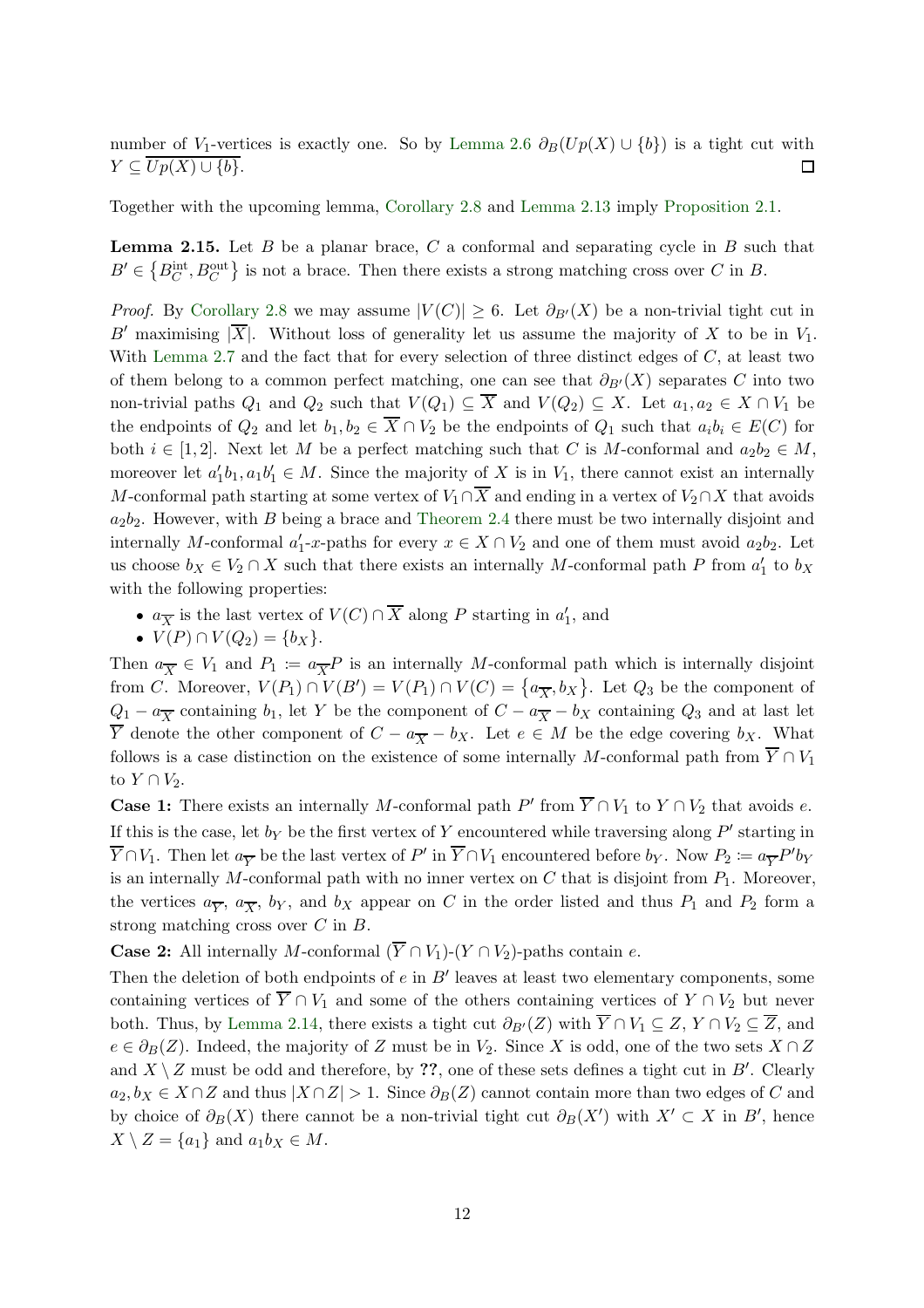With an argument similar to the one in **Case 1** one can see that, in case there exists an internally M-conformal  $(Y \cap V_1)$ - $(\overline{Y} \cap V_2)$ -path avoiding the edge  $e' \in M$  covering  $a_{\overline{X}}$ , we are done again. So we may also assume that  $e'$  meets all internally M-conformal  $(Y \cap V_1)$ - $(\overline{Y} \cap V_2)$ -paths. Then, with arguments as before, one derives the existence of a non-trivial tight cut  $\partial_{B'}(Z')$  such that  $a_1 \in Z'$  and  $\overline{Y} \cap B \subseteq \overline{Z'}$ . In the end we arrive at the conclusion that  $X \cap Z' = \{a_2\}$  and  $e' \in \partial_{B'}(Z').$ 

Moreover, this means that there is neither an internally M-conformal  $(Y \cap V_1)$ - $(\overline{Y} \cap V_2)$ -path, nor an internally M-conformal  $(\overline{Y} \cap V_1)$ - $(Y \cap V_2)$ -path in B' after deleting the four vertices in  $S = e \cup e'$ . Hence there cannot be any Y- $\overline{Y}$ -path in  $B' - S$ . This means there must be a face C' of B' containing both  $a_{\overline{X}}$  and  $b_X$  that is distinct from C. Since B itself is a brace, there must be an internally M-conformal path  $P'_1$  from  $Y \cap V_1$  to  $\overline{Y} \cap V_2$  that avoids  $e'$  and this path may be chosen to be internally disjoint from  $B'$ . In particular, we may choose the endpoints of  $P'_1$ to be disjoint from one of the two paths of  $C'$ , say R, connecting  $a_{\overline{X}}$  and  $b_X$ . This is due to the fact that every internal vertex of a path in  $C \cap C'$  must be of degree two in  $B'$ ,  $B' \neq C$ , and  $a_{\overline{X}}b_X \notin E(C)$ . Since B' is matching covered by [Lemma 2.5,](#page-8-1) [Lemma 1.5](#page-3-1) guarantees the existence of a perfect matching M' of B' for which C' is M'-conformal. Let us choose M' such that R is an internally  $M'$ -conformal path and let  $P'_2$  be an internally  $M'$ -conformal subpath of R with both endpoints on C and otherwise disjoint from C. All of these choices are possible since  $a_{\overline{X}}$ and  $b_X$  belong to different colour classes of B'. At last let us set  $M'' \coloneqq M' \cup (M \setminus E(B'))$ . Since  $B'$  is an M-conformal subgraph of B,  $M''$  is a perfect matching of B, and by construction, both  $P'_1$  and  $P'_2$  are internally M''-conformal paths. Now  $P'_1$  and  $P'_2$  form a strong matching cross over  $C$  in  $B$ .  $\Box$ 

We are ready to derive the main result of this section.

*Proof of [Proposition 2.1.](#page-7-4)* Let C be a conformal cycle in a planar brace. If C does not bound a face, it is separating and thus lemmata [2.13](#page-9-2) and [2.15](#page-11-0) guarantee the existence of a strong matching cross over C in B. For the reverse suppose there exists a strong matching cross over  $C$ in  $B$ , then exactly one path of the cross must lie in the interior of  $C$  for every plane embedding of B. Hence C does not bound a face in any plane embedding of B.  $\Box$ 

#### <span id="page-12-0"></span>3 Paths and Matching Crosses through 4-Cycle Sums

Cycles of length four play a key role in many aspects of bipartite matching theory as we have seen in [Theorem 1.3.](#page-2-1) In particular, the 4-cycle sum operation and the fact, that no perfect matching  $M$  for which an  $M$ -conformal matching cross over  $C_4$  exists can contain a perfect matching of  $C_4$  itself are things to be considered. While tight cut contractions only preserve special types of matching crosses<sup>4</sup>, at some point they are not applicable any more to further decompose a given graph.

In the spirit of the Two Paths Theorem, we want to decompose our graph further while maintaining a fixed subgraph, in most cases the conformal cycle for which we seek a matching cross.

<sup>&</sup>lt;sup>4</sup>It is possible to lose a matching cross if for example the tight cut separates the endpoints of both paths of the cross, in both tight cut contractions, what remains of the paths is now a set of two paths with a common endpoint.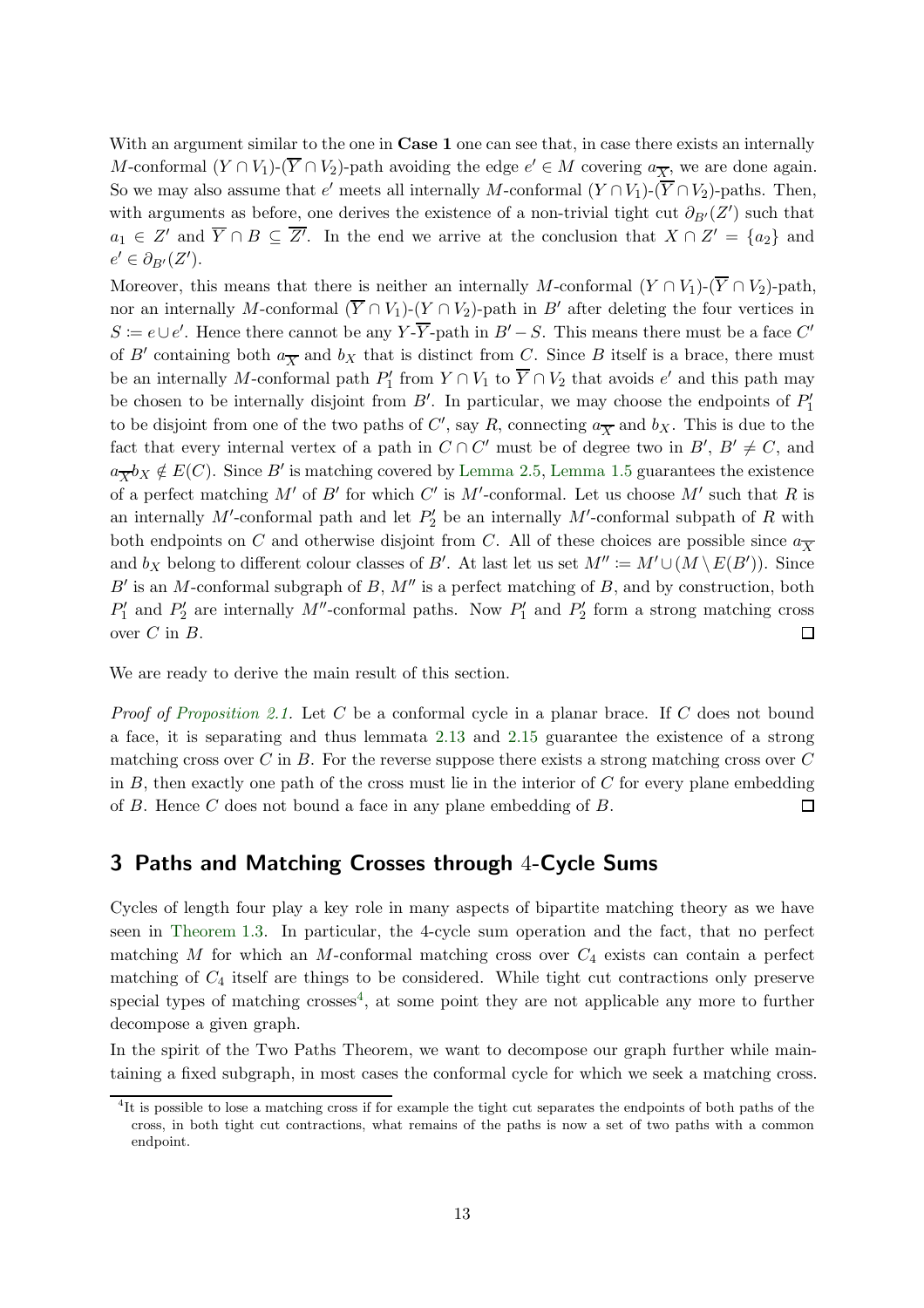This section, and the following ones, exist to describe exactly the interaction between conformal cycles, matching crosses over these cycles, 4-cycle sums, and matching crosses over 4-cycles in both  $K_{3,3}$ -free braces which are non-planar and in braces containing  $K_{3,3}$ .

<span id="page-13-1"></span>A brace B is a maximal 4-cycle sum at the 4-cycle C of the braces  $B_1, \ldots, B_\ell, \ell \geq 3$ , if there do not exist braces  $H_1, \ldots, H_n, n > \ell$  such that B is a 4-cycle sum of  $H_1, \ldots, H_m$  at C.

**Lemma 3.1.** Let B be a  $K_{3,3}$ -free brace,  $n \geq 3$ ,  $B_1, \ldots, B_\ell$  braces such that B is a maximal 4-cycle sum of  $B_1, \ldots, B_\ell$  at the 4-cycle  $C = (a_1, b_1, a_2, b_2)$  and let M be a perfect matching of B<sub>1</sub>. Then for every choice of  $x \in \{a_1, a_2\}$  and  $y \in \{b_1, b_2\}$  there exists a perfect matching M' of B such that  $M \setminus E(C) \subseteq M'$  and there are paths  $P_1$  and  $P_2$  in  $B - V(B_1 - V(C))$  where

- $P_1$  has endpoints x and y, while  $P_2$  connects  $\{a_1, a_2\} \setminus \{x\}$  to  $\{b_1, b_2\} \setminus \{y\}$ ,
- $P_1$  and  $P_2$  are disjoint, and
- $P_1 + P_2 + \{e \in M' \mid e \cap V(C) \neq \emptyset\}$  is an M'-conformal subgraph of B.

*Proof.* By [Corollary 2.12](#page-9-0) for every  $i \in [2, \ell]$  C is contained in a conformal bisubdivision of the cube, or of  $K_{3,3}$ . Since B is  $K_{3,3}$ -free the later can never be true and thus for every  $j \in [2,\ell],$ C is contained in a conformal bisubdivision H of the cube in  $B_i$ . As H is conformal in  $B_i$ , every perfect matching of H can be combined with a perfect matching of  $B_j - V(H)$  to a perfect matching of  $B_i$ . In general, let  $M_H$  be a perfect matching of H such that for every  $e \in E(C) \cap M_H$  both endpoints of e are covered by edges of  $M \setminus E(C)$  and a vertex of C is covered by a non- $E(C)$ -edge in  $M_H$  if and only if it is covered by an edge of  $M \cap E(C)$ . Moreover, let  $M_j$  be a perfect matching of  $B_j-V(H)$ , and for each  $i \in 2, \ell \setminus \{j\}$  let  $M_i$  be a perfect matching of  $B_i - V(C)$ . The matching  $M_i$  clearly exists since the  $B_i$  are braces, and therefore they are 2-extendible. Then  $(M \setminus E(C)) \cup (M_H \setminus E(C)) \cup \bigcup_{i=1, i \neq j}^{n} M_i$  is a perfect matching of B. Hence it suffices to show that, for any M we are given, we can choose the matching  $M_i$  such that we are able to find the desired paths within  $H$ . What follows is a discussion of these paths depending on the number of edges in  $M \cap E(C)$ . We present these matchings together with the paths in figures [4](#page-13-0) and [5.](#page-14-0) As  $H$  is a bisubdivision of the cube, each perfect matching of  $H$ mirrors a perfect matching  $M'_{H}$  of the cube in the sense that a bisubdivided edge of the cube is  $M_H$ -conformal if and only if the corresponding edge of the cube belongs to  $M'_H$ .  $\Box$ 



<span id="page-13-0"></span>Figure 4: A perfect matching  $M_H$  of H where all four vertices of C are matched to vertices of  $H - V(C)$ . Two paths, as requested by the assertion of [Lemma 3.1,](#page-13-1) are marked.

**Lemma 3.2.** Let B be a brace and C a 4-cycle in B as well as  $P_1$ ,  $P_2$  two paths that form a conformal cross over C. Then for every  $e \in C$ ,  $C + P_1 + P_2$  has a perfect matching  $M_e$  such that  ${e} = M_e \cap E(C).$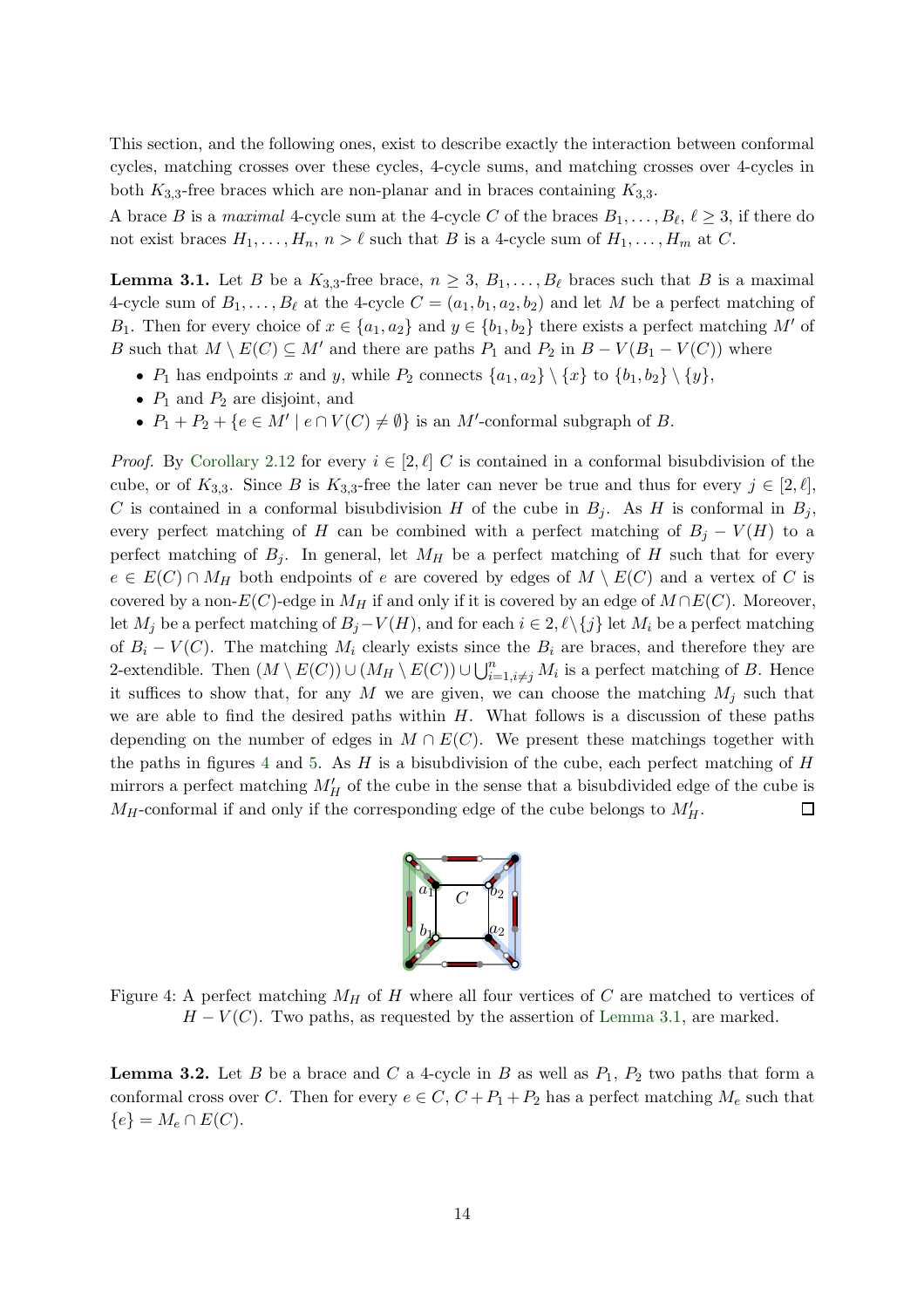<span id="page-14-0"></span>

Figure 5: A bisubdivision of the cube together with a perfect matching. Two paths, as requested by the assertion of [Lemma 3.1,](#page-13-1) are marked. All other cases, in particular the ones regarding to the exact identity of e, can be derived from this by symmetry.

*Proof.* By definition, since  $P_1$  and  $P_2$  form a conformal cross over C, there is a perfect matching M of  $H := C + P_1 + P_2$ . Since C is a 4-cycle,  $P_1$  and  $P_2$  each must connect two vertices of the same colour on  $C$  and thus  $M$  must contain exactly one edge, say  $e'$ , of  $C$  since the cross is conformal, hence  $M_{e'} := M$ . Let  $e \in E(C) \setminus \{e'\}$  be another edge of C. If e and e' are disjoint, then  $P_1 + P_2 + e + e'$  is an M-conformal cycle which contains all edges of  $M_{e'}$  and thus,  $M_e \coloneqq E(P_1 + P_2 + e + e') \setminus M_{e'}$  is a perfect matching containing e. Otherwise, e and e' share exactly one endpoint and e is incident with an endpoint of  $P_i$  for some  $i \in [1,2]$ . Then  $P_i + e + e'$ is an  $M_{e'}$ -conformal cycle and thus  $M_e := (M_{e'} \setminus E(P_i + e + e')) \cup (E(P_i + e + e') \setminus M_{e'})$  is a perfect matching as required.  $\Box$ 

<span id="page-14-1"></span>A last and essential tool before we dive into the more specific cases of  $K_{3,3}$ -free and  $K_{3,3}$ containing braces is the observation on conformal crosses over 4-cycles in form of [Lemma 1.14.](#page-5-2)



Figure 6: A bisubdivision of  $K_{3,3}$  together with a perfect matching M and two disjoint Malternating paths that form a conformal cross over the 4-cycle C.

*Proof of [Lemma 1.14.](#page-5-2)* First, assume that there exists a conformal bisubdivision H of  $K_{3,3}$  that has C as a subgraph. Then we may choose a perfect matching M of B such that it contains a perfect matching of  $H$  as seen in [Figure 6.](#page-14-1) The conformal cross over  $C$  is also presented in the same figure.

For the reverse let M be a perfect matching of B and  $P_1$ ,  $P_2$  two M-alternating paths that form an M-conformal cross over C. Since both,  $P_1$  and  $P_2$ , must be of even length, they contain at least one inner vertex  $v_1$  and  $v_2$  respectively. Moreover, no endpoint of  $P_1$  belongs to the same colour class of an endpoint of  $P_2$ , and thus  $v_1$  and  $v_2$  can be chosen such that they belong to different colour classes, and, for each  $i$ , the colour class of  $v_i$  is different from the colour class of the endpoints of  $P_i$ . Let  $e \in M \cap E(C)$  be the unique edge of C that belongs to M. With B being a brace and [Theorem 2.4](#page-7-3) there must exist an internally M-conformal  $v_1$ - $v_2$  path Q that avoids e. For each  $i \in [1,2]$  let  $x_i$  be the endpoint of  $P_i$  that is not incident with e. We claim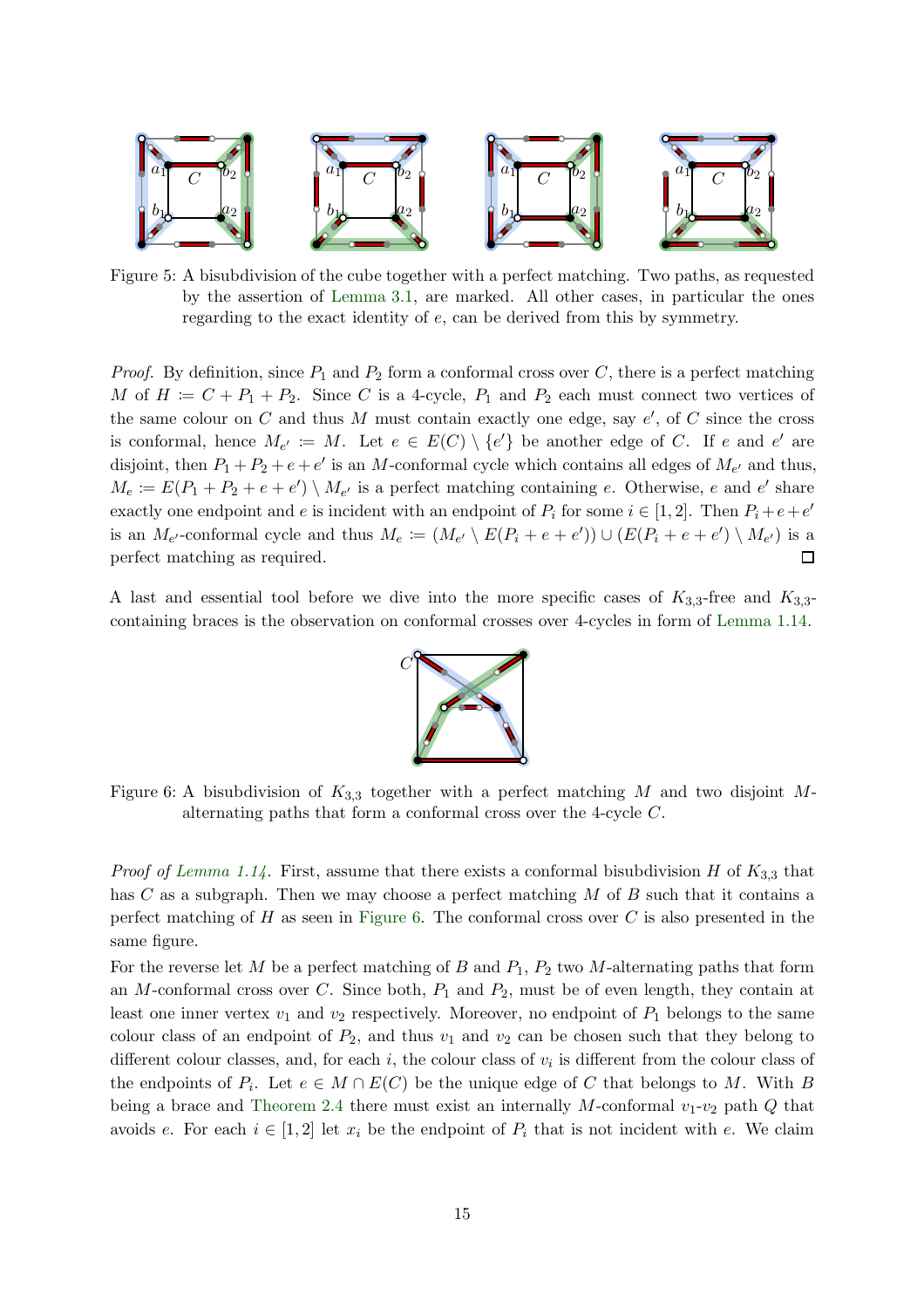that Q contains a subpath R which is internally disjoint from  $P_1$  and  $P_2$ , and for each  $i \in [1,2]$ an endpoint of R is an inner vertex of  $P_i$ . Let  $u_1$  be the last vertex of Q when traversing along Q starting in  $v_1$ , which belongs to  $P_1$ . Then, as  $P_1$  is M-alternating and the only vertex of  $P_1$ not covered by M within the path belongs to e,  $u_1$  must be incident to an edge of  $M \cap E(P_1)$ , and thus  $P_1u_1$  is of even length. Hence  $u_1$  and  $v_1$  belong to the same colour class of B, which is different from the colour of  $x_1$ . Clearly,  $u_1Q$  still contains an inner vertex of  $P_2$ , let  $u_2$  be the first vertex of  $P_2$  we encounter when traversing along  $u_1Q$  starting in  $u_1$ . By the same arguments as above, the edge of M that covers  $u_2$  must belong to  $P_2$  and thus  $u_2$  and  $v_2$  have the same colour, which is different from  $v_2$ . Consequently,  $u_2 \neq v_2$  and  $R := u_1Qu_2$  is an internally Mconformal path as required. Since R is internally M-conformal and  $C + P_1 + P_2$  is M-conformal,  $H = C + P_1 + P_2 + R$  is also M-conformal. Moreover, for each  $i \in [1, 2]$ , the vertex  $u_i$  divides  $P_i$  into two subpaths, and as  $u_i$  has a different colour than any of the two endpoints of  $P_i$ , both of these paths must be of odd length. Hence H is a conformal bisubdivision of  $K_{3,3}$  in B.  $\Box$ 

## <span id="page-15-0"></span>4 Matching Crosses in  $K_{3,3}$ -free Braces

To proceed towards the proof of [Theorem 1.9,](#page-4-0) we need to describe how the structure of  $K_{3,3}$ free braces, especially the non-planar  $K_{3,3}$ -free braces we obtain via the trisum operation from [Theorem 1.3](#page-2-1) by using planar braces as the base building blocks, behave regarding the existence of matching crosses. The purpose of this section is to establish the  $K_{3,3}$ -free part of [Theorem 1.9](#page-4-0) in the form of [Proposition 1.12.](#page-5-0)

In what follows we are concerned with  $K_{3,3}$ -free braces that are not planar. By [Theorem 1.3](#page-2-1) there is a single exception to the  $K_{3,3}$ -free braces constructed from planar braces by the trisum operation, namely the Heawood graph. While the Heawood graph does not contain a single 4-cycle, in order to prove [Proposition 1.12,](#page-5-0) we have to discuss its cycles.

<span id="page-15-2"></span><span id="page-15-1"></span>**Lemma 4.1.** Let C be a conformal cycle of the Heawood graph  $H_{14}$ , then there exists a conformal cross over C in  $H_{14}$ .



Figure 7: The Heawood graph  $H_{14}$  together with a perfect matching and the three, up to symmetry, different conformal cycles in  $H_{14}$ . For each of these cycles, we provide a conformal cross.

Proof. It is known that the Heawood graph has, up to automorphisms, exactly one perfect matching, as, for example, the complement of every perfect matching of  $H_{14}$  is a Hamilton cycle. See [\[AAF](#page-46-0)<sup>+</sup>04] for a discussion on the matter. Moreover, no conformal cycle in  $H_{14}$  is of a length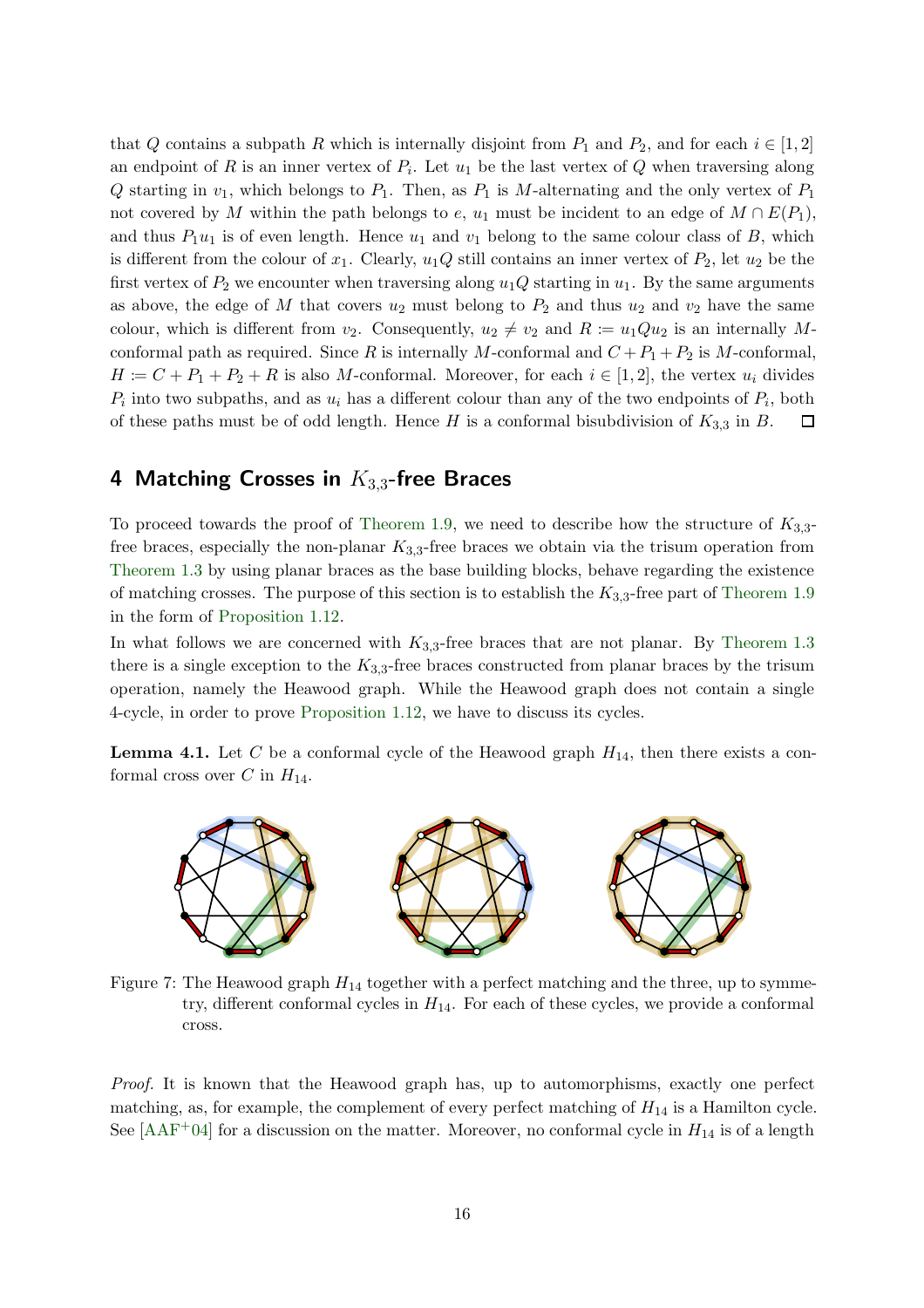that is a multiple of four, for more details on that please consult [\[McC00\]](#page-47-15). Indeed, for every fixed length  $\ell$  of a conformal cycle in  $H_{14}$  it suffices to find a cross for one of them, as, again, the graph is highly symmetric. Hence in order to prove the assertion, it suffices to fix a perfect matching and check conformal cycles of length 14, 10, and 6. This is done in [Figure 7.](#page-15-1) 口

<span id="page-16-2"></span>Let us first observe that the 4-cycle itself, on which a trisum operation has been performed, must have a strong matching cross.

**Lemma 4.2.** Let B be a  $K_{3,3}$ -free brace that is not the Heawood graph,  $\ell \geq 3$ ,  $B_1, \ldots, B_\ell$  braces such that B is a maximal 4-cycle sum of  $B_1, \ldots, B_\ell$  at the 4-cycle  $C = (a_1, b_1, a_2, b_2)$ . Then for any choice of two distinct values  $i, j \in [1, \ell]$  and any choice of  $x \in \{a_1, a_2\}$  and  $y \in \{b_1, b_2\}$ , there is a strong matching cross over C with paths  $P_1$  and  $P_2$  in  $B_i + B_j$  such that the  $P_i$  are M-alternating for some perfect matching M of B for which x and y are the two vertices of C which are covered by edges of  $M \cap (E(P_1) \cup E(P_2) \cup E(C)).$ 

*Proof.* The lemma is almost identical to [Lemma 2.13.](#page-9-2) In both  $B_i$  and  $B_j$  there exists a conformal bisubdivision of the cube which has  $C$  as a subgraph by [Corollary 2.12](#page-9-0) since  $B$  cannot contain a conformal bisubdivision of  $K_{3,3}$ . Hence  $B_i + B_j$  contains a conformal bisubdivision of the graph  $H_{12}$ , which is obtained by identifying two cubes on one 4-cycle. See [Figure 3](#page-10-1) for an illustration of a bisubdivision of  $H_{12}$ . The figure also shows perfect matchings of the respective conformal bisubdivision one can find, together with two paths that make up a strong matching cross as desired. The exact matching cross depending on the choices of x and y can be obtained from the paths illustrated in [Figure 3](#page-10-1) by symmetry. By adjusting the perfect matching such that exactly the requested edges belong to  $M$ , our proof is complete.  $\Box$ 

In the following sections we sometimes encounter the situation of two  $M$ -alternating paths which are not disjoint. However, one can observe that whenever two  $M$ -alternating paths meet such that their union contains an M-conformal cycle  $C$ , we may switch M along this cycle C to obtain a new perfect matching N together with two N-alternating paths that intersect slightly less then before. This relatively simple observation yields a general and powerful tool for bipartite graphs.

<span id="page-16-0"></span>**Lemma 4.3** (Bipartite Untangling Lemma,  $[\text{McC01}]$ ). Let G be a bipartite graph with a perfect matching M and  $a_1, a_2 \in V_1$  and  $b_1b_1 \in V_2$  four distinct vertices in G. Let further  $P_1$  and  $P_2$ be two internally M-conformal paths such that  $P_i$  has endpoints  $a_i$  and  $b_i$ . Then there exists a perfect matching  $M' \in \mathcal{M}(G)$  together with two internally M'-conformal paths  $P'_1$  and  $P'_2$  such that:

- i)  $P'_i$  has endpoints  $a_i$  and  $b_i$  for both  $i \in \{1, 2\}$ ,
- ii)  $P'_1 + P'_2$  is a subgraph of  $P_1 + P_2$ ,
- iii)  $M \setminus E(P_1 + P_2) = M' \setminus E(P_1 + P_2)$ , and
- <span id="page-16-1"></span>iv) either  $P'_1 \cap P'_2$  is an M'-conformal path or  $P'_1$  and  $P'_2$  are disjoint.

**Lemma 4.4.** Let B be a  $K_{3,3}$ -free brace,  $\ell \geq 3$ ,  $B_1, \ldots, B_\ell$  braces such that B is a maximal 4-cycle sum of  $B_1, \ldots, B_\ell$  at the 4-cycle C and let C' be a conformal cycle in  $B_1$  that also exists in B such that  $C' \cap C$  is a non-trivial path. Then there is a strong matching cross over  $C'$  in B.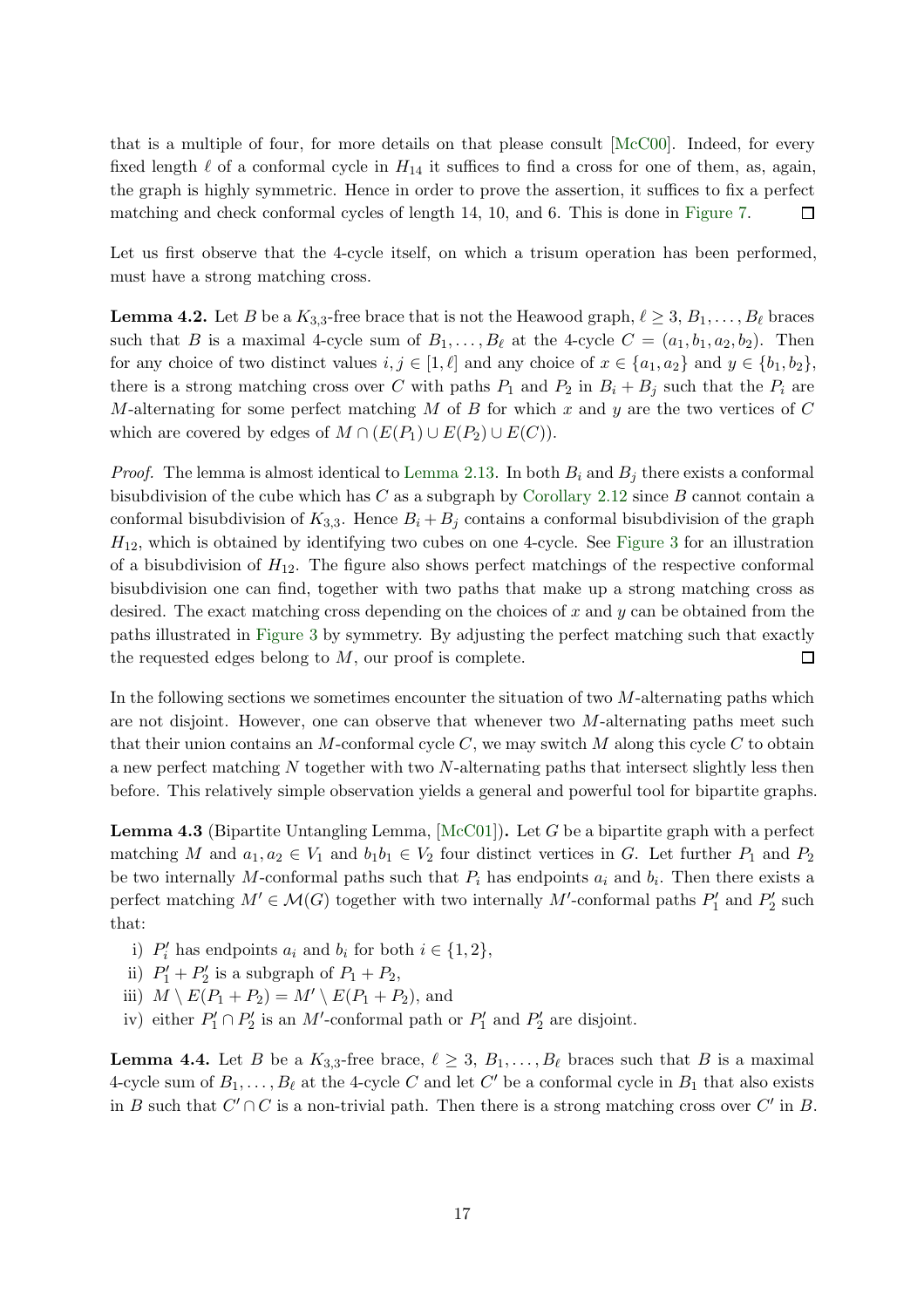*Proof.* Since  $C \cap C'$  is a non-trivial path, let us call it K, the two cycles share at least two vertices, and K contains at least one vertex of every colour class.

Let us first assume, K has length one. Let M be a perfect matching of  $B_1$  such that  $C'$  is M-conformal and M contains as many edges of C as possible. Let  $a \in V_1$  and  $b \in V_2$  be the two vertices of  $C - V(K)$ . We divide this case into two subcases, one, where C is M-conformal as well and the second, where for every possible choice of M we have  $ab \notin M$ .

So first let us assume  $ab \in M$ . Then, since  $B_1$  is a brace and by [Theorem 2.4,](#page-7-3) there exists an internally M-conformal path L' with a as one endpoint and a vertex b' of  $V_2(C')$  as its other endpoints such that  $L'$  is internally disjoint from  $C'$  and avoids K. Similarly, there is an internally M-conformal path R' with endpoints b and  $a' \in V_1(C') \setminus V(K)$ . By [Lemma 4.3](#page-16-0) there exists a perfect matching M' which coincides with M everywhere outside of  $L' + R'$  together with internally  $M'$ -conformal paths  $L$  and  $R$  linking  $a$  and  $b'$ , and  $b$  and  $a'$  respectively such that either L and R are disjoint, or  $L \cap R$  is an M'-conformal path. In the later case, ab together with the a-b-subpath of  $L + R$  forms an M'-conformal cycle O. In a slight abuse of notation let us adjust  $M^{5}$  in these cases to be the perfect matching  $M' \Delta E(O)$ . Let u and v be the endpoints of  $L \cap R$  such that u appears on L before v when traversing along L starting from a. We also might have to adjust our definition of  $L$  and  $R$  slightly, depending on the way,  $L$  and R currently connect to  $C'$ . In case we adjust the perfect matching, we also adjust  $L$  to be the  $M'$ -alternating path  $LuR$ , while R is adjusted to be the path  $RvL$ .

<span id="page-17-0"></span>

Figure 8: The four different ways to obtain a strong matching cross over  $C'$  in the first subcase of the first case in the proof of [Lemma 4.4.](#page-16-1)

In either case, we can now use [Lemma 4.2](#page-16-2) to find a perfect matching  $M''$  of B such that  $E(M')\setminus E(C) \subseteq M''$  together with two M''-alternating paths  $P_1$  and  $P_2$  such that these paths are disjoint and are completely contained in  $B-V(B_1-V(C))$ . Indeed,  $P_1$  and  $P_2$  can be chosen such that  $P_1L$  and  $P_2R$  form a strong matching cross over C' in B as illustrated in [Figure 8.](#page-17-0) So now let us assume  $ab \notin M$ . Then there exist vertices  $x, y \in V(B) \setminus (V(C) \cup V(C'))$  such that  $ax, by \in M$ . Let P be an internally M-conformal path connecting x to some vertex a' of  $V_1(C')$  such that P is internally disjoint from C' and avoids K. Similarly we choose Q to be an internally M-conformal path connecting y to some vertex  $b' \in V_2(C')$  while avoiding K and being internally disjoint from  $C'$ . Suppose one of the two paths contains the initial matching edge of the other. Since these cases are symmetric, it suffices to consider one of them, so let us assume P contains by. Then Py is an internally M-conformal path that is disjoint from  $C'$ and does not meet K at all. Hence Pyba is an M-conformal cycle and thus  $M\Delta E(Pyba)$  is a

<sup>&</sup>lt;sup>5</sup>We still keep the name  $'M'$  for better readability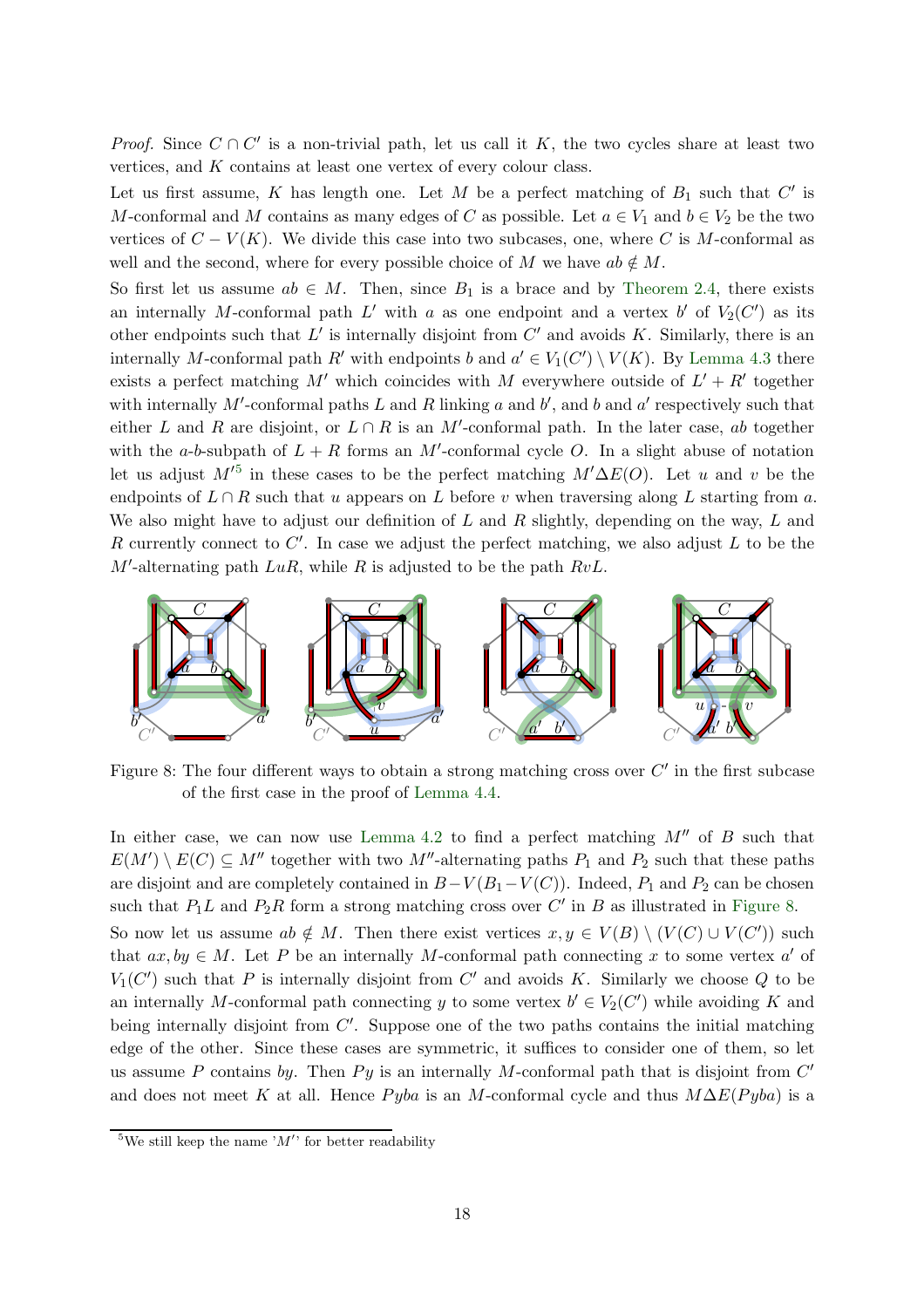<span id="page-18-0"></span>

Figure 9: The four different ways to obtain a strong matching cross over  $C'$  in the second subcase of the first case in the proof of [Lemma 4.4.](#page-16-1)

perfect matching of  $B_1$  for which  $C' + K$  is conformal. Since we ruled this possibility out by the first case this cannot happen, and thus  $P$  does not contain by, and neither does  $Q$  contain the edge  $ax$ . By calling upon [Lemma 4.3](#page-16-0) again, we find a perfect matching  $M'$  and paths  $L'$  and R' such that  $L' \cap R'$  is either empty or an M'-conformal path, M' equals M outside of  $axP$  and byQ, and R and L connect  $\{a, b\}$  to  $\{a', b'\}$  while being internally disjoint from C' and avoiding K. If case  $L' \cap R'$  is empty let  $L := L'$  and  $R := R'$ . Otherwise, let u and v be the endpoints of  $L' \cap R'$  such that u is the first vertex of  $R'$  one encounters when traversing  $L'$  starting in a. Then ab together with the unique a-b-subpath of  $L' + R'$  forms an M'-conformal cycle O. By adjusting M' to be the perfect matching  $M' \Delta E(O)$  and setting  $L \coloneqq L' u R', R \coloneqq R' v L'$  we have found two disjoint M'-alternating paths that can be extended to form a strong matching cross over  $C'$  in  $B$  by using [Lemma 4.2](#page-16-2) as before. Please note that this step might alter the perfect matching  $M'$  again with regards to the edges of C. See [Figure 9](#page-18-0) for an illustration of the cases that might arise.

<span id="page-18-1"></span>

Figure 10: Strong matching crosses over  $C'$  in the second and third case in the proof of [Lemma 4.4.](#page-16-1)

So now let us assume K to be of length two. In this case, there is a unique vertex  $u \in V(C)$ that does not belong to  $C'$ . For this case, let us choose M to be a perfect matching of  $B_1$ for which C is M-conformal. Since B is a brace, by [Theorem 2.4,](#page-7-3) there exists an internally M-conformal path P connecting v to a vertex of  $C'$  while avoiding any vertex in  $V(K)$ . We then use [Lemma 4.2](#page-16-2) to find paths  $L'$  and R together with a perfect matching  $M'$  of B such that  $L := L'P$  and R form a strong matching cross over C' as illustrated in [Figure 10.](#page-18-1)

At last, consider the case where  $K$  contains all of  $C$ . Here [Lemma 4.2](#page-16-2) yields the strong matching cross over  $C'$  in  $B$  immediately.  $\Box$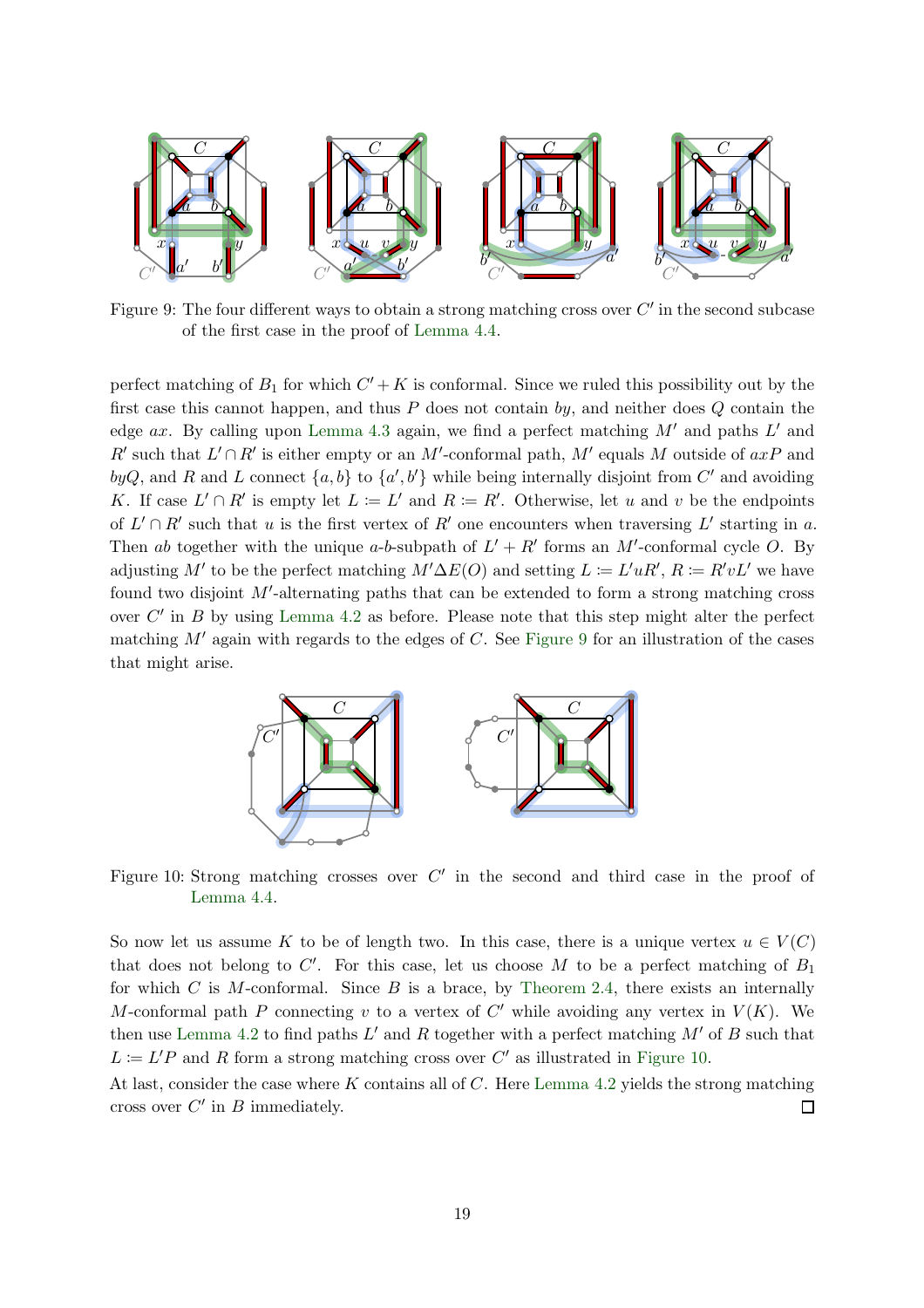<span id="page-19-0"></span>The above lemma illustrates why we cannot allow to always reduce a brace along a 4-cycle sum. In some cases, even the small separator given by the 4-cycle is enough to provide a matching cross. The following lemmas aim to make this observation more general and exact.

**Lemma 4.5.** Let B be a  $K_{3,3}$ -free brace,  $\ell \geq 3$ ,  $B_1, \ldots, B_\ell$  braces such that B is a maximal 4-cycle sum of  $B_1, \ldots, B_\ell$  at the 4-cycle C and let C' be a conformal cycle in  $B_1$  that also exists in B such that  $|V(C') \cap V(C)| \geq 2$  and  $V(C) \cap V(C')$  contains vertices of both colour classes, then there is a matching cross over  $C'$  in  $B$ .

*Proof.* We divide this proof into three cases.

- 1:  $|V(C) \cap V(C')| = 2$  and the vertices in  $V(C) \cap V(C')$  are adjacent on C.
- 2:  $|V(C) \cap V(C')| = 3.$
- 3:  $|V(C) \cap V(C')| = 4$ .

**Case 1:**  $|V(C) \cap V(C')| = 2$  and the vertices in  $V(C) \cap V(C')$  are adjacent on C.

In this case, let x and y be the two adjacent vertices of C belong to C'. In case  $xy \in E(C')$ , we are done immediately by [Lemma 4.4.](#page-16-1) If  $xy \notin E(C')$ , then x and y divide C' into two paths of odd length, say  $P_1$  and  $P_2$ , both with endpoints x and y. If M is a perfect matching of B such that  $C'$  is M-conformal, then exactly one of the two paths, say  $P_1$  is also M-conformal and thus  $P_1 + xy$  is an M-conformal cycle as well. By [Lemma 4.4](#page-16-1)  $P_1 + xy$  has a strong matching cross and thus, by [Lemma 1.15,](#page-6-0)  $C'$  must have a matching cross in  $B$ .

**Case 2:** 
$$
|V(C) \cap V(C')| = 3
$$
.

In case  $C \cap C'$  is a subpath of  $C'$ , we are done immediately by [Lemma 4.4.](#page-16-1) Hence we may assume that this is not the case. Next, suppose  $C'$  contains exactly one edge of  $C$  and there is  $xy \in E(C)$  such that  $x, y \in V(C')$ , but  $xy \notin E(C')$ . Let z be the remaining vertex of C on  $C'$ , then x and y separate  $C'$  into two paths, where one of them, say P, does not contain z. We may choose a perfect matching  $M$  of  $B$  such that  $P$  is internally  $M$ -conformal. Then  $K = C' - P + xy$  is also an M-conformal cycle, and by our assumption,  $K \cap C$  is a subpath of C. Hence we may apply [Lemma 4.4](#page-16-1) together with [Lemma 1.15](#page-6-0) to obtain a matching cross over  $C'$ . At last assume that  $C'$  does not contain an edge of  $C$ . If we call the vertices of  $C$  on  $C'$ x, y, and z again such that x and z belong to the same colour class, we again find the path  $P$ avoiding z but connecting x and y as before. But we also find a path  $Q \subseteq C'$  that connects z and y and avoids x. By choosing a perfect matching  $M$  of  $B$  such that  $C'$  is  $M$ -conformal and Q is internally M-conformal, we have found a perfect matching for which  $K' := C' - Q + yz$ is an M-conformal cycle. For this cycle, we find a matching cross as discussed above, and by applying [Lemma 1.15](#page-6-0) again, we obtain a matching cross for  $C'$  as well.

**Case 3:** 
$$
|V(C) \cap V(C')| = 4
$$
.

Let  $C = (a_1, b_1, a_2, b_2)$ . If the vertices of C appear on C' in the same order as they do on C, we can use [Lemma 4.2](#page-16-2) to find a strong matching cross over  $C$  whose paths are internally disjoint from  $B_1$ . Hence we have found a strong matching cross over  $C'$  in  $B$ .

Hence the vertices of  $C$  do not appear on  $C'$  in the order listed. The only way this is possible is, if they appear on C' in the order  $a_1, a_2, b_1, b_2$ , or  $a_1, a_2, b_2, b_1$ . In both cases we can use [Lemma 3.1](#page-13-1) to obtain a perfect matching  $M$  of  $B$  and internally  $M$ -conformal paths  $P_1$  and  $P_2$ which are internally disjoint from  $B_1$  such that  $P_1$  connects  $a_1$  and  $b_1$  while  $P_2$  connects  $a_2$  and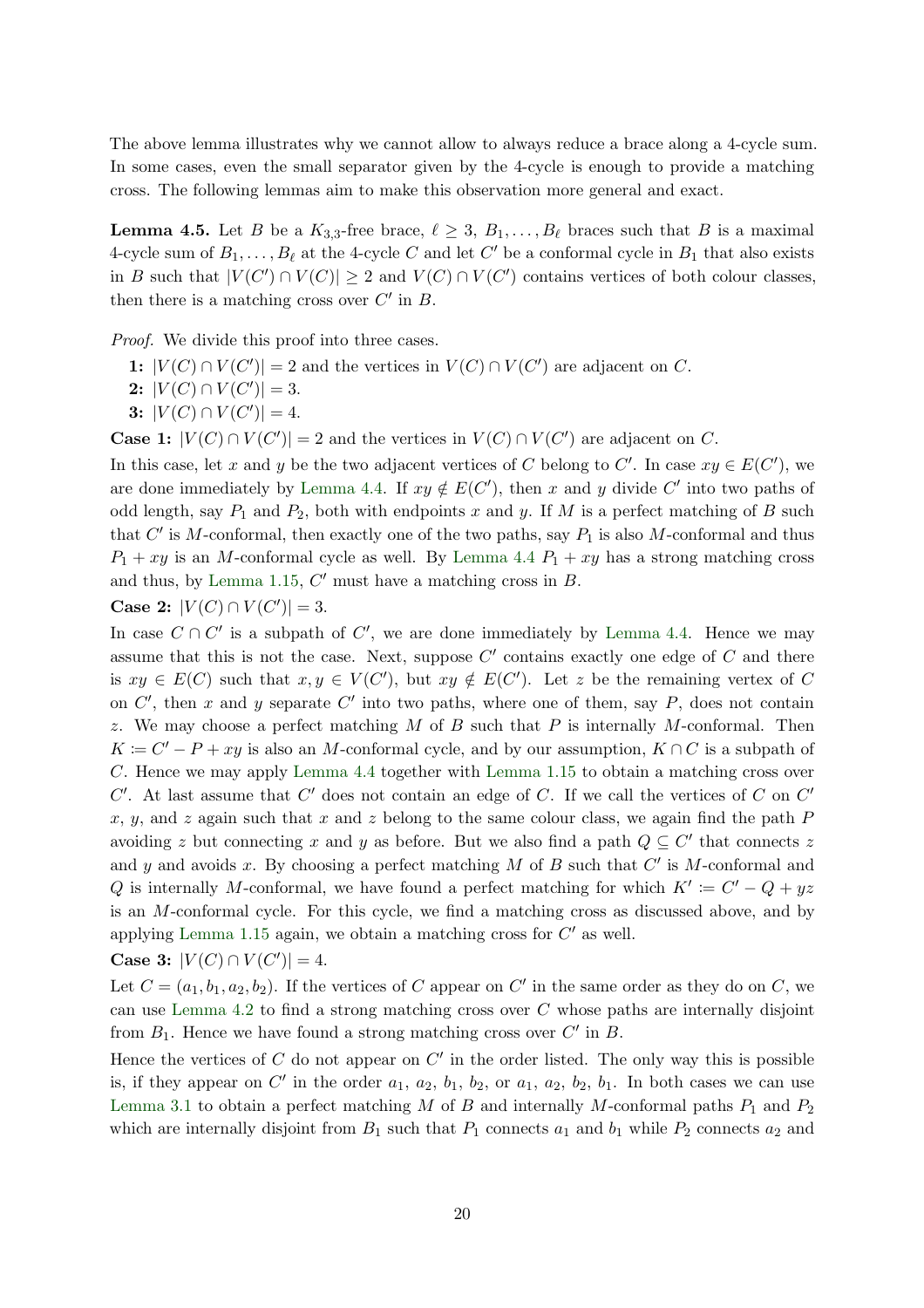$b_2$  in case the order of appearance is  $a_1, a_2, b_1, b_2$ . Otherwise,  $P_1$  and  $P_2$  may be chosen such that  $P_1$  connects  $a_1$  and  $b_2$  while  $P_2$  connects  $a_2$  and  $b_1$ . Either way, the two paths form a strong matching cross over  $C'$  in  $B$ . □

Let B be a  $K_{3,3}$ -free brace, C a 4-cycle in B such that  $B - C$  is not connected, and C' be any conformal cycle in  $B$ . Suppose there is a matching cross over  $C'$  in  $B$  such that at least one of the paths of this cross uses C and extends into another component of  $B - C$ . Let B' be a brace with  $C' \subseteq B'$  such that B is made from a set of  $K_{3,3}$ -free braces including B' via a 4-cycle sum at C. Then some information on the matching cross over  $C'$  in B should also exist in  $B'$ . Our goal is to use this information to show that even  $B'$  cannot be planar while  $C'$  bounds a face. Let B be a  $K_{3,3}$ -free brace, C a 4-cycle in B, M a perfect matching and C' a conformal cycle in B. A tuple  $(P_1, P_2, Q, M)$  is a *diffuse C'-M-precross through C* if  $P_1$ ,  $P_2$  and Q are pairwise disjoint, internally disjoint from C', all are M-alternating paths<sup>6</sup>, and for each  $i \in [1,2]$ ,  $P_i$  is a  $V(C')\text{-}V(C)$ -path such that the endpoints of the  $P_i$  on  $C'$  belong to different components of  $C' - V(Q)$ . Additionally, we require among the endpoints of the  $P_i$  on C at least one of each colour class to be covered by an edge of  $E(C) \cap M$ . A diffuse  $C'$ -M-precross through C is daring if the endpoints of the  $P_i$  on C belong to the same colour class.

<span id="page-20-0"></span>**Lemma 4.6.** Let B be a  $K_{3,3}$ -free brace,  $\ell \geq 3$ ,  $B_1, \ldots, B_\ell$  braces such that B is a maximal 4-cycle sum of  $B_1, \ldots, B_\ell$  at the 4-cycle C and let C' be a conformal cycle in  $B_1$  that also exists in B. If there is a diffuse  $C'$ - $M_1$ -precross H through C in  $B_1$ , for some perfect matching  $M_1$  of  $B_1$ , which is not daring, then there are matching crosses over  $C'$  in  $B_1$  and  $B$ .

*Proof.* Let  $H = (P_1, P_2, Q, M_1)$ . Since H is not daring, we may apply [Lemma 3.1](#page-13-1) to find a perfect matching M of B with  $M_1 \setminus E(C) \subseteq M$  together with a path R in  $B_j$  for some  $j \in [2, \ell]$ such that  $P_1RP_2^{-1}$  is M-alternating and disjoint from Q. Note that such a matching exists in particular because either C is M-conformal, or the edge connecting the endpoints of the  $P_i$  on C must belong to  $M$ . Hence in this case we have found our matching cross over  $C'$  in  $B$ . Since  $R$  is a subpath of an M-alternating path, it itself is M-alternating. Moreover, with  $H$  not being daring, the endpoints of  $R$  belong to different colour classes, and thus  $R$  is either  $M$ -conformal or internally M-conformal. Either way, the endpoints, let us call them  $x$  and  $y$ , are adjacent on C and there exists a perfect matching M' of B<sub>1</sub> such that  $E(B_1 - V(C)) \cap M \subseteq M'$  and  $xy \in M'$  if and only if R is M-conformal. Hence  $P_1xyP_2^{-1}$  is an M'-alternating path which forms, together with  $Q$ , a matching cross over  $C'$  in  $B_1$ .  $\Box$ 

Hence diffuse precrosses can always be extended to actual crosses if they are not daring. Next we inspect daring precrosses more closely.

Let B be a  $K_{3,3}$ -free brace, C a 4-cycle in B, M a perfect matching and C' an M-conformal cycle in B. A diffuse  $C'$ -M-precross through  $C(P_1, P_2, Q, M)$  is successful if it is daring, and either  $P_1$  is internally M-conformal while  $P_2$  is M-conformal or  $P_1$  and  $P_2$  are both of even length, and the endpoint of  $P_1$  on C' is covered by an edge of  $E(P_1) \cap M$  if and only if the endpoint of  $P_2$  on  $C'$  is **not** covered by an edge of  $E(P_2) \cap M$ .

<span id="page-20-1"></span><sup>&</sup>lt;sup>6</sup>In particular,  $P_1$  and  $P_2$  are allowed to be single vertices of  $C'$ .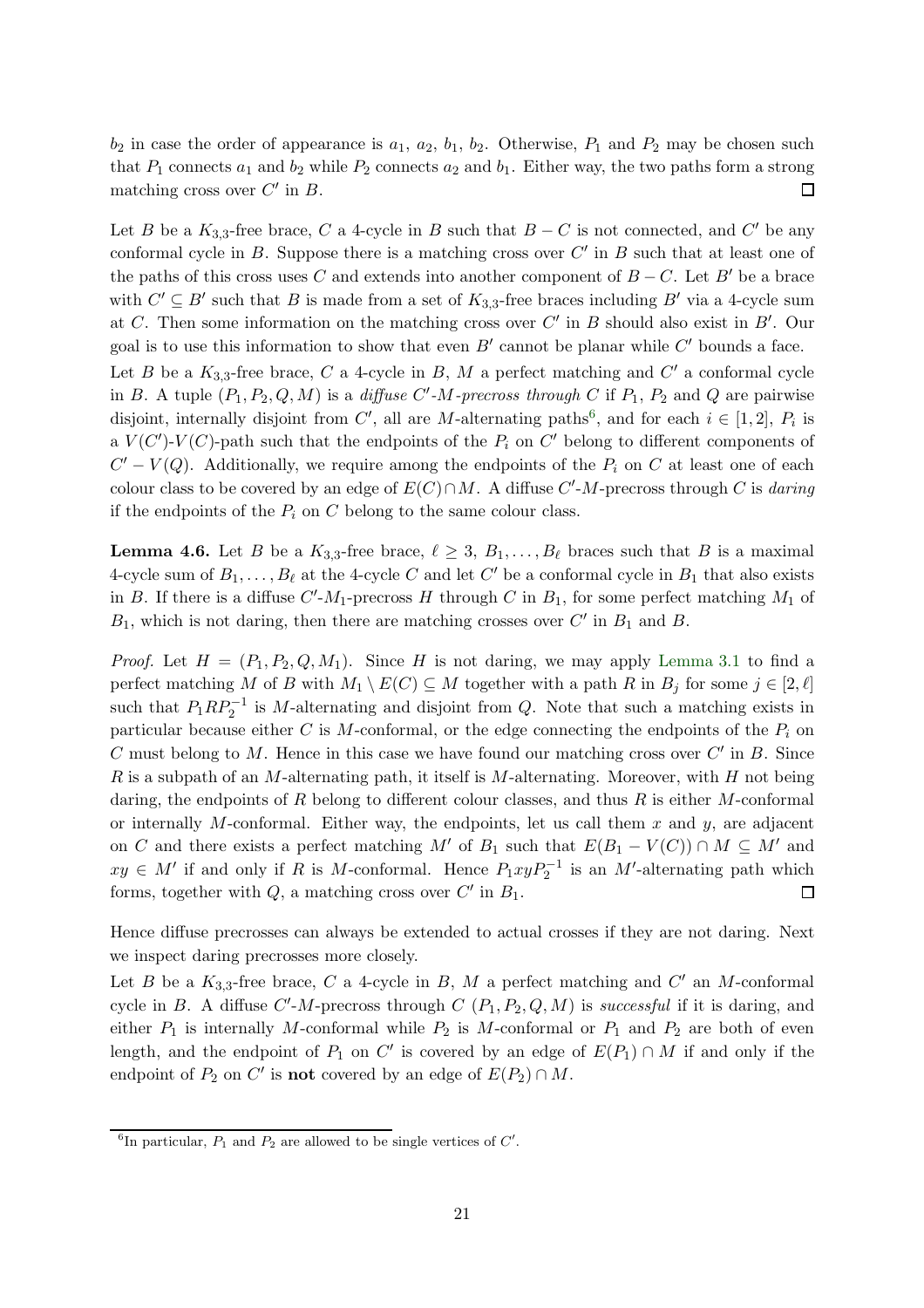**Lemma 4.7.** Let B be a  $K_{3,3}$ -free brace,  $\ell \geq 3$ ,  $B_1, \ldots, B_\ell$  braces such that B is a maximal 4-cycle sum of  $B_1, \ldots, B_\ell$  at the 4-cycle C and let C' be a conformal cycle in  $B_1$  that also exists in B such that there is  $i \in [1,2]$  with  $V(C) \cap V(C') \subseteq V_i$ . Then there is a matching cross over  $C'$  in  $B$  if and only if one of the following is true

- i) there is a matching cross over  $C'$  in  $B_1$ ,
- ii) there is a perfect matching  $M_1$  of  $B_1$  such that there exists a diffuse  $C'$ - $M_1$ -precross through C, which is successful.

Proof. Let us first prove that in case one of our conditions holds true we find a matching cross over  $C'$  in  $B$ . First let  $L$  and  $R$  be the two paths of a matching cross over  $C'$  in  $B_1$  and let M be a perfect matching such that  $L$  and  $R$  are M-alternating. If  $L$  and  $R$  also exist in  $B$ , we are done. So let us assume exactly one of them, say  $L$ , contains an edge of  $C$  which does not exist in B, note that this is the only possibility why L is not an alternating path in B. Let us traverse along  $L$  starting in one of its endpoints, and let  $x$  be the first vertex of  $C$  we encounter, while y is the last vertex of C on L. In case  $xy \in E(C)$ , we either have  $xy \in M$ , or  $xy \notin M$ , but xLy is M-conformal, hence xLyx is an M-conformal cycle, and we can adjust M to include the edge xy. Then, after possibly adjusting the matching as above,  $(Lx, yL, R, M)$  is a diffuse  $C'$ -*M*-precross through  $C$  which is not daring. Hence we are done by [Lemma 4.6.](#page-20-0) So we may assume x and y not to be adjacent on  $C$  and thus they belong to the same colour class. In this case,  $xLy$  is an M-alternating path of even length and thus can neither be internally M-conformal, nor M-conformal. However, since L contains an edge of C, there must be a vertex  $z \in V(C) \setminus \{x, y\}$  such that one of the edges  $xz, yz$  belongs to L. Without loss of generality let us assume  $xz \in E(L)$ . In case  $xz \in M$ ,  $(Lx, yL, R, M)$  is a successful diffuse C'-M-precross through C and we are done by [Lemma 4.6.](#page-20-0) So assume  $xz \notin M$ . Then  $zLy$  must be an Mconformal path, and thus  $zLyz$  is an M-conformal cycle. Hence we may adjust M such that  $yz \in M$  and again  $(Lx, yL, R, M)$  is a successful diffuse C'-M-precross through C and we are done by [Lemma 4.6.](#page-20-0) Hence we may now assume  $L$  and  $R$  to contain an edge of  $C$  each. Since  $C$ only has four vertices, this means there is a unique edge  $x_L y_L \in E(L) \cap E(C)$  and a unique edge  $x_R y_R \in E(R) \cap E(C)$ . Now [Lemma 3.1](#page-13-1) provides us with the two paths in  $B_2$  that are necessary to be combined with  $Lx_L$ ,  $y_L$  and  $Rx_R$ ,  $y_R$ R respectively in order to obtain a strong matching cross over  $C'$  in  $B$ .

So now we have to show that the existence of a matching cross in  $B$  implies the existence of one of the two structures above. Let  $R$  and  $L$  be two  $M$ -alternating paths for some perfect matching M that form a matching cross over  $C'$ . If neither L nor R contains a vertex of  $C, L$  and R must be completely contained in  $B_1$  and thus form a strong matching cross over  $C'$  in  $B_1$  as well. So let us assume that exactly one of the two paths contains a vertex of  $C$  and further assume, without loss of generality, that  $L$  is that path. In case  $L$  contains exactly one vertex of  $C$ , it cannot contain any vertex of  $B_i - V(C)$  for any  $i \in [2, \ell]$  since C separates the  $B_j$  from each other. Hence in this case, L and R again also exist in  $B_1$ . So assume that L contains exactly two vertices of C, say v and w. Then either  $vw \in E(C)$ , or v and w belong to the same colour class. In the first case, either  $vw \in E(L)$ , or  $vLwv$  is an M-conformal cycle, and we may adjust M such that  $LvwL$  is M-alternating. In any case, after possibly adjusting M,  $LvwL$  and R form a matching cross over C' in  $B_1$  for some perfect matching  $M_1$  where  $vw \in M_1$  if and only if  $vLw$  is M-conformal. In the second case,  $vLw$  must be of even length. In case exactly one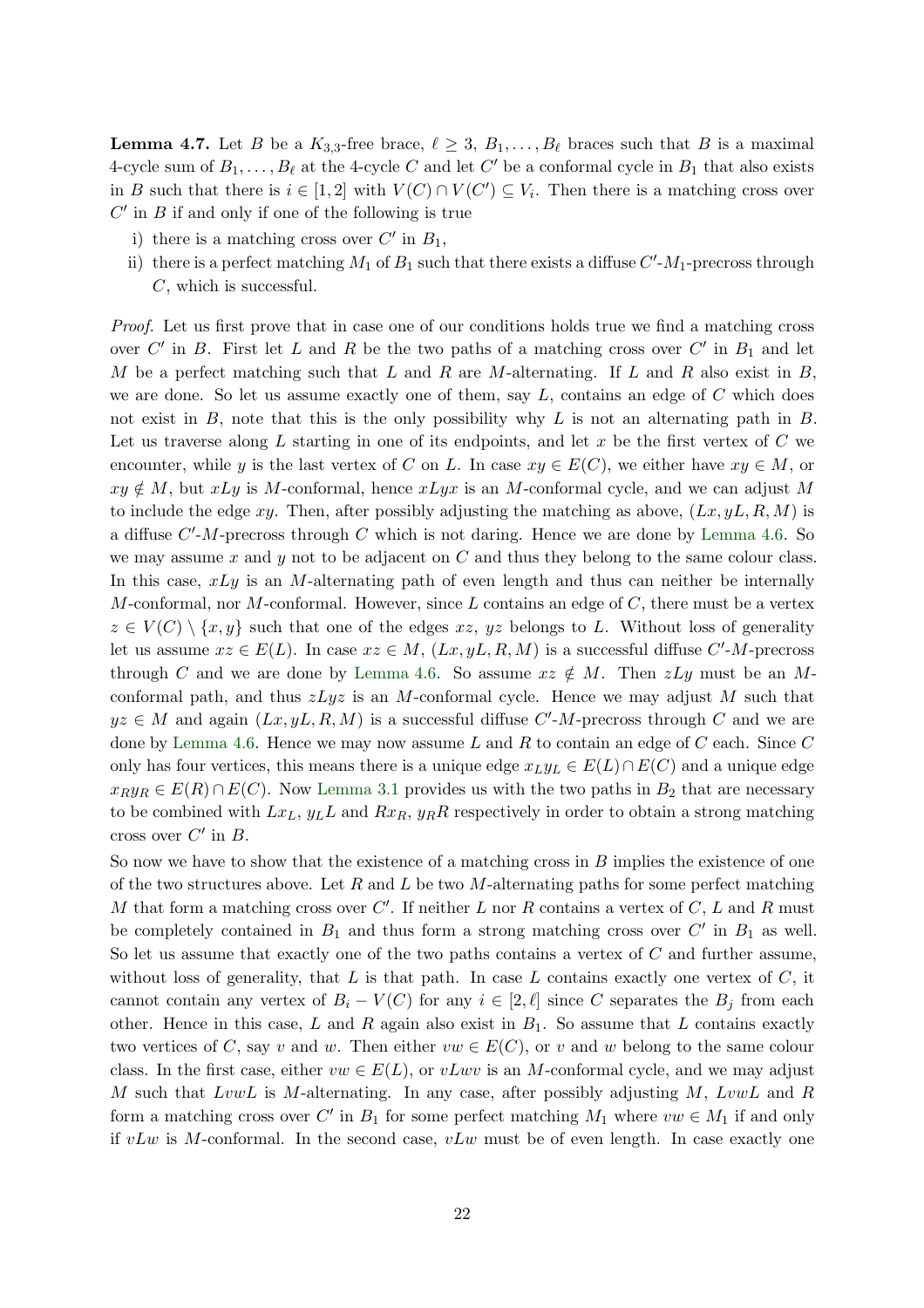of Lv and wL is of even length, there must be a vertex  $u \in V(C) \setminus \{v, w\}$  such that u is not covered by an edge of  $M \cap E(B_1)$ , or  $vLw = vuw$ . Then we may choose a perfect matching  $M_1$ of  $B_1$  such that  $M_1 \backslash E(C) \subseteq M$  and LvuwL is an  $M_1$  alternating path of the same type as L in  $B_1$ . Hence there is a matching cross over C' in  $B_1$ . Thus we may assume Lv and wL to either both be of odd or both be of even length. In total, this means that  $L$  is of even length. Hence, by choosing  $M_1$  as before,  $(Lv, wL, R, M_1)$  is a successful diffuse  $C'M_1$ -precross over  $C'$  in  $B_1$ . In case L contains more than two vertices of  $C$ , let  $v$  be the first vertex of  $C$  on  $L$  and  $w$  be the last one. Let Q be a shortest v-w-path on C, then Q and  $vLw$  are of the same parity, and we can choose a perfect matching  $M_1$  such that both R and  $LvQwL$  are  $M_1$  alternating in  $B_1$ , thus forming a matching cross over  $C'$  in  $B_1$ .

With this, we may now assume that both  $L$  and  $R$  contain vertices of  $C$ . If  $R$  contains exactly one vertex of C and the edge of M covering this vertex belongs to  $B_1$ , this case can be handled the same way as the cases where  $R$  does not contain any vertex of  $C$ . If, on the other hand,  $R$ contains exactly one vertex of C and the edge of M covering this vertex does not belong to  $B_1$ this means this vertex of C is an endpoint of R and thus belongs to  $C'$ . Let us assume that both L and R contain exactly one vertex of C each and the edges of M covering these vertices do not belong to  $B_1$ . This means that these endpoints of L and R on C must belong to the same colour class by our assumption and thus no edge of  $M$  that covers a vertex of  $C$  can belong to B<sub>1</sub>. But then we may choose a perfect matching  $M_1$  of  $B_1$  such that  $M \cap E(B_1) \subseteq M_1$  and C is  $M_1$ -conformal, and then L and R sill are  $M_1$ -alternating paths in  $B_1$ . Hence we have found a matching cross over  $C'$  in  $B_1$ . Now assume that L contains more than one vertex of C, while R still contains exactly one vertex, say  $u$ , of C for which the edge of M covering it does not belong to  $B_1$ . Let x be the first vertex of L on C and y be the last vertex. Then  $xLy$  is of even length if and only if  $x$  and  $y$  belong to the same colour class. Suppose this is the case, then for one  $z \in \{x, y\}$  the edge of M covering z cannot belong to  $B_1$  since u cannot belong to the same colour class as x and y. Hence there exists a perfect matching  $M_1$  of  $B_1$  with  $M \cap E(B_1) \subseteq M_1$ and  $zu \in M_1$  and therefore  $(xL, yL, R, M_1)$  is a successful C'-M<sub>1</sub>-precross through C in B<sub>1</sub>. Otherwise, x and y belong to different colour classes and thus  $xLy$  is either M-conformal or internally M-conformal. In the first case,  $xLyx$  is an M-conformal cycle, and we can adjust M such that  $xy \in M$ , in the second case,  $LxyL$  already is an M-alternating path. Hence there is a perfect matching  $M_1$  of  $B_1$  such that R and  $LxyL$  form a matching cross over C' in  $B_1$ . Thus we may assume both L and R to contain exactly two vertices of C each. Let  $v_X$ ,  $w_X$  be the two vertices of  $VC \cap V(X)$  for each  $X \in \{L, R\}$ . In case  $v<sub>L</sub>$  and  $w<sub>L</sub>$  are adjacent on C, then so are  $v_R$  and  $w_R$ , and we can choose a perfect matching  $M_1$  such that  $v_X w_X \in M_1$  if and only if  $v_XXw_X$  is an M-conformal path and  $M_1 \setminus E(C) \subseteq M$ . Then  $Lv_Lw_LL$  and  $Rv_Rw_RR$  form a matching cross over  $C'$  in  $B_1$ . In case  $v<sub>L</sub>$  and  $w<sub>L</sub>$  belong to the same colour class, then so must  $v_R$  and  $w_R$ . In this case,  $v_L L w_L$  and  $v_R R w_R$  form a matching cross over C in B and since these paths are alternating, each of them must contain an edge of  $M$ . Moreover, we can change M to a perfect matching M' such that M' coincides with M on  $E(B_i) \setminus E(C)$  for all  $i \in [2, \ell],$ and  $C + v_L L w_L + v_R R w_R$  is M'-conformal. Indeed this means that  $v_L L w_L$  and  $v_R R w_R$  form a conformal cross over C in B and thus, by [Lemma 1.14](#page-5-2) B cannot be  $K_{3,3}$ -free which contradicts our assumption.  $\Box$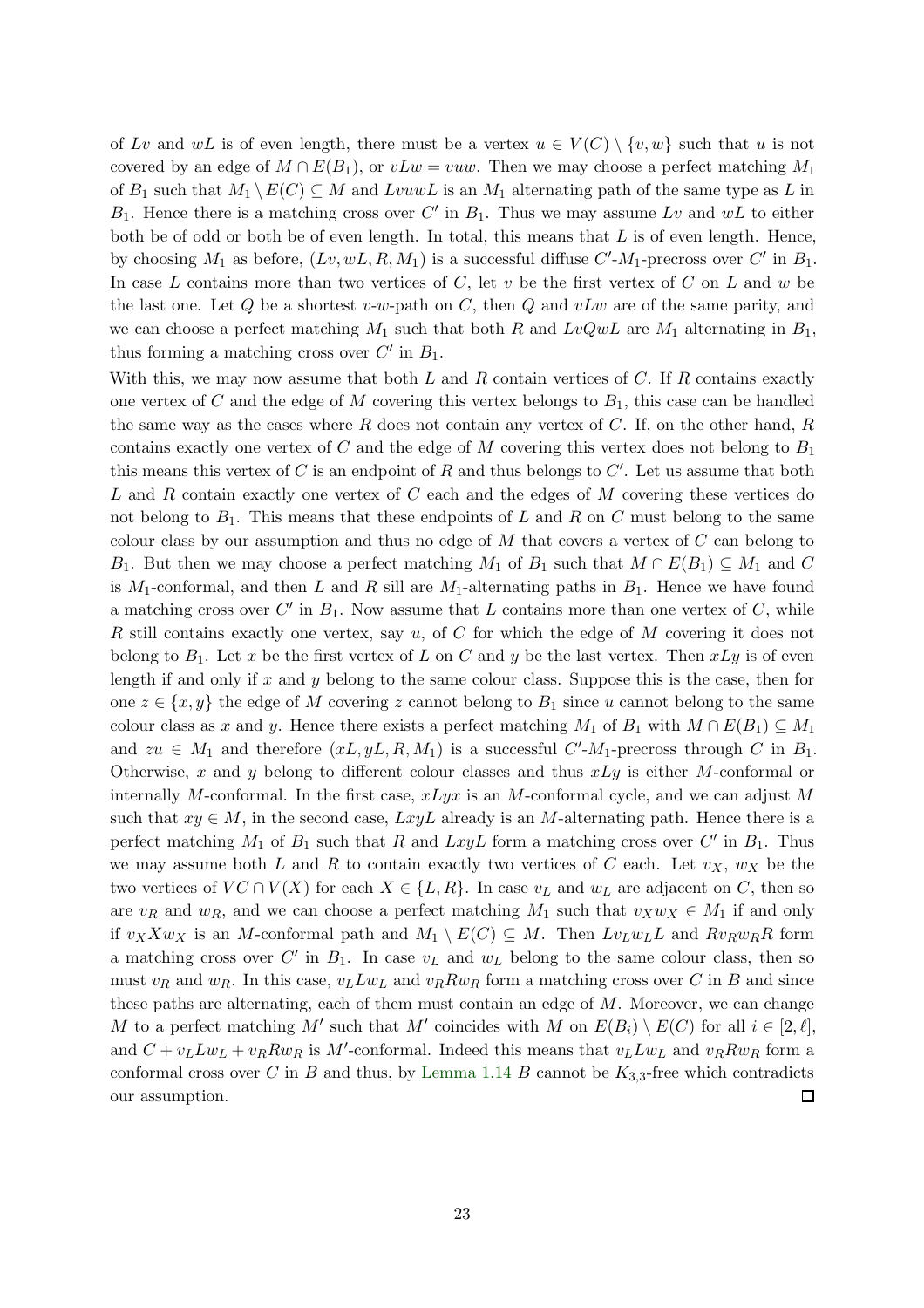A graph that plays a huge role in non-planar  $K_{3,3}$ -free braces that are not the Heawood graph is the Rotunda. The Rotunda is the graph obtained by performing the 4-cycle sum operation on three cubes at a single common 4-cycle  $C$  and then forgetting all edges of  $C$ . An important observation is the non-planarity of the Rotunda.



Figure 11: The smallest bipartite and non-planar  $K_{3,3}$ -free brace that is not isomorphic to the Heawood graph: The Rotunda.

Observation 4.8. The Rotunda is not planar.

<span id="page-23-1"></span>From [Theorem 1.3](#page-2-1) and [Corollary 2.12](#page-9-0) one can derive the following.

**Corollary 4.9.** Let  $B, B_1, \ldots, B_\ell, \ell \geq 3$ , be braces such that B is  $K_{3,3}$ -free and a 4-cycle sum of  $B_1, \ldots, B_\ell$  at a 4-cycle C. Then B contains a conformal bisubdivision of the Rotunda.

<span id="page-23-0"></span>**Lemma 4.10.** Let  $B, B_1, \ldots, B_{\ell}, \ell \geq 3$ , be braces such that B is  $K_{3,3}$ -free and a maximal 4-cycle sum of  $B_1, \ldots, B_\ell$  at the 4-cycle C. Moreover, let C' be a conformal cycle in  $B_1$  that also exists in B. If  $V(C) \cap V(C')$  contains a vertex of each colour class, every C'-reduction of  $B$  to some brace  $H$  is **not** planar.

*Proof.* Let  $B$  be a minimal counterexample to the assertion, that is, the claim holds for every C'-reduction of any C'-reduction of B. Let K be a 4-cycle and  $H_1, \ldots, H_m, m \geq 3$ , be braces such that B is a maximal 4-cycle sum of  $H_1, \ldots, H_m$  at K with  $C' \subseteq H_h$  for some  $h \in [1, m]$ . Moreover, let K be chosen such that  $V(K) \cap V(C')$  contains vertices from at most one colour class of B, then  $C \neq K$  and C contains at least one vertex of C' which does not belong to K. Hence  $|V(K) \cap V(C)| \leq 3$ 

Let us first observe that for any choice of  $Z \in \{C, K\}$ ,  $B + E(Z)$  still is a  $K_{3,3}$ -free brace as this does not change  $B$  being a maximal 4-cycle sum of the braces associated with  $Z$  at the 4-cycle Z, and by [Theorem 1.3](#page-2-1) all of these braces are  $K_{3,3}$ -free. Indeed, we claim that  $B' := B + E(C)$ is a maximal 4-cycle sum of  $H'_1, \ldots, H'_m$ , where  $H'_i := H_i + \{xy \in E(C) \mid x, y \in V(H_i)\}\)$ , at the 4-cycle K. Suppose K does not separate C, i.e.  $V(C) \setminus V(K)$  belongs to a unique component of  $B'-V(K)$ , there is a unique  $i \in [1, m]$  such that  $V(C) \subseteq V(H_i)$  and in this case our claim holds true. Indeed that means if  $|V(C) \cap V(K)| \leq 1$  or  $|V(C) \cap V(K)| = 3$  the claim follows immediately as in those cases K does not separate vertices of C. So let us assume  $|V(K) \cap V(C)| = 2$  and K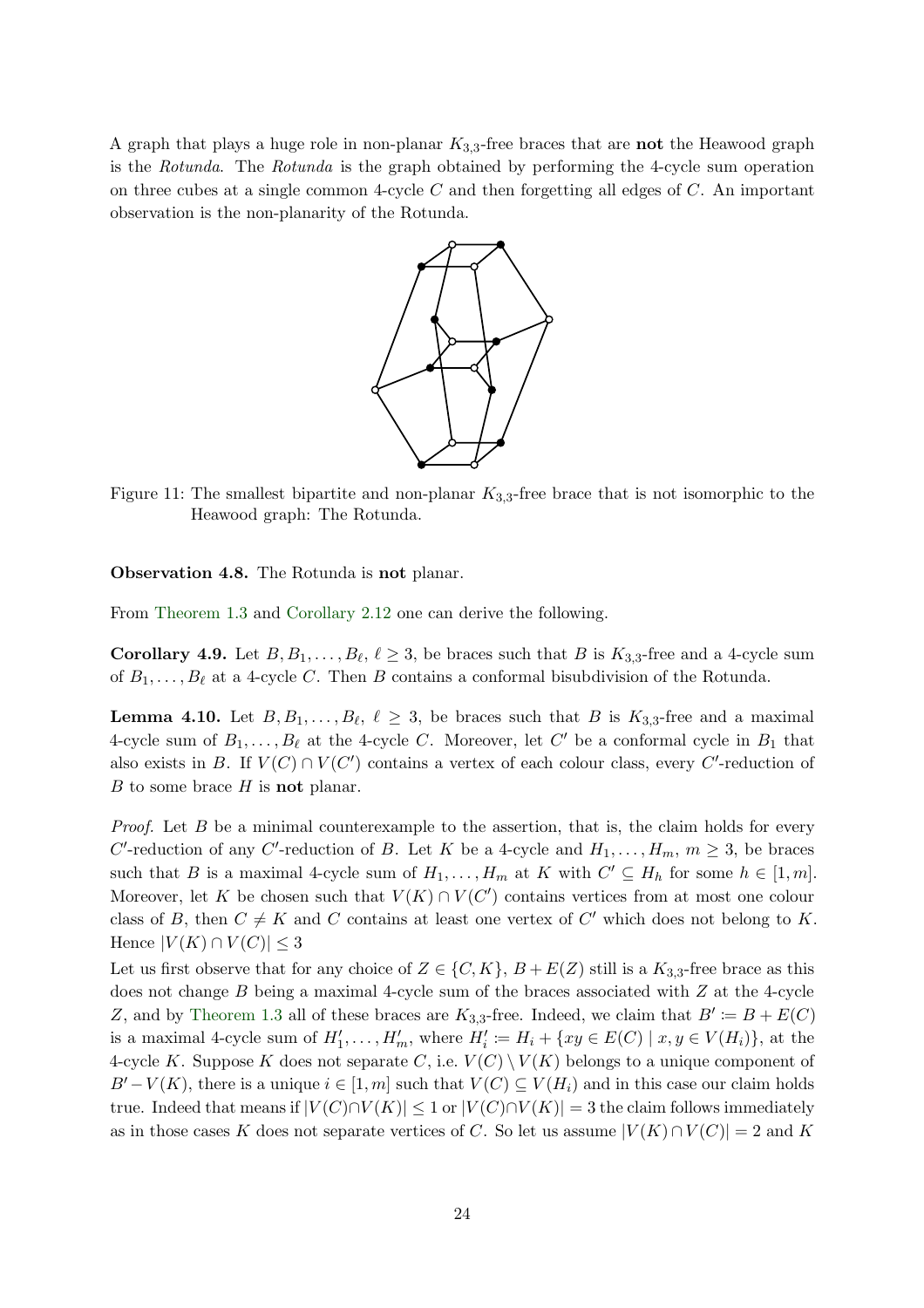separates C. Let  $\{a_1, a_2\} = V(C) \cap V(K)$ , note that the  $a_i$  belong to the same colour class, say  $V_1$ , of B. Let  $\{b_1, b_2\} := V(C) \backslash V(K)$  and let  $\{c_1, c_2\} := V(K) \backslash V(C)$ . Without loss of generality let us assume  $b_1 \in V(H'_1)$  and  $b_2 \in V(H'_2)$ . As  $m \geq 3$ , there is also some  $H'_3$ . For each  $i \in [1,2]$ let  $L_i$  be the 4-cycle in  $H'_i$  with vertex set  $\{a_1, a_2, c_i, b_i\}$ . By [Lemma 2.11](#page-9-3) and [Theorem 1.3,](#page-2-1) since B' is  $K_{3,3}$ -free, in  $H'_1$  there is a conformal bisubdivision  $R_1$  of the cube that contains  $L_1 + a_2c_2$  as a subgraph. Similarly, in  $H'_2$  there is a conformal bisubdivision  $R_2$  of the cube which contains  $L_2 + a_1c_1$  as a subgraph. Moreover,  $H'_3$  has a conformal bisubdivision  $R_3$  of the cube with K as a subgraph. For each  $i \in [1,3]$  let  $R'_i$  be obtained from  $R_i$  by removing all inner vertices of the paths that correspond to a bisubdivided edge of K. Then let  $R := R'_1 + R'_2 + R'_3$ . By construction R is a conformal subgraph of B' and  $C \subseteq R$ . Careful inspection reveals, that there is a conformal cross over  $C$  in  $R$ , see [Figure 12,](#page-24-0) and thus, by [Lemma 1.14](#page-5-2) there must be a conformal bisubdivision of  $K_{3,3}$  in B'. As B' is  $K_{3,3}$ -free, this is a contradiction, and thus K can never separate C.

<span id="page-24-0"></span>

Figure 12: The graph R from the proof of [Lemma 4.10](#page-23-0) with the 4-cycle  $C$  as a subgraph and a conformal cross over C.

Consequently the graph  $B'' := B' + E(K)$  is  $K_{3,3}$ -free and thus, with the same arguments as above, B'' is a 4-cycle sum of  $B'_1, \ldots, B'_\ell$  at C, where  $B'_i := B_i + \{xy \in E(K) \mid x, y \in V(B_i)\}\$ for all  $i \in [1, \ell]$ . Indeed, from the discussion above one can derive that there are  $i \in [1, \ell]$  and  $j \in [1,m]$  such that  $\bigcup_{k \in [1,m] \setminus \{j\}} V(H'_{k}) \subseteq V(B_i)$ . If  $i \neq 1$ , then, as  $C' \subseteq H_h$ , we must have  $j = h$  and  $H'_{h}$  still contains all  $B_{k}$  for  $k \in [1, \ell] \setminus \{i\}$ , as well as a C-reduction of  $B_{i}$ . So we may assume  $i = 1$ . By assumption, we have that  $V(C) \cap V(C')$  contains a vertex of each colour class of B and thus, in this case,  $\bigcup_{k\in[2,\ell]}V(B'_k)\subseteq V(H'_h)$  implying that  $H'_h$  is a 4-cycle sum of at least 3 braces at the cycle C. Consequently, by [Corollary 4.9,](#page-23-1) in both cases  $H'_{h}$  contains a conformal bisubdivision of the Rotunda and thus is not planar. This contradicts B being a minimal counterexample and thus completes our proof.  $\Box$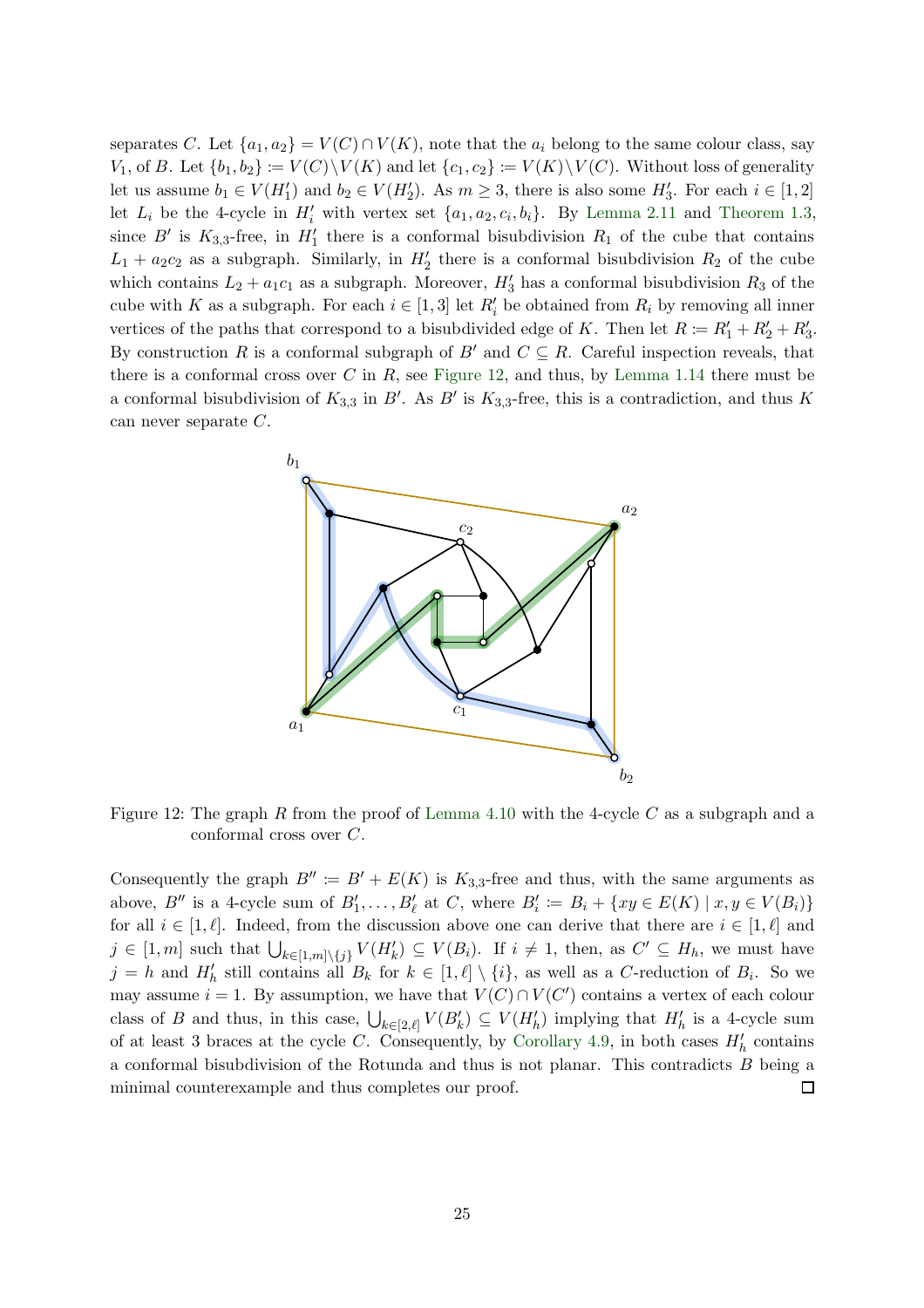<span id="page-25-0"></span>We can now combine the above lemma with our previous observation on precrosses to rule out any planar  $C'$ -reductions if there exists a diffuse  $C'$ - $M$ -precross though a 4-cycle  $C$  which shares vertices of at most one colour class with  $C'$ .

**Lemma 4.11.** Let B be a  $K_{3,3}$ -free brace, M a perfect matching of B, C a 4-cycle, and C' a conformal cycle for which  $V(C) \cap V(C')$  contains vertices from at most one colour class of B such that there exists a diffuse  $C'$ -M-precross through C in B, then there does **not** exist a C-reduction of B to a brace H such that H is planar and C bounds a face of H.

*Proof.* Let Q be the path of our  $C'M$ -precross through C and let  $P_1$ ,  $P_2$  be the two paths connecting  $C'$  to C such that their endpoints belong to different components of  $C - V(Q)$ .

Suppose there is a 4-cycle K in B such that B is a maximal 4-cycle sum of the braces  $H_1, \ldots, H_m$ ,  $m \geq 3$  at K,  $H_1$  is a non-trivial C'-reduction of H, and  $V(C) \subseteq H_1$ . Then there is a diffuse  $C'M'$ -precross through C in  $H_1$  for some perfect matching  $M'$ , or there is at most one path  $W \in \{P_1, P_2, Q\}$  such that  $V(W) \cap \bigcup_{i=2}^{m} V(H_i) \setminus V(K) \neq \emptyset$ .

Suppose there are two paths  $W_1, W_2 \in \{P_1, P_2, Q\}$  such that  $V(W_k) \cap \bigcup_{i=2}^m V(H_i) \setminus V(K) \neq \emptyset$ for both  $k \in [1,2]$ . Then let  $W'_k$  be the subpath of  $W_k$  in  $\sum_{i=2}^m H_i$ . If one of the  $W'_k$  is of even length, then so is the other one. Indeed, if both are of even length, then each of them must have an edge incident to one of its endpoints in  $\sum_{i=2}^{m} H_i$  that belongs to M. Moreover, as  $H_1$ is a C'-reduction and therefore  $V(K) \cap V(C')$  contains vertices from at most one colour class of B, the edges of M that are incident to the other endpoints of the  $W'_{k}$  must belong to  $H_1$ . Hence there exists  $h \in [2, m]$  such that  $W'_1$  and  $W'_2$  belong to  $H_h$  and, in  $H_h$  these paths form a conformal cross over K. Consequently, by [Lemma 1.14,](#page-5-2)  $H<sub>h</sub>$  has a conformal bisubdivision of  $K_{3,3}$  which, by [Theorem 1.3,](#page-2-1) contradicts B being  $K_{3,3}$ -free. Hence the  $W'_{k}$  are of odd length and thus are either internally M-conformal or M-conformal. In either case, for each  $k \in [1,2]$ the endpoints  $u_k$ ,  $v_k$  of  $W'_k$  are adjacent on K and there exists a perfect matching  $M'_1$  of  $H_1$ with  $M'_1 \setminus E(C) \subseteq M$  and  $u_k v_k \in M'_1$  if and only if  $W'_k$  is M-conformal. Thus there is a diffuse  $C'$ - $M'$ -precross through C in  $H_1$ .

If there is a path  $W \in \{P_1, P_2, Q\}$  such that  $V(W) \cap \bigcup_{i=2}^m V(H_i) \setminus V(K) \neq \emptyset$ , then either the endpoints of  $W'$ , which is the subpath of  $W$  starting on the first vertex of  $K$  and ending on the last vertex of K when traversing along  $W$ , are adjacent on  $K$ , or at most one vertex of  $V(K) \setminus V(W)$  belongs to another path from  $\{P_1, P_2, Q\} \setminus \{W\}$ . As we have seen above, no path besides W may leave  $H_1$  through K, hence all edges of the other paths in  $\{P_1, P_2, Q\} \setminus \{W\}$ belong to  $H_1$ . This is particularly true for the edges of  $M$  on these paths. Indeed, this means that all four vertices of K must be matched inside  $H_1$  by M. However,  $W'$  is a path of even length and therefore must contain an edge of M that covers one of its endpoints. By definition and our assumption that  $W'$  contains exactly two vertices of  $K$ , which are of the same colour, no edge of  $W'$  belongs to  $H_1$ , which is impossible.

A set S of vertices with  $|S \cap V_1| = |S \cap V_2| = 2$  is called *splitting* if there exist braces  $L_1, \ldots, L_q$ ,  $q \geq 3$ , such that B is a 4-cycle sum of  $L_1, \ldots, L_q$  at a 4-cycle with vertex set S. Let us call a set  $S \subseteq V(B)$  with  $|S \cap V_1| = |S \cap V_2| = 2$  well behaved, if B is a maximal 4-cycle sum of the braces  $H_1, \ldots, H_m, m \geq 3$  at the 4-cycle K' with vertex set S,  $H_1$  is a non-trivial C'-reduction of H, and  $V(C) \subseteq H_1$ , or S is not splitting. Let H' be a C'-reduction of B such that no splitting set S in H' is well behaved and let  $K_1, \ldots, K_\ell$  be the 4-cycles used to reduce B to H'. Let the  $K_i$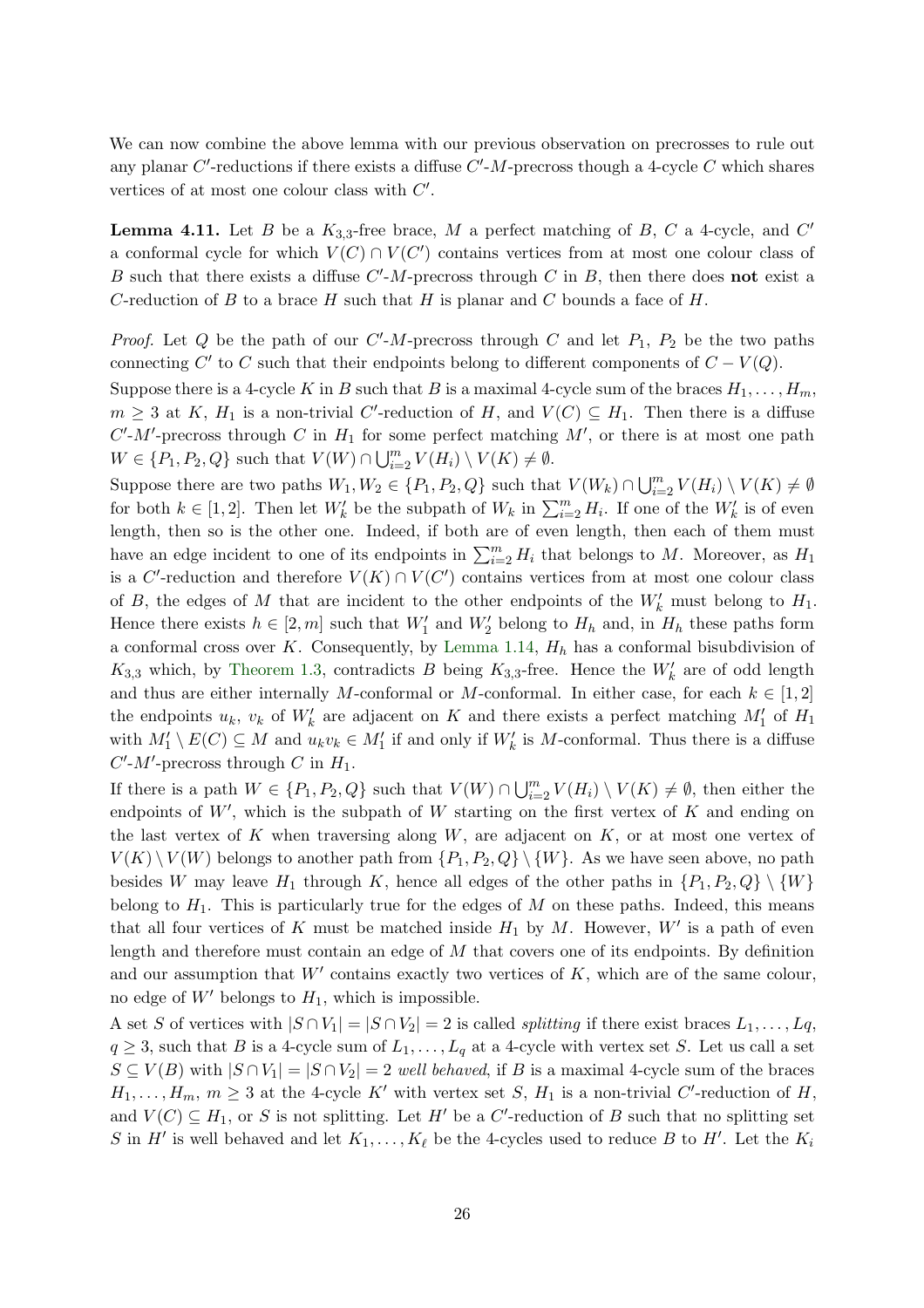be numbered in the order in which the  $K_i$  were used to construct a non-trivial C'-reduction of B to some brace  $J_i$  in order to eventually reach H'. We claim that either H' is non-planar, or  $C'$  does not bound a face of  $H'$ .

Since B is  $K_{3,3}$ -free and contains a 4-cycle it cannot be isomorphic to the Heawood graph. Suppose  $H'$  still has a splitting set, then, by [Corollary 4.9,](#page-23-1)  $H'$  is non-planar. Hence we may assume  $H'$  to be planar for the sake of this claim. Next we iteratively construct paths  $R_Q^i$ ,  $R_{P_1}^i$ , and  $R_{P_2}^i$  such that for each  $W \in \{P_1, P_2, Q\}$ ,  $R_W^i$  is a path in  $J_i$  and all three paths are disjoint. For each  $W \in \{P_1, P_2, Q\}$  let  $R_W^1 := W$ . The construction is pretty straight forward. Suppose in  $J_i$ ,  $i \in [1, \ell - 1]$ , the subpath of  $R_W^i$  starting with its first vertex,  $u_W^i$ , on  $K_{i+1}$  and ending on its last vertex,  $v_W^i$ , has edges that do not belong to  $J_{i+1}$ . Then either  $u_W^i$  and  $v_W^i$  are adjacent and we can set  $R_W^{i+1} := R_W^i u_W^i v_W^i R_W^i$ , or they are not adjacent, in which case we have seen that there is a path U of length two on  $K_i$  such that  $R_W^{i+1} := R_W^i u_W^i U v_W^i R_W^i$  is a path and disjoint from the other two paths. If  $R_W^i$  has no such subpath we simply set  $R_W^{i+1} := R_W^i$ .

Then the paths  $R_W^{\ell}$ , for  $W \in \{P_1, P_2, Q\}$ , are pairwise disjoint paths in  $H'$  such that  $R_Q^{\ell}$  has both endpoints on  $C'$  and  $R_{P_1}^{\ell}$  and  $R_{P_2}^{\ell}$  connect  $C'$  to C. Moreover, the endpoints of  $R_{P_1}^{\ell}$  and  $R_{P_2}^{\ell}$  on C' belong to different components of  $C' - V(R_Q^{\ell})$ . As all three paths are internally disjoint from C, we can now connect  $R_{P_1}^{\ell}$  and  $R_{P_2}^{\ell}$  on C in order to create an ordinary cross<sup>7</sup>. However, this means that  $C'$  cannot bound a face of  $H'$  by [Theorem 1.1.](#page-1-0)

To finalise the proof we have to show that, in case  $H'$  is non-planar, we still cannot find a planar  $C'$ -reduction of  $H'$  such that  $C'$  bounds a face. For this note that, by [Lemma 4.10,](#page-23-0) no splitting set S can contain vertices of C' from more than one colour class, or otherwise, the claim would follow immediately. Observe that every splitting set  $S$  in  $H'$  in this case must separate  $C$  from  $C'$ . Clearly  $P_1$  and  $P_2$  are separated by S.

If also  $Q$  is separated by  $S$ , we have found two disjoint alternating paths that connect  $C'$  to  $S$ and that belong to a matching cross over  $C'$ . Suppose the two disjoint subpaths of  $Q$  that link  $C'$  to S both have their endpoints in S in the same colour class. Then, if we were to complete this matching cross we would, in particular, obtain a conformal cross over a 4-cycle with vertex set S. As S is splitting and B  $K_{3,3}$ -free, by [Lemma 1.14](#page-5-2) this is impossible. Hence, if  $C_S$  is the 4-cycle with vertex set S and  $H''$  is the C'-reduction of  $H'$  at S, we either find a matching cross over  $C'$ , again implying that  $H''$  is not planar, as otherwise, we would be done or find a diffuse  $C'M'$ -precross through  $C_S$ . Hence, in either case, we simply re-enter a previously discussed case and thus our proof is complete.  $\Box$ 

**Observation 4.12.** Let B be a brace and C a conformal cycle in B. If B is planar there does not exist a C-reduction of B.

Proof. We prove a stronger result, namely, that a planar brace cannot be a maximal 4-cycle sum of three or more braces. Since  $B$  is planar, it is  $K_{3,3}$ -free and thus does not contain conformal bisubdivisions of  $K_{3,3}$ . Let us assume B is a maximal 4-cycle sum of the braces  $B_1, \ldots, B_\ell$ ,  $\ell \geq 3$ , at the 4-cycle C. Then the claim follows immediately from [Corollary 4.9.](#page-23-1)  $\Box$ 

With this, everything is in place to prove [Proposition 1.12.](#page-5-0)

<sup>7</sup>Ordinary in this context means that our paths are not necessarily alternating for any perfect matching.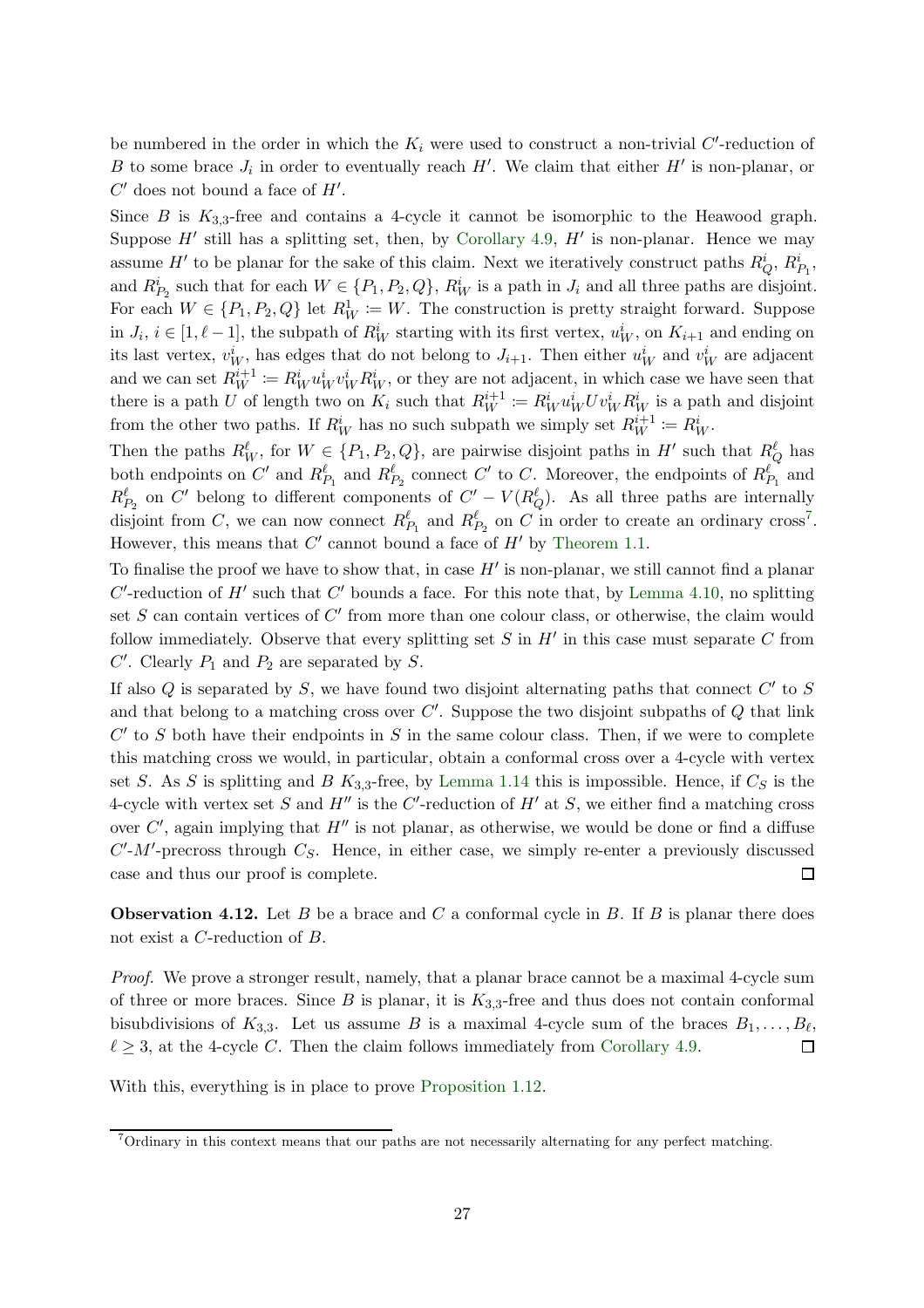Proof of [Proposition 1.12.](#page-5-0) Let B be a minimal counterexample to the forward direction of the assertion. So let us assume that B is  $K_{3,3}$ -free, there is a conformal cycle C in B which has no cross, but every C-reduction of B to a brace H is either non-planar or C bounds **no** face of H. Indeed, we may assume that  $B$  is not isomorphic to the Heawood graph since every conformal cycle here has a matching cross [Lemma 4.1.](#page-15-2) However, in every C-reduction of  $B$ , our assertion holds. We claim that this means there is **no** C-reduction of B.

Suppose there was one and let  $H$  be a  $C$ -reduction of  $B$ . By the minimality of  $B$  this means that either H has a C-reduction to some brace  $H'$  such that C bounds a face of  $H'$  or there is a matching cross over C in H. In the first case, there exists a C-reduction of B to H' and thus we have a contradiction to B being a counterexample. So we may consider the second case and assume that there is a matching cross over  $C$  in  $H$ . Let  $B$  be a maximal 4-cycle sum of the braces  $H, B_1, \ldots, B_\ell, \ell \geq 2$  at the 4-cycle C'. Then, since there is a matching cross over C in H, lemmata [4.5](#page-19-0) and [4.7](#page-20-1) imply that there also must exist a matching cross over C in B which again is a contradiction.

Suppose B is planar. By [Proposition 2.1,](#page-7-4) this means that  $C$  must either bound a face of  $B$  or have a strong matching cross in B. Since neither is correct by our assumption, B cannot be planar. So B is neither planar nor does there exist a C-reduction. According to [Theorem 1.3](#page-2-1) B must either be isomorphic to the Heawood graph or be a maximal 4-cycle sum at some 4 cycle K of  $K_{3,3}$ -free braces  $H_1, \ldots, H_m, m \geq 3$ . The first case is impossible by assumption. If  $V(K) \cap V(C)$  contains vertices from at most one colour class of B, there would be a C-reduction in B which we already ruled out, hence we must have  $|V(K) \cap V(C)| \geq 2$  and  $V(K) \cap V(C)$ contains a vertex of each of the two colour classes. Then [Lemma 4.5](#page-19-0) implies the existence of a matching cross over  $C$  in  $B$ . So, in either case, we reach a contradiction which means that there is no minimal counterexample and thus our proof is complete.

For the reverse let B be a minimal counterexample to the assertion such that B is Pfaffian, there is a conformal cycle C in B which has a matching cross, but there is a C-reduction of B to H such that H is planar and C bounds a face. First, suppose H is isomorphic to B. Then, since  $C$ bounds a face of B, [Proposition 2.1](#page-7-4) implies that there cannot be a matching cross over C in B. Consequently, B is non-planar. Since there is a C-reduction of B, B is not the Heawood graph. Let K be a 4-cycle such that B is a 4-cycle sum of the braces  $B_1, \ldots, B_\ell$  at K where H is a C-reduction of  $B_1$ . With H being a C-reduction of B, this must exist. Thus, as B is a minimal counterexample and H is planar such that C bounds a face, there is no matching cross over  $C$ in  $B_1$ .

Since  $B_1$  is a C-reduction of  $B, V(K) \cap V(C)$  cannot contain vertices from both colour classes of B. Moreover, with B being Pfaffian, by [Theorem 1.3,](#page-2-1) none of the  $B_i$  can have a conformal bisubdivision of  $K_{3,3}$ . Hence, by [Lemma 4.7,](#page-20-1) there exists a perfect matching  $M_1$  of  $B_1$  such that there is a diffuse  $C-M_1$ -precross through K which is daring. However, in this case, [Lemma 4.11](#page-25-0) tells us that no C-reduction of  $B_1$  can be planar such that C bounds a face. As we assumed H to be a C-reduction of  $B_1$ , this is a contradiction.  $\Box$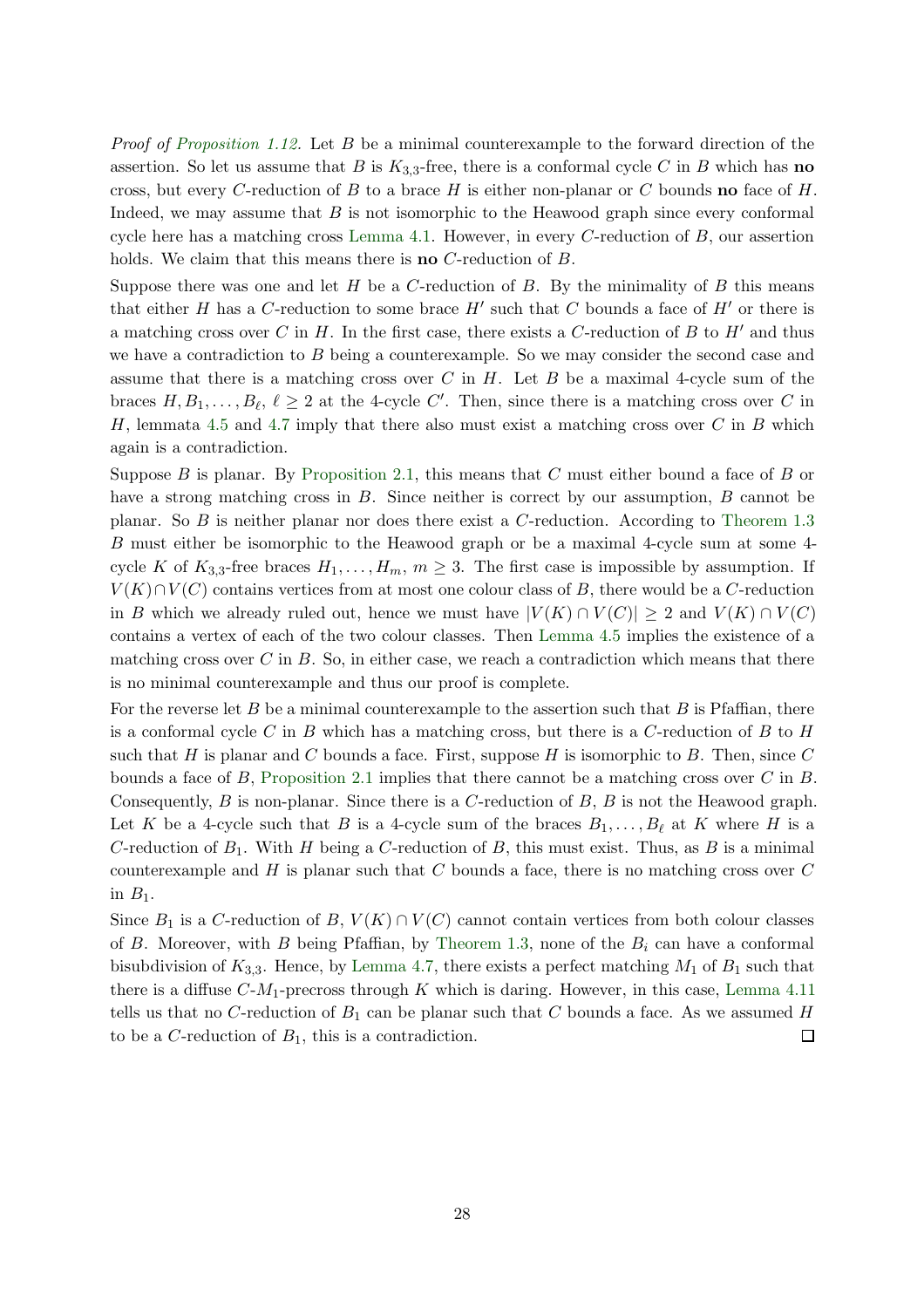# <span id="page-28-0"></span>5 Matching Crosses in Braces containing  $K_{3,3}$

With [Proposition 1.12,](#page-5-0) we already have one half of [Theorem 1.9.](#page-4-0) To prove the  $K_{3,3}$ -containing part of our main result, we essentially need to strengthen [Corollary 2.12](#page-9-0) in the form of [Proposition 1.13.](#page-5-1)

In light of [Lemma 1.14,](#page-5-2) this means that every 4-cycle in a  $K_{3,3}$ -containing brace has a conformal cross. As a first step, we need to establish that we can always find a perfect matching  $M$  in a  $K_{3,3}$ -containing brace such that a prescribed 4-cycle C is M-conformal and there exists an M-conformal bisubdivision of  $K_{3,3}$  in B. To do this, we make use of a helpful lemma of McCuaig once more.

Recall the definition of the odd möbius ladders. For a möbius ladder  $\mathcal{M}_{4k+2}$  with  $k \geq 2$  we call an edge e a rung if it lies on two 4-cycles. The rungs of a  $\mathcal{M}_{4k+2}$  bisubdivision are the paths that correspond to the bisubdivided rungs of the Möbius ladder. The base cycle of  $M_{4k+2}$ is the Hamiltoncycle C that consists entirely of non-rung edges. The base cycle of a  $\mathcal{M}_{4k+2}$ bisubdivision is the cycle that consists entirely of the paths corresponding to the non-rung edges of  $\mathcal{M}_{4k+2}$ .

<span id="page-28-1"></span>**Lemma 5.1** ( $[McC04]$ ). Let B be a bipartite graph with a conformal bisubdivision of  $K_{3,3}$  and M a perfect matching of B, then B contains an M-conformal bisubdivision L of  $\mathcal{M}_{4k+2}$  for some  $k \geq 1$ . Furthermore, the rungs of L are M-conformal in case  $k \geq 2$ .

<span id="page-28-2"></span>**Lemma 5.2.** Let B be a  $K_{3,3}$ -containing brace and C a 4-cycle in B, then there exists a perfect matching M of B such that C is M-conformal and B has an M-conformal bisubdivision of  $K_{3,3}$ .

*Proof.* Let  $M'$  be any perfect matching of B for which C is  $M'$ -conformal. By [Lemma 5.1](#page-28-1) there exists an M'-conformal bisubdivision L of  $\mathcal{M}_{4k+2}$  for some  $k \geq 1$ . In case  $k = 1$  we are done, so assume  $k \geq 2$ . Let us choose M' such that k is as small as possible. We call a path P in L a bisubdivided edge if P corresponds to an edge of  $\mathcal{M}_{4k+2}$ . Note that since C is M'-conformal, it contains exactly two edges of  $M'$ . Moreover, since L is  $M'$ -conformal, if L contains a vertex x of C, then it also contains the vertex y of C with  $xy \in M$ . Indeed, if a bisubdivided edge P of L contains a vertex x of C, then either x is an endpoint of P, or P contains the vertex y of C with  $xy \in M$ . Let  $\{e_1, e_2\} = E(C) \cap M$  and let  $P_1, P_2$  be the subdivided edges of L such that  $e_j \in E(P_j)$  if  $e_j \in E(L)$ . If  $e_j \notin E(L)$  for some j, let  $P_j$  be chosen arbitrarily. In case  $P_1 = P_2$  let us choose  $P_2$  to be any non- $P_1$ -rung of L instead. We show that there exists a perfect matching N of L such that  $M \cap (E(P_1) \cup E(P_2)) \subseteq N$  and L contains an N-conformal bisubdivision L' of  $\mathcal{M}_{4(k-1)+2}$  such that  $P_1$  and  $P_2$  are subdivided edges of L'. Since  $M := (M' \setminus E(L)) \cup N$  is a perfect matching of B for which C is M-conformal, this is a contradiction to the choice of  $M'$ , and thus we must have had  $k = 1$  in the first place.

Let  $x_j$ ,  $y_j$  be the endpoints of  $P_j$ .

In case  $P_1$  and  $P_2$  are both rungs, we may assume that  $x_1, x_2, y_1, y_2$  appear on  $C'$  in the order listed, and  $x_1 \in V_1$ . Then C' is divided into four internally disjoint paths  $Q_1, \ldots, Q_4$  such that  $Q_1$  connects  $x_1$  to  $x_2$ ,  $Q_2$  connects  $x_2$  to  $y_1$ , and so forth. Moreover, every rung of L that has an endpoint on  $Q_1$  also has an endpoint of  $Q_3$ , similarly for  $Q_2$  and  $Q_4$ . Let us call the number of rungs that are different from  $P_1$  and  $P_2$  and have an endpoint on  $Q_i$ , the length of  $Q_i$ . With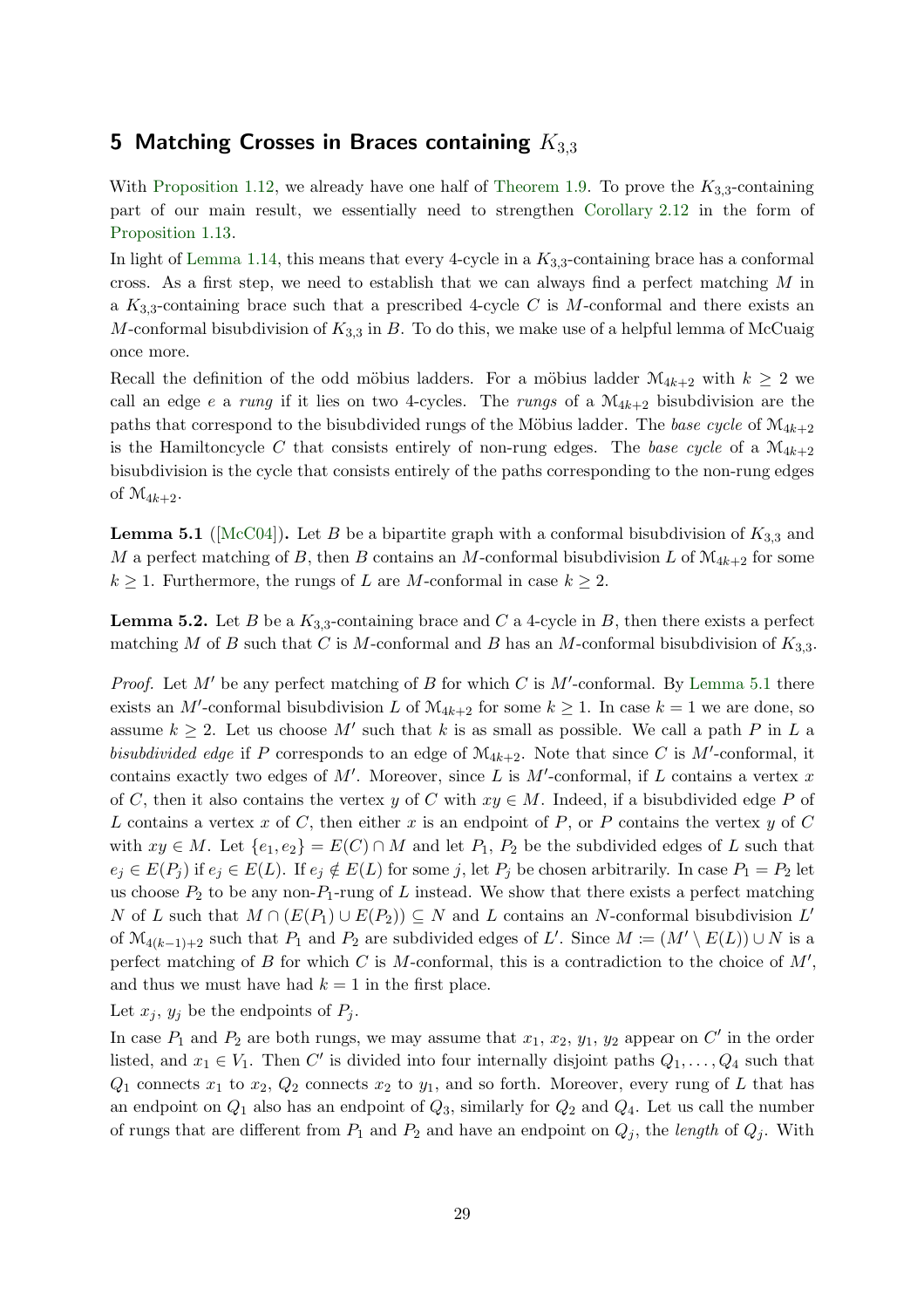$i \geq 2$  at least one of  $Q_1$  and  $Q_2$  has length at least two. Without loss of generality let us assume this to be true for  $Q_1$  and thus also for  $Q_3$ . Let  $R_1$  and  $R_2$  be two rungs whose endpoints on  $Q_1$ are internal vertices of  $Q_1$  and consecutive, i.e. no other rung has an endpoint on the subpath of  $Q_1$  connecting  $R_1$  to  $R_2$ . Let  $Q'_1$  be this subpath and let  $Q'_3$  be the corresponding subpath of  $Q_3$ . Then, since  $R_1$  and  $R_2$  are M'-conformal by [Lemma 5.1,](#page-28-1)  $K := R_1 Q_1 R_2 Q_2$  is an M'-conformal cycle. Let  $N := ((M \cap E(L)) \setminus (E(K) \setminus M)) \cup ((E(K)) \setminus (M \cap E(L)))$ , then  $R_1$  and  $R_2$  are internally N-conformal. Let  $L'$  be the N-conformal subgraph of  $L$  obtained by deleting all inner vertices of  $R_1$  and  $R_2$ . Then L' is a bisubdivision of  $\mathcal{M}_{4(k-1)+2}$  as required.

Now suppose, without loss of generality, that  $P_1$  is not a rung of  $L$ , but  $P_2$  is. Then one of  $x_1$  and  $y_1$  is an endpoint of a bisubdivided edge Q of L such that  $Q \neq P_1$  and Q is not a rung, but no rung of L which shares an endpoint of  $Q$  is  $P_2$ . Let  $R_1$  and  $R_2$  be those rungs and let  $Q'$  be the subdivided edge of L that connects the other two endpoints of  $R_1$  and  $R_2$ . Not  $K := QR_1Q'R_2$  is an M'-conformal cycle that does not contain a vertex of C. We set  $N := ((M \cap E(L)) \setminus (E(K) \setminus M)) \cup ((E(K)) \setminus (M \cap E(L)))$  and define L' as the subgraph of L we obtain by deleting the inner vertices of  $R_1$  and  $R_2$ . Then L' is again a bisubdivision of  $\mathcal{M}_{4(k-1)+2}$  as required.

If both  $P_1$  and  $P_2$  are subpaths of C' we can again find some vertex  $z \in \{x_1, x_2, y_2, y_2\}$  such that z is an endpoint of a bisubdivided edge  $Q$  that is a subpath of  $C'$  and different from  $P_1$  and  $P_2$ . Let  $R_1$  and  $R_2$  be the two rungs that share endpoints with Q and let  $Q'$  be the bisubdivided edge of L that connects the other two endpoints of  $R_1$  and  $R_2$ . Note that z can be chosen such that  $Q'$  is also different from  $P_1$  and  $P_2$ . We define K, N, and L' as above, and thus the proof is complete.  $\Box$ 

So for every 4-cycle C in a  $K_{3,3}$ -containing brace there is a perfect matching M such that C is M-conformal and there exists an M-conformal bisubdivision of  $K_{3,3}$  in B. The next step is to show that we may assume  $V(C)$  to be a subset of the vertices of this bisubdivision.

<span id="page-29-0"></span>**Lemma 5.3.** Let B be a  $K_{3,3}$ -containing brace and C a 4-cycle in B, then there exists a perfect matching M of B such that C is M-conformal and there is an M-conformal bisubdivision L of  $K_{3,3}$  with  $V(C) \subseteq V(L)$ .

*Proof.* By [Lemma 5.2](#page-28-2) there exist a perfect matching  $M'$  and an  $M'$ -conformal bisubdivision L' of  $K_{3,3}$  in B such that C is M' conformal. In case  $V(C) \subseteq V(L')$  we are done. Next suppose L' contains exactly one of the two edges in  $M' \cap E(C)$ , let xy be this edge. Then C contains an internally M'-conformal path P with  $V(P) = V(C)$  with endpoints x and y. Let  $M \coloneqq M' \Delta E(C)$ , then P is M-conformal and by replacing xy in L' with P we obtain an Mconformal bisubdivision L of  $K_{3,3}$  as desired. So from now on, we may assume C and L' to be vertex disjoint. Let  $ab \in E(C) \setminus M'$ . By using [Theorem 2.4](#page-7-3) and [Lemma 4.3,](#page-16-0) we can find two internally M'-conformal paths  $P_a$  and  $P_b$  such that each  $P_x$  has  $x \in \{a, b\}$  as an endpoint, has its other endpoint on  $L'$  and is otherwise disjoint from  $L'$  and  $C$ . Moreover,  $P_a$  and  $P_b$  are either disjoint, or  $P_a \cap P_b$  is an M'-conformal path. What follows is a case distinction on how  $P_a$  and  $P_b$  connect C to L'. For each  $x \in \{a, b\}$  let  $s_x$  be the endpoint of  $P_x$  on L', and let U be the  $M'$ -conformal path of length four on  $C$  with endpoints  $a$  and  $b$ .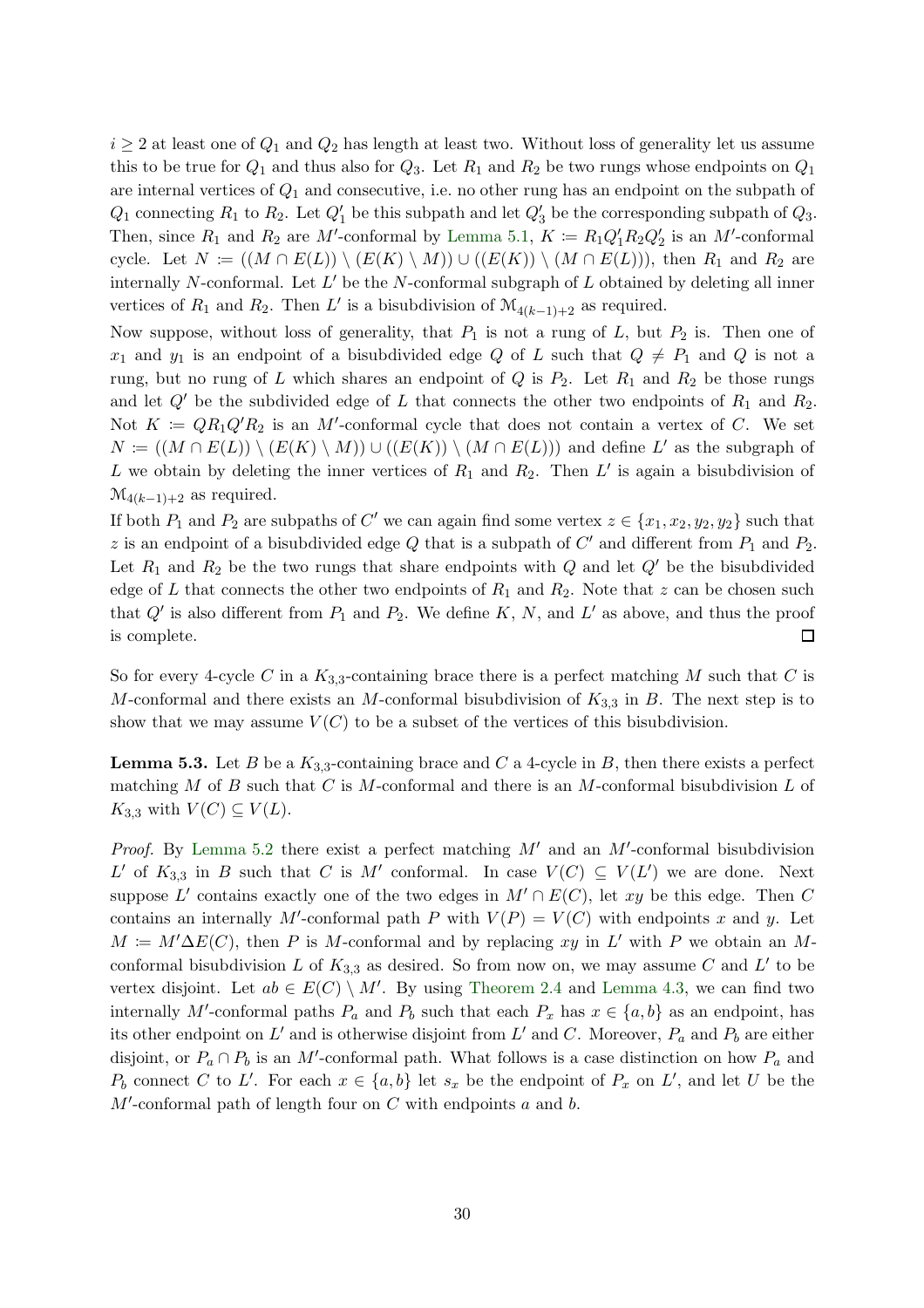**Case 1**:  $P_a$  and  $P_b$  are disjoint and there exists a bisubdivided edge Q of L' containing both  $s_a$ and  $s_b$ .

Since L' is an M'-conformal bisubdivision of  $K_{3,3}$  and  $s_a$  and  $s_b$  belong to different colour classes, we can choose M' such that the subpath connecting  $s_a$  to  $s_b$  on Q is internally M'-conformal. Then we can simply replace  $Q$  by  $P_aUP_b$  in order to obtain  $L$  as desired.

**Case 2**:  $P_a \cap P_b$  is an M'-conformal path, and there exists a bisubdivided edge Q of L' containing both  $s_a$  and  $s_b$ .

Since L' is an M'-conformal bisubdivision of  $K_{3,3}$  and  $s_a$  and  $s_b$  belong to different colour classes, we can choose M' such that the subpath R connecting  $s_a$  to  $s_b$  on Q is internally M'-conformal. Let W be the internally M'-conformal subpath of  $P_a + P_b$  with endpoints  $s_a$  and  $s_b$ , then we can replace Q by W in order to obtain a new M'-conformal bisubdivision  $L''$  of  $K_{3,3}$  which meets exactly the requirements of the previous case. So by reapplying the arguments from above we can find a conformal bisubdivision L of  $K_{3,3}$  as desired.

**Case 3**:  $P_a$  and  $P_b$  are disjoint, and there exist bisubdivided edges  $Q_a$  and  $Q_b$  of L' that share exactly one endpoint such that each  $Q_x$  contains  $s_x$  for  $x \in \{a, b\}.$ 

Let z be the common endpoint of  $Q_a$  and  $Q_b$  and let us assume, without loss of generality, that z belongs to the same colour class as  $s_a$ . We may choose M' such that  $Q_a$  is M'-conformal. Let  $R_1$  be the subpath of  $Q_a$  that connects the non-z-endpoint of  $Q_a$  to  $s_a$ , then  $R_1$  is also M'-conformal. Let u be the non-z-endpoint of  $Q_b$  and v be the non-z-endpoint of the third bisubdivided edge Q' of L' that has z as an endpoint. Let  $R_2 := s_a Q_a z Q' v$ , as well as  $R_3$ , be the path  $P_aUP_b s_bQ_bu$ . Now  $R_2$  and  $R_3$  are internally M'-conformal and by replacing  $Q_a$ ,  $Q_b$ and  $Q'$  with  $R_1, R_2$  and  $R_3$  we have found our desired M'-conformal bisubdivision of  $K_{3,3}$ .

**Case 4**:  $P_a \cap P_b$  is an M'-conformal path, and there exist bisubdivided edges  $Q_a$  and  $Q_b$  of L' that share exactly one endpoint such that each  $Q_x$  contains  $s_x$  for  $x \in \{a, b\}$ .

Let W be the internally M'-conformal subpath of  $P_a + P_b$  with endpoints  $s_a$  and  $s_b$ . Let z be the common endpoint of  $Q_a$  and  $Q_b$  and let us assume, without loss of generality, that z belongs to the same colour class as  $s_a$ . We may choose M' such that  $Q_a$  is M'-conformal. Let  $R_1$  be the subpath of  $Q_a$  that connects the non-z-endpoint of  $Q_a$  to  $s_a$ , then  $R_1$  is also M'-conformal. Let u be the non-z-endpoint of  $Q_b$  and v be the non-z-endpoint of the third bisubdivided edge  $Q'$  of L' that has z as an endpoint. Let  $R_2 \coloneqq s_a Q_a z Q' v$  as well as  $R_3$  be the path  $WQ_b u$ . Now  $R_2$  and  $R_3$  are internally M'-conformal and by replacing  $Q_a$ ,  $Q_b$  and  $Q'$  with  $R_1$ ,  $R_2$  and  $R_3$ we have found an M'-conformal bisubdivision  $L''$  of  $K_{3,3}$  together with two disjoint internally M'-conformal paths, each linking a vertex of  $\{a, b\}$  to a common bisubdivided edge of  $L''$ . Hence by recurring to the first case, we can finish the argument.

**Case 5**:  $P_a$  and  $P_b$  are disjoint and there exist bisubdivided edges  $Q_a$  and  $Q_b$  of L' that vertex disjoint such that each  $Q_x$  contains  $s_x$  for  $x \in \{a, b\}.$ 

Let Q be the unique bisubdivided edge of L' that shares an endpoint, say  $v_a$ , with  $Q_a$  and an endpoint, let us call it  $v_b$ , with  $Q_b$  such that for each  $x \in \{a, b\}$ ,  $v_x$  and x belong to the same colour class of B. For each  $x \in \{a, b\}$  let  $F_x$  be the bisubdivided edge of L' with endpoint  $v_x$  that is neither Q nor  $Q_x$ . Moreover, let  $R_1^x$  be the subpath of  $Q_x$  connecting  $s_x$  to the non- $v_x$ -endpoint of  $Q_x$ . Since L' is an M'-conformal bisubdivision of  $K_{3,3}$ , we may choose M' such that  $Q_a$  and  $Q_b$  both are M'-conformal. Then  $R_1^a$  and  $R_1^b$  are M'-conformal as well. For each  $x \in \{a, b\}$  let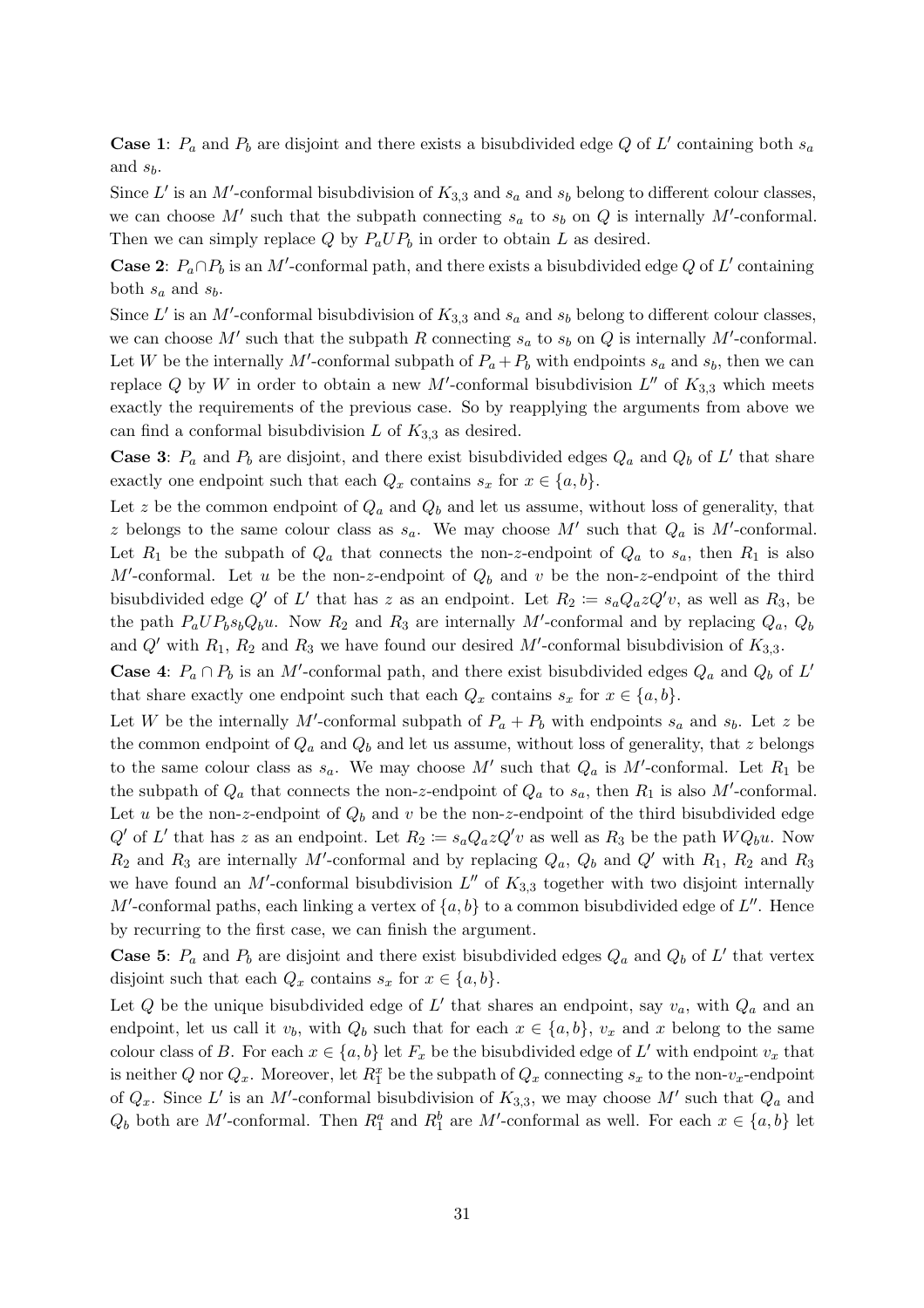$R_2^x := s_x Q_x v_x F_x$  and let R be the path  $P_a U P_b$ . Then let L be the graph obtained from L' by replacing  $Q_a, F_a, Q, Q_b$ , and  $F_b$  with the  $R_i^x, i \in [1, 2], x \in \{a, b\}$ , and R. It is straight forward to check that L is an M'-conformal bisubdivision of  $K_{3,3}$  as required by the assertion.

**Case 6:**  $P_a \cap P_b$  is an M'-conformal path and there exist bisubdivided edges  $Q_a$  and  $Q_b$  of L' that vertex disjoint such that each  $Q_x$  contains  $s_x$  for  $x \in \{a, b\}.$ 

As before with the even numbered cases let W be the internally  $M'$ -conformal subpath of  $P_a + P_b$ with endpoints  $s_a$  and  $s_b$ . We then repeat the construction from Case 5 in order to obtain an M'-conformal bisubdivision  $L''$  of  $K_{3,3}$  together with two disjoint internally M'-conformal paths that meet the requirements of the first case. By reapplying the arguments of the first case, we finally obtain  $L$  as desired, and thus our proof is complete.  $\Box$ 

Having established [Lemma 5.3,](#page-29-0) the next step on the agenda is to analyse how the edges of  $E(C) \cap M$  can occur in the M-conformal bisubdivision L of  $K_{3,3}$ . The goal is to identify the cases where we immediately find a conformal cross over  $C$ , and which cases cannot occur in the first place.

Let B be a  $K_{3,3}$ -containing brace, C a 4-cycle in B and M a perfect matching of B such that there exists an M-conformal bisubdivision L of  $K_{3,3}$  in B for which  $V(C) \subseteq V(L)$ . Let  ${ab, a'b'} = E(C) \cap M$  such that  $a, a' \in V_1$  and let P, Q be two odd length M-alternating paths where each  $X \in \{P, Q\}$  has endpoints  $a_X, b_X$  such that  $a_X \in V_1$ . We say that  $e \in \{ab, a'b'\}$ occurs on P, if  $e \in E(P)$  and it occurs in reverse on P if  $P - e$  consists of two paths of even length. Please note that in case both of  $ab$  and  $a'b'$  occur on P such that exactly one of them occurs in reverse, then no perfect matching  $M'$  for which P is  $M'$ -conformal or internally  $M'$ conformal can contain both edges. To see this simply observe that an edge occurring in reverse on an M-alternating path  $P$  belongs to  $M$  if and only if  $P$  is M-conformal.

**Observation 5.4.** Let B be a  $K_{3,3}$ -containing brace, C a 4-cycle in B and M a perfect matching of B such that there exists an M-conformal bisubdivision L of  $K_{3,3}$  in B for which  $V(C) \subseteq V(L)$ . Let  $\{ab, a'b'\} = E(C) \cap M$  such that  $a, a' \in V_1$  and let P be a bisubdivided edge of L. If both ab and  $a'b'$  occur on  $P$ , then either both or none of them occurs in reverse.

If P and Q have a common endpoint z and are otherwise disjoint, we say that ab and  $a'b'$  are split over P and Q if exactly one of ab and  $a'b'$  occurs on P and the other one occurs on Q. They are said to be *split nicely* if the shortest  $\{a, b\}$ - $\{a', b'\}$ -subpath R of PzQ has even length, and  $z \in V(R)$  does not share the colour of the endpoints of R. In case R is even, and z belongs to the same colour class as the two endpoints of R we say ab and  $a'b'$  are split completely over P and Q. Please note that, if ab and  $a'b'$  are split completely over P and Q, then each of the two edges occurs in reverse on its respective path. Moreover, by the discussion above, P and Q would need both be M-conformal in order to guarantee  $ab, a'b' \in M$ . Hence they can never be split completely over two bisubdivided edges of L that share an endpoint.

<span id="page-31-0"></span>**Observation 5.5.** Let B be a  $K_{3,3}$ -containing brace, C a 4-cycle in B, and M a perfect matching of B such that there exists an M-conformal bisubdivision L of  $K_{3,3}$  in B for which  $V(C) \subseteq V(L)$ . Let  $\{ab, a'b'\} = E(C) \cap M$  such that  $a, a' \in V_1$  and let  $P, Q$  be two bisubdivided edges of L sharing a single endpoint. If ab and  $a'b'$  are split over P and Q, then they are not completely split.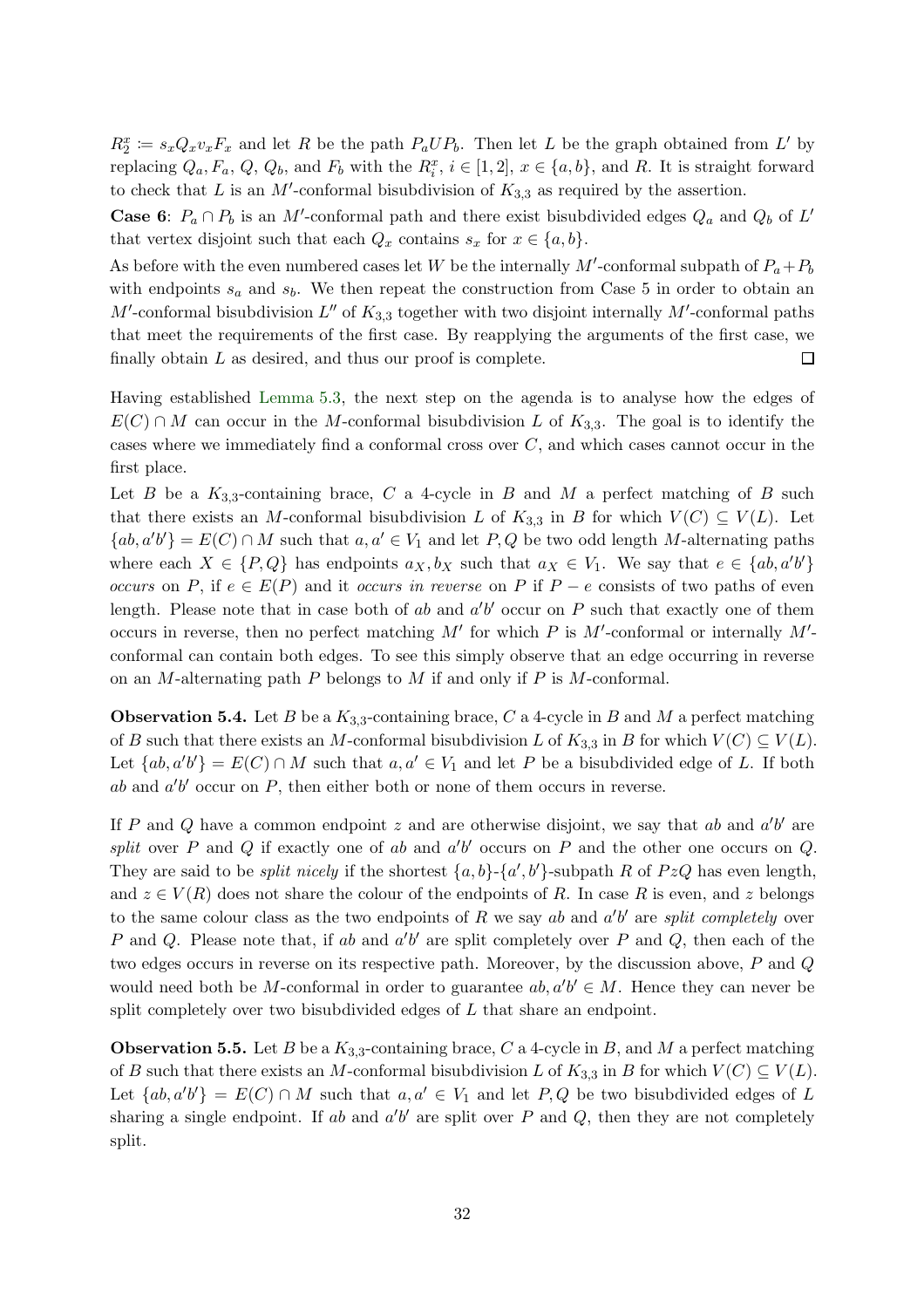**Lemma 5.6.** Let B be a  $K_{3,3}$ -containing brace, C a 4-cycle in B and M a perfect matching of B such that there exists an M-conformal bisubdivision L of  $K_{3,3}$  in B for which  $V(C) \subseteq V(L)$ . Let  $\{ab, a'b'\} = E(C) \cap M$  such that  $a, a' \in V_1$  and let  $P, Q$  be two bisubdivided edges of L such that ab occurs on P and  $a'b'$  occurs on Q. If P and Q are disjoint, or ab and  $a'b'$  are split nicely over P and Q, there exist paths  $R_1$  and  $R_2$  in L that form a conformal cross over C.

<span id="page-32-0"></span>

Figure 13: The conformal crosses over the 4-cycle C in a bisubdivision of  $K_{3,3}$  from [Lemma 5.6.](#page-31-0)

Proof. The proof is essentially another case distinction over the following cases:

- i) ab and  $a'b'$  are nicely split over P and Q,
- ii) P and Q are disjoint and neither ab nor  $a'b'$  occurs in reverse on its respective path,
- iii) P and Q are disjoint and, without loss of generality,  $a'b'$  occurs in reverse on  $Q$ , and

iv) P and Q are disjoint and both, ab and  $a'b'$ , occur in reverse on their respective path.

The perfect matchings of L together with the paths  $R_1$  and  $R_2$  are illustrated in [Figure 13.](#page-32-0) Please note that the copies of  $K_{3,3}$  depicted in the figure are in fact bisubdivisions. Where necessary, additional subdivision vertices are drawn, but in general, the edges depicted in a light grey may be subdivided an arbitrary, but even, number of times. If in order to depict the respective perfect matching, a bisubdivided edge is marked and bold, this means that the respective path is M-conformal, while an unmarked bisubdivided edge represents an internally M-conformal path.  $\Box$ 

<span id="page-32-1"></span>

Figure 14: The three possible configurations how the edges  $ab$  and  $a'b'$  may occur in a bisubdivision of  $K_{3,3}$  without immediately yielding a conformal cross over C. The second line of figures shows how these cases can be reduced.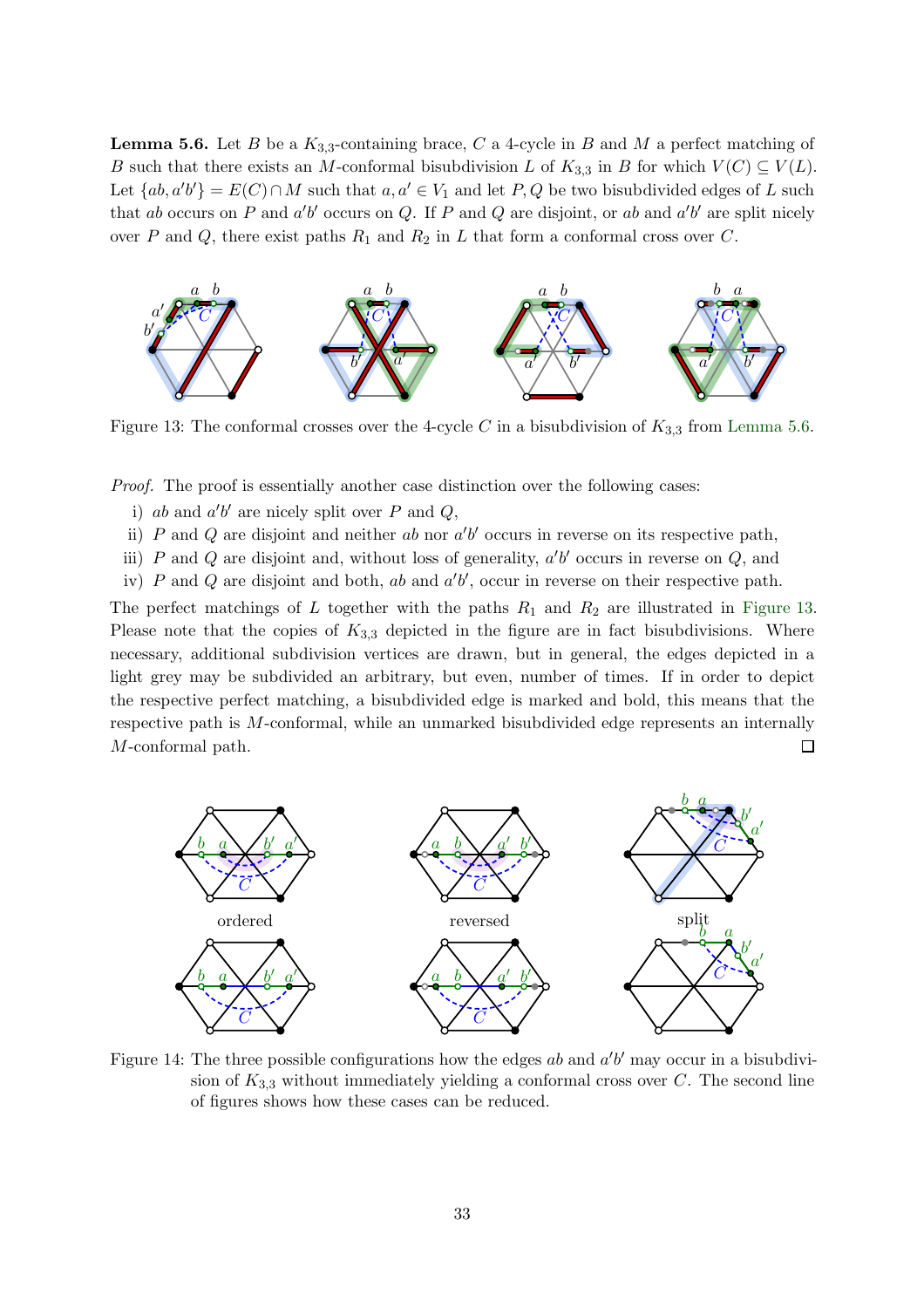If we can find a conformal bisubdivision of  $K_{3,3}$  that fits one of the cases in [Lemma 5.6,](#page-31-0) we are done immediately. Hence what remains is a discussion of the three cases which are still left. In [Figure 14,](#page-32-1) these cases are illustrated. In two of the three cases, the edges  $ab$  and  $a'b'$  occur on a single subdivided edge of L, while in the last case, the *split case*, ab and  $a'b'$  are split over two subdivided edges in such a way that exactly one of  $ab$  and  $a'b'$  occurs in reverse on its respective path. In each of the three cases, we can use an edge  $e \in E(C) \setminus \{ab, a'b'\}$  in order to further reduce L and make sure that we always find a conformal bisubdivision of  $K_{3,3}$  which contains at least three edges of C. Let B be a brace, C a 4-cycle, M a perfect matching of B such that C is M-conformal and L an M-conformal bisubdivision of  $K_{3,3}$  that contains the vertices of C. We say that L splits C if the way the vertices of C are distributed over the bisubdivided edges of L as they are in the split case in [Figure 14.](#page-32-1) As an intermediate step, we want to show that we can always find a bisubdivision of  $K_{3,3}$  that splits C. Suppose ab and  $a'b'$  occur on a single subdivided edge P of L as in the *ordered* or the *reversed* case from [Figure 14.](#page-32-1) Let  $u \in V_i$  be an endpoint of  $P$  and let  $Y$  be the *bisubdivided claw* with centre  $u$  in  $L$  consisting of the three bisubdivided edges P,  $Q_1$ , and  $Q_2$  of L that have u as an endpoint. Let T be the shortest u- $V(C)$ -subpath of P. If there exists an internally M-conformal path R that is internally disjoint from L such that R has an endpoint in  $V_{3-i}(T)$  and its other endpoint lies in  $V_i(L-Y)$  we say that L has a  $V_i$ -jump over C.

<span id="page-33-1"></span>**Lemma 5.7.** Let B be a brace, M a perfect matching of B,  $H \subseteq B$  an M-conformal and matching covered subgraph, and  $X \subseteq V(H)$  such that  $\partial_H(X)$  is a non-trivial tight cut in H. Then there exists an internally  $M$ -conformal path  $P$  in  $B$  such that  $P$  is internally disjoint from H and has its endpoints in the minorities of X and  $V(H) \setminus X$ .

Proof. The claim follows immediately from [Theorem 2.4.](#page-7-3) With B being a brace it is 2-extendible. Let e be the unique edge of M in  $\partial_H(X)$ . Then there must be an internally M-conformal Min $(X)$ - $\text{Min}(Y)$ -path P in B that avoids e. If we choose P to be as short as possible, it cannot contain any vertex of  $\text{Min}(X) \cup \text{Min}(Y)$  as an inner vertex. Moreover, since H is M-conformal, no vertex of  $H$  can be an inner vertex of  $P$ .  $\Box$ 

<span id="page-33-0"></span>**Lemma 5.8.** Let B be a  $K_{3,3}$ -containing brace and C a 4-cycle in B such that there is no conformal cross over  $C$  in  $B$ . Then there exists a perfect matching  $M$  of  $B$  such that  $C$  is M-conformal and there is an M-conformal bisubdivision L of  $K_{3,3}$  such that L splits C, or L has a  $V_1$ -jump over  $C$ .

Proof. By lemmata [5.3](#page-29-0) and [5.6](#page-31-0) and the discussion above we know that there are a perfect matching M of B such that C is M-conformal and an M-conformal bisubdivision L of  $K_{3,3}$ that contains the vertices of  $C$  such that the way the vertices of  $C$  occur in  $L$  corresponds to one of the three cases depicted in [Figure 14.](#page-32-1) If  $L$  splits  $C$  we are done already, so let us assume that there is a bisubdivided edge P of L such that the edges  $ab, a'b \in E(C) \cap M$  occur on P as in the *ordered* or the *reversed* case from [Figure 14.](#page-32-1) Let  $u \in V_1$  be an endpoint of P. Consider the three bisubdivided edges  $P$ ,  $Q_1$ , and  $Q_2$  of  $L$  that have u as an endpoint. Let us choose L such that the tuple  $(|E(P)|, |E(Q_1) \cup E(Q_2)|)$  is lexicographically minimised. For each  $Z \in \{P, Q_1, Q_2\}$  let  $v_Z \in V_2$  be the endpoint of Z different from u and let Y :=  $(V(P) \cup V(Q_1) \cup V(Q_2)) \setminus \{v_P, v_{Q_1}, v_{Q_2}\}.$  Now every component of  $L[Y] - u$  is a path of odd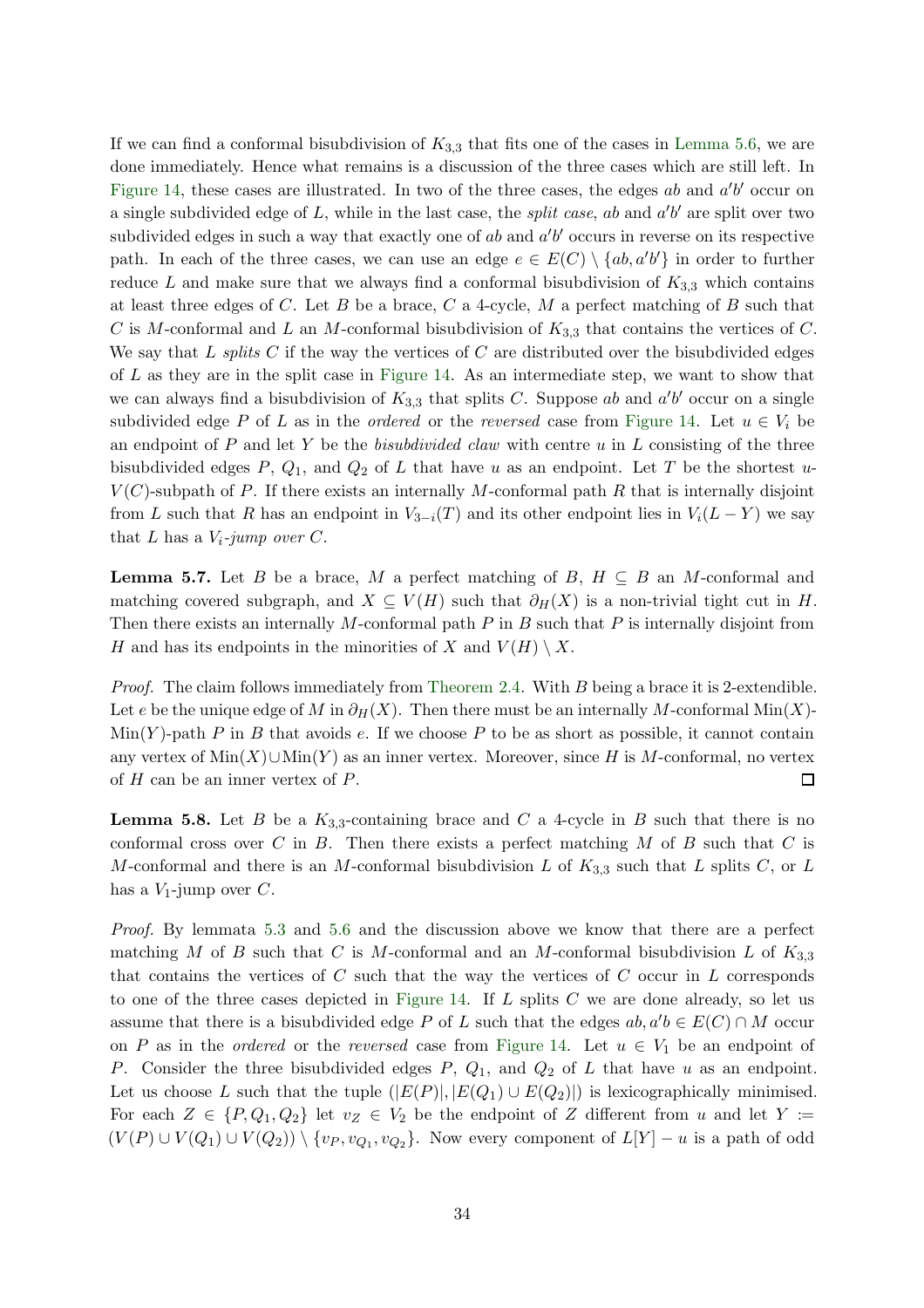<span id="page-34-0"></span>length and thus  $|V_1 \cap Y| - |V_2 \cap Y| = 1$ , moreover, no vertex of  $Y \cap V_2$  has a neighbour in  $L - Y$  within L and  $|Y \cap V(C)| \geq 3$ . Hence  $\partial_L(Y)$  defines a non-trivial tight cut in L. For an illustration, see [Figure 15.](#page-34-0)



Figure 15: The non-trivial tight cut around the bisubdivided claw centred at  $u$  in the proof of [Lemma 5.8](#page-33-0)

By [Lemma 5.7](#page-33-1) there exists an internally M-conformal path  $F$  in  $B$  such that

- F has an endpoint in  $V_2 \cap Y$ ,
- the other endpoint of F lies in  $V_1(L) \setminus Y$ , and
- $F$  is internally disjoint from  $L$ .

Please note that we may change the perfect matching  $M$  within the  $M$ -conformal subgraph L of B at will, without changing the fact that F is an internally M-conformal path with the properties listed above.

Let y be the endpoint of F in Y and let x be its other endpoint as well as  $P_x$  be the subdivided edge of L that contains x in case x is a vertex of degree two in L. What follows is a discussion on the possible positions of x and y in L. For an illustrative overview on the different cases that might appear consult [Figure 16.](#page-35-0) Let  $T_{V_1}$  be the shortest subpath of P with one endpoint in  $V(C)$  and u as its other endpoint. Similarly, let  $T_{V_2}$  be the shortest subpath of P with one endpoint in  $V(C)$  and  $v<sub>P</sub>$  as its other endpoint. At last, let  $w<sub>1</sub>$  and  $w<sub>2</sub>$  be the two degree three vertices in  $V_1(L)$  that are different from u, let  $w_1$  be the endpoint of  $P_x$  that lies in  $V_1$ . Given any two vertices  $v_1, v_2$  of degree three in L that belong to different colour classes let us denote by  $E_{v_1v_2} = E_{v_2v_1}$  the subdivided edge of L with endpoints  $v_1$  and  $v_2$ .

Case 1: 
$$
y \in V(T_{V_2} - C)
$$

Suppose  $P_x$  contains the vertex  $v_P$ , let W be the third bisubdivided edge with endpoint  $v_P$ . Then choose M such that both P and  $P_x$  are internally M-conformal. Now we may replace the three subdivided edges of L with  $v<sub>P</sub>$  as an endpoint by the following three M-alternating paths in order to obtain an M-conformal bisubdivision  $L'$  of  $K_{3,3}$ , where the subdivided edge  $P'$  that contains  $V(C)$  is strictly shorter than P, thereby violating the minimal choice of L. We set  $P' \coloneqq yPu$  and the other paths are  $yPv_{P}W$  and  $yFxP_{x}w_{1}$ 

So we may assume  $P_x$  does not contain  $v_P$  which means that there is  $i \in [1,2]$  such that  $P_x$ has  $v_{Q_i}$  as an endpoint. We now aim for a bisubdivision L' of  $K_{3,3}$  in which both x and y are vertices of degree three. As before, the bisubdivided edge of  $L'$  that contains  $V(C)$  will be shorter than P and thus provide a contradiction. We now replace the paths P,  $P_x$ ,  $E_{v_{P}w_1}$ ,  $E_{v_P w_2}$ , and  $E_{w_1 v_{Q_{3-i}}}$  by the paths  $yPu, F, yP v_P E_{v_P w_2}$ ,  $xP_x v_{Q_i}$ , and  $xP_x w_1 E_{w_1 v_{Q_{3-i}}}$  to obtain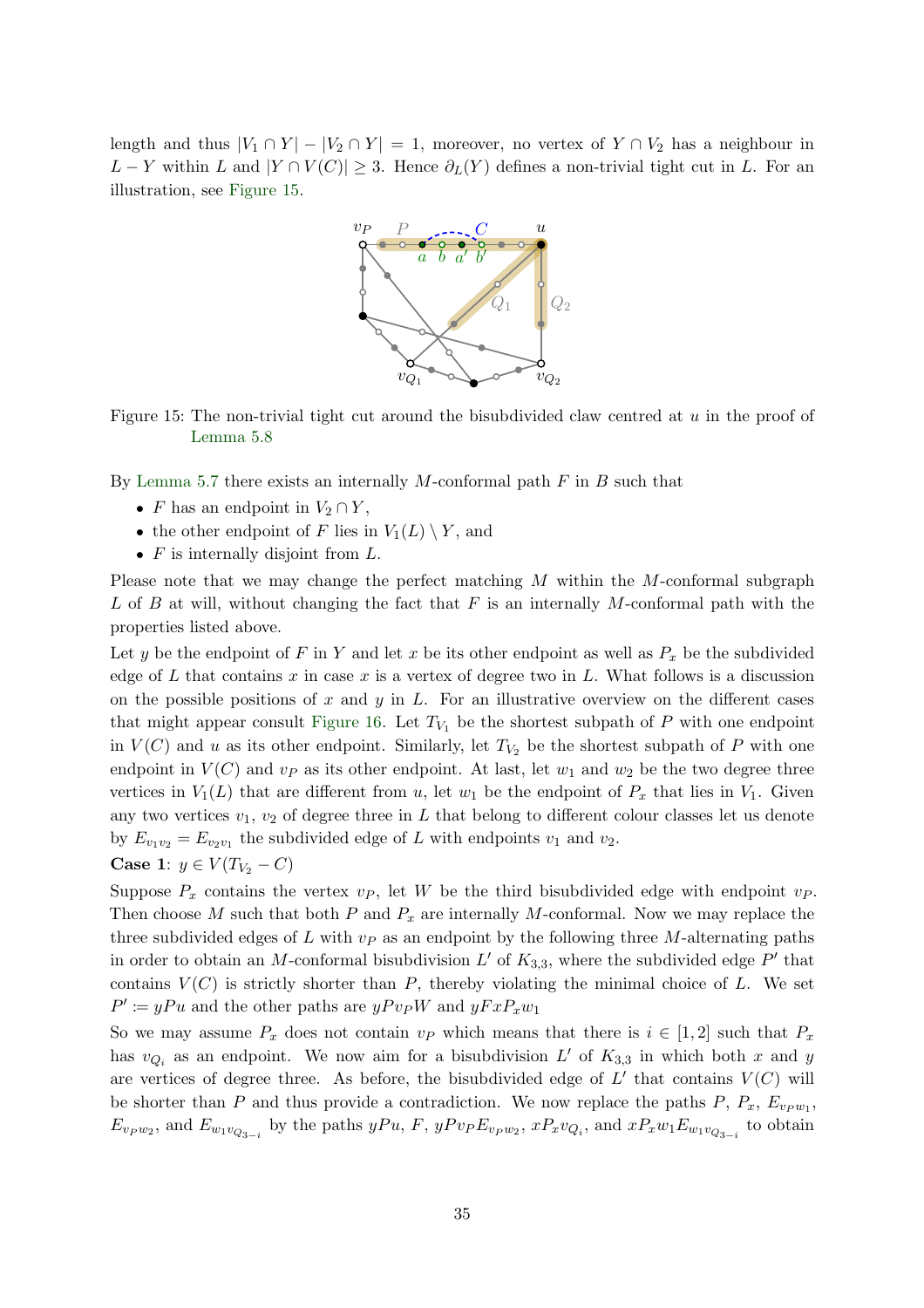<span id="page-35-0"></span>

Figure 16: Examples of the cases occuring in the proof of [Lemma 5.8](#page-33-0)

the graph L'. Since L is a bisubdivision of  $K_{3,3}$ , we may choose M such that L' is M-conformal and thus we are done with this case.

Case 2:  $y \in V(T_A V - 1 - C)$ 

In this case  $F$  is a  $V_1$ -jump over  $C$  and thus we are done immediately.

Case 3:  $y \in V(C)$ 

In essence, we can repeat the construction from the first case to obtain an M-conformal bisubdivision L' of  $K_{3,3}$ . Since  $y \in V(C)$  we end up with some L' in which the edges ab and a'b' occur on two different subdivided edges that share the endpoint y. Thus  $L'$  splits  $C$  and we can close this case.

#### Case 4:  $y \notin V(P_x)$

We may assume  $y \in V(Q_1)$  as  $y \in V(Q_2)$  can be handled analogously. Instead of P as in the first case we reduce the length of  $Q_1$  while maintaining the lengths of P and  $Q_2$  in order to obtain a contradiction. The main idea of the construction, however, remains the same as in the first case and thus we omit the exact construction here. In [Figure 16,](#page-35-0) the possible ways to obtain the new  $K_{3,3}$ -bisubdivision  $L'$  are illustrated.

Combining all of these cases, this means that  $\partial_L(Y)$  cannot be a non-trivial tight cut. Since otherwise we are either done since we find a path  $F$  that allows us to change  $L$  into  $L'$  which splits C, or F is a V<sub>1</sub>-jump over C. However, by construction  $|V(C) \cap Y| \geq 3$  and  $|V(L) \setminus Y| \geq 3$ and thus this is impossible. It follows that L itself must already split C and so we are done.  $\Box$ 

<span id="page-35-1"></span>**Lemma 5.9.** Let B be a  $K_{3,3}$ -containing brace and C a 4-cycle in B such that there is no conformal cross over C in B. If there exists a perfect matching M of B such that C is  $M$ conformal and there is an M-conformal bisubdivision L of  $K_{3,3}$  that has a  $V_1$ -jump over C, then there exists a perfect matching  $M'$  of B such that C is  $M'$ -conformal and there is an  $M'$ -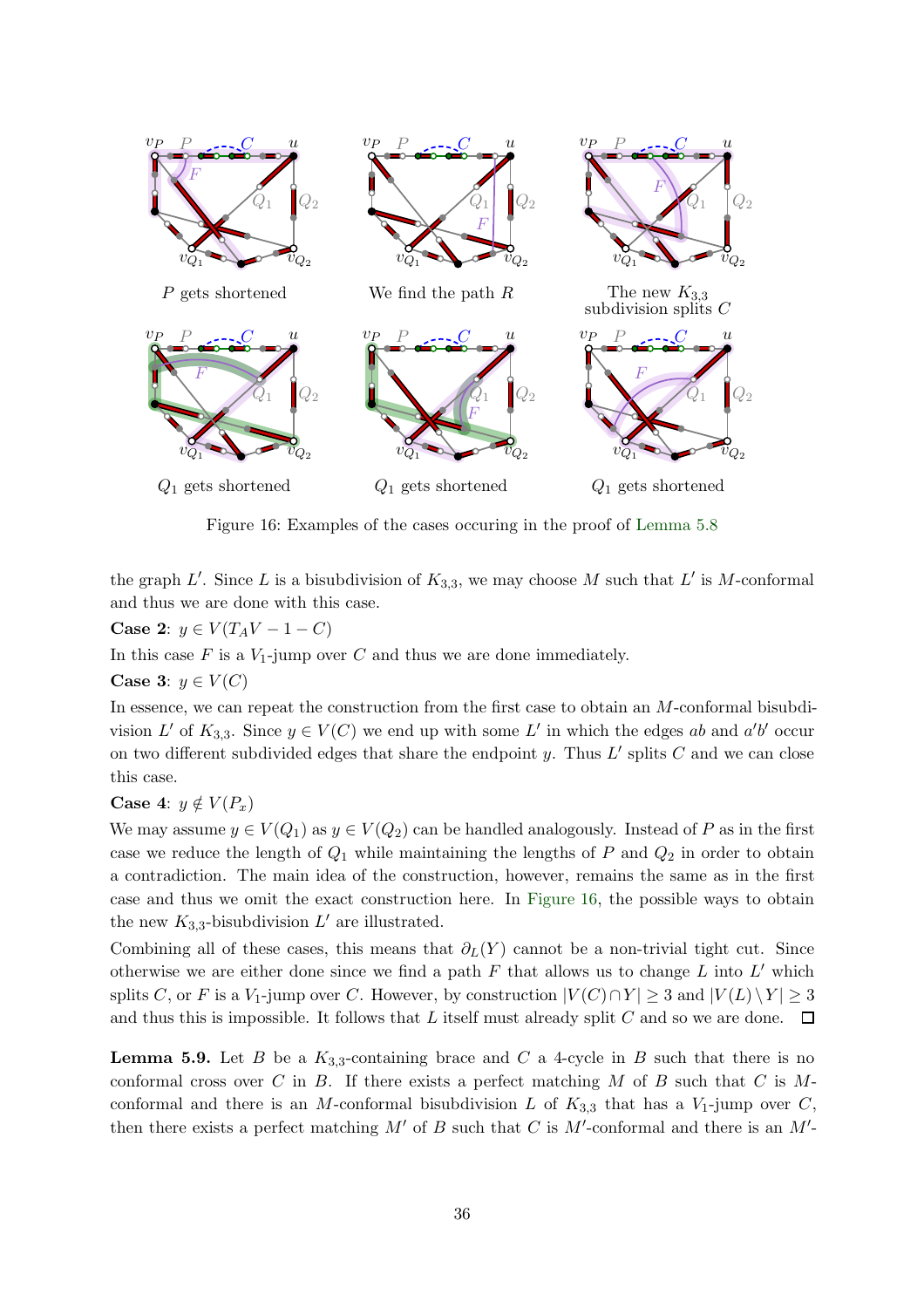conformal bisubdivision  $L'$  of  $K_{3,3}$  that either splits C, or has both, a  $V_1$ -jump and a  $V_2$ -jump over C.

*Proof.* The proof is a slight alteration of the proof of the previous lemma. Since L has an  $V_1$ jump over C, there exists a bisubdivided edge P of L such that  $V(C) \subseteq V(P)$ . Let  $u \in V_1$  and  $v \in V_2$  be the endpoints of P. Let  $a_1, a_2, b_1$ , and  $b_2$  be the four degree three vertices of L aside from u and v such that  $a_1, a_2 \in V_1$ . Now let  $Y \coloneqq V(P - u) \cup V(E_{va_1} - a_1) \cup V(E_{va_2} - a_2)$ . By the same arguments as in the previous lemma,  $\partial_L(Y)$  must be a non-trivial tight cut. Similar to before we choose L such that the tuple  $(|E(P)|, |E(E_{va_1}) \cup E(E_{va_2})|)$  is lexicographically minimised. By using the same case distinction as in the proof of [Lemma 5.8](#page-33-0) we either reach a contradiction, find a conformal  $K_{3,3}$ -bisubdivision L' that splits C, or the path F yielded by [Lemma 5.7](#page-33-1) is a  $V_2$ -jump over C in L. The major difference between this lemma and [Lemma 5.8](#page-33-0) is, that we have to maintain the existence of a  $V_1$ -jump over C. In the technique from the proof of the previous lemma, there are two possible ways, the existence of an  $V_1$ -jump over C in the newly constructed  $K_{3,3}$ -bisubdivision L' is threatened<sup>8</sup>. Let R be an  $V_1$ -jump over C for L.

The easier to handle case is the one in which the newly found path  $F$  in Case 4 of the case distinction intersects R. However, since R and F are internally M-conformal, let z be the first vertex of R on F, then  $Rz$  still is internally M-conformal, and thus in this case, L' still has a  $V_1$ -jump over  $C$ .

The more complicated case is a subcase of **Case 1**. Let  $T_{V_1}$  be the shortest subpath of P with one endpoint in  $V(C)$  and u as its other endpoint. Similarly, let  $T_{V_2}$  be the shortest subpath of P with one endpoint in  $V(C)$  and v as its other endpoint. If F has its endpoint in Y on the subpath of  $T_{V_1}$  that connects  $V(C)$  to R, then no subpath of R can be a  $V_1$ -jump over C for L'. However, in this case, we have found a conformal  $K_{3,3}$ -bisubdivision where the path in which both M-edges of C occur is shorter than in L. Among those bisubdivisions choose  $L'$  to be one that lexicographically minimises  $(|E(P')|, |E(E_{u'b'_1}) \cup E(E_{u'b'_2})|)$ , where the vertices marked with a ' are those of  $L'$  that naturally correspond to the vertices of  $L$ . similarly we define  $P'$ . By reapplying the case distinction of [Lemma 5.8](#page-33-0) to  $L'$  we either find a  $K_{3,3}$ -bisubdivision  $L''$ that splits C, of we find a new  $V_1$ -jump over C for L' which would contradict our choice of L in the first place since  $|E(P')| < |E(P)|$ . Hence if we cannot find a conformal  $K_{3,3}$ -bisubdivision that splits C, we always find one that has both, a  $V_1$ -jump and a  $V_2$ -jump over C.  $\Box$ 

<span id="page-36-0"></span>**Lemma 5.10.** Let B be a  $K_{3,3}$ -containing brace and C a 4-cycle in B such that there is no conformal cross over C in B. Then there exists a perfect matching M of B such that C is M-conformal and there is an M-conformal bisubdivision L of  $K_{3,3}$  that splits C.

*Proof.* By [Lemma 5.8](#page-33-0) we either find a conformal bisubdivision  $L'$  of  $K_{3,3}$  that splits C, in which case we are done, or we find one with a  $V_1$ -jump over C. Then [Lemma 5.9](#page-35-1) might again yield the existence of a conformal bisubdivision L of  $K_{3,3}$  that splits C if it does not we find M and L such that L has a  $V_1$ -jump  $R_{V_1}$  and a  $V_2$ -jump  $R_{V_2}$  over C. Let P be the bisubdivided edge of L that contains the vertices of C. We may assume L to be a conformal  $K_{3,3}$ -bisubdivision that minimises the length of P among all conformal bisubdivisions of  $K_{3,3}$  for which ab and  $a'b'$  occur on a single bisubdivided edge P. By [Lemma 4.3](#page-16-0) we may assume that  $R_{V_1}$  and  $R_{V_2}$  are either

<sup>&</sup>lt;sup>8</sup>Note that in case  $L'$  splits  $C$  we are done.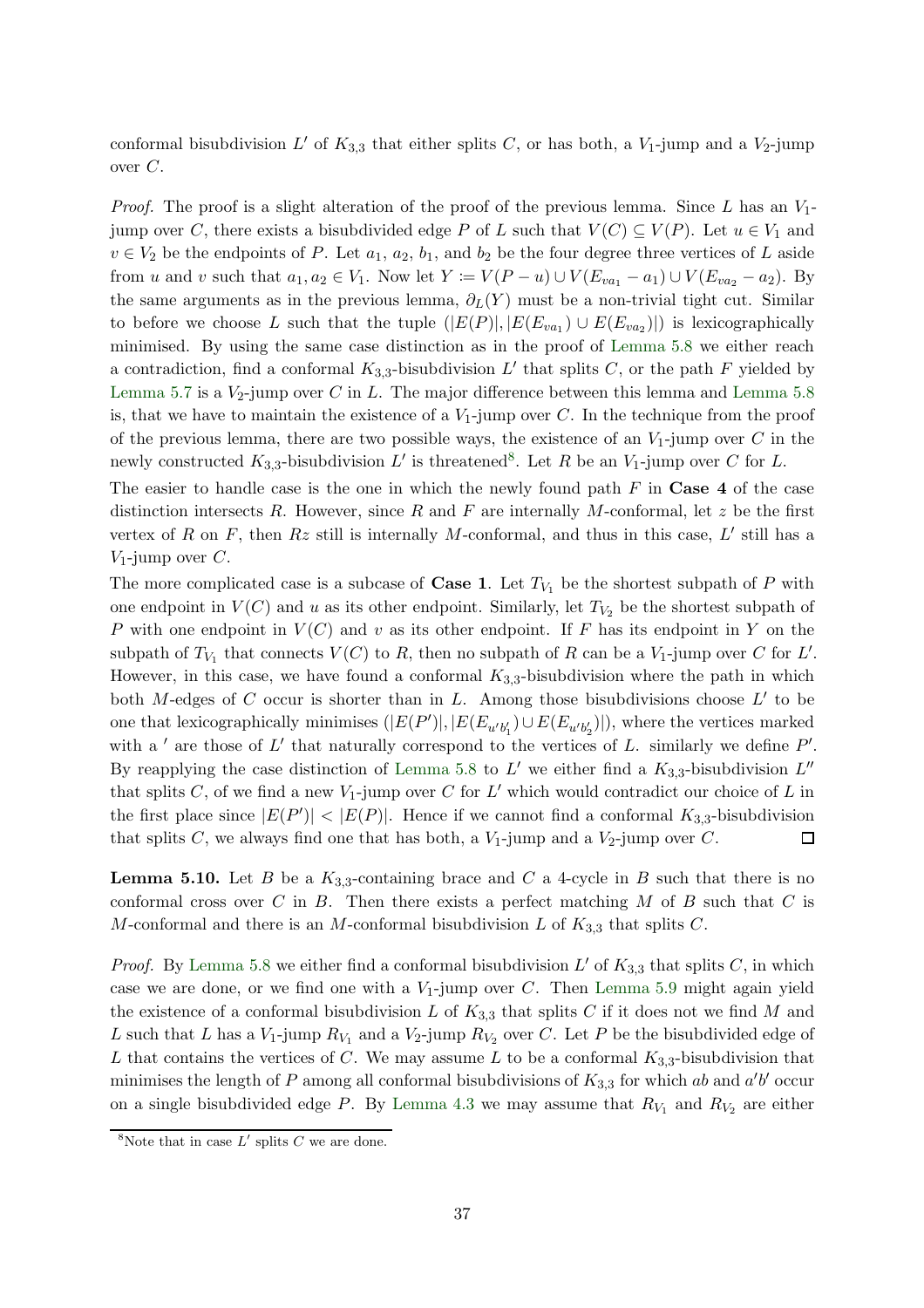disjoint, or  $R_{V_1} \cap R_{V_2}$  is an M-conformal path. For each  $X \in \{V_1, V_2\}$  let  $v_X$  be the endpoint of  $R_X$  that does not belong to the bisubdivided edge P. We have to consider the cases how  $v_{V_1}$ and  $v_{V_2}$  occur on the bisubdivided edges of L and for each of these cases we need to look at  $R_{V_1}$  and  $R_{V_2}$  being disjoint or meeting in an M-conformal path. Let  $u \in V_1$  and  $v \in V_2$  be the endpoints of P and let  $a_1, a_2 \in V_1$ ,  $b_1, b_2 \in V_2$  be the remaining four vertices of degree three in L. Then  $R_{V_1}$  cannot have an endpoint on  $E_{ub_1}$  or  $E_{ub_2}$ , while  $R_{V_2}$  cannot have an endpoint on  $E_{va_1}$  or  $E_{va_2}$ . Our goal is to show that  $R_{V_1}$  and  $R_{V_2}$  can be used to produce a contradiction to the choice of  $L$  with respect to the minimality of  $P$ .

Let us first consider the cases where at least one of  $R_{V_1}$  and  $R_{V_2}$  has an endpoint on one of the  $E_{ub_i}$  or  $E_{va_i}$ . By symmetry, we just need to consider the case where  $R_{V_1}$  meets  $E_{va_1}$  and  $R_{V_2}$ meets  $E_{ub_1}$ , and the case where  $R_{V_1}$  meets  $E_{va_1}$  while  $R_{V_2}$  meets an arbitrary other bisubdivided edge of L, say  $E_{a_1b_1}$ . Please note that in all of these cases, it does not play a role whether ab and  $a'b'$  occur in reverse on P or not. Hence we only treat the case where ab and  $a'b'$  are not reversed. In [Figure 17](#page-37-0) we give exemplary constructions of a new conformal  $K_{3,3}$ -bisubdivision L' which still has a bisubdivided edge P' containing ab and  $a'b'$ , but with  $|E(P')| < |E(P)|$  this contradicts the choice of L.

<span id="page-37-0"></span>

Figure 17: The construction of the new conformal  $K_{3,3}$ -bisubdivision in the first case of the proof of [Lemma 5.10.](#page-36-0)

For the next case we assume  $v_{V_1}$  and  $v_{V_2}$  to be vertices of a common bisubdivided edge Q of L. According to the previous discussion, Q cannot share an endpoint with P and by symmetry, it suffices to only consider one possible choice for  $Q$ , so let  $Q := E_{a_2b_1}$ . The path  $Q$  is split into three, possibly trivial, subpaths by the vertices  $v_{V_1}$  and  $v_{V_2}$ . Since Q is of odd length, either zero or exactly two of these subpaths are of even length, and these are exactly the two cases we need to distinguish. [Figure 18](#page-38-0) shows how to construct the new conformal  $K_{3,3}$ -bisubdivision  $L'$ which yields the desired contradiction.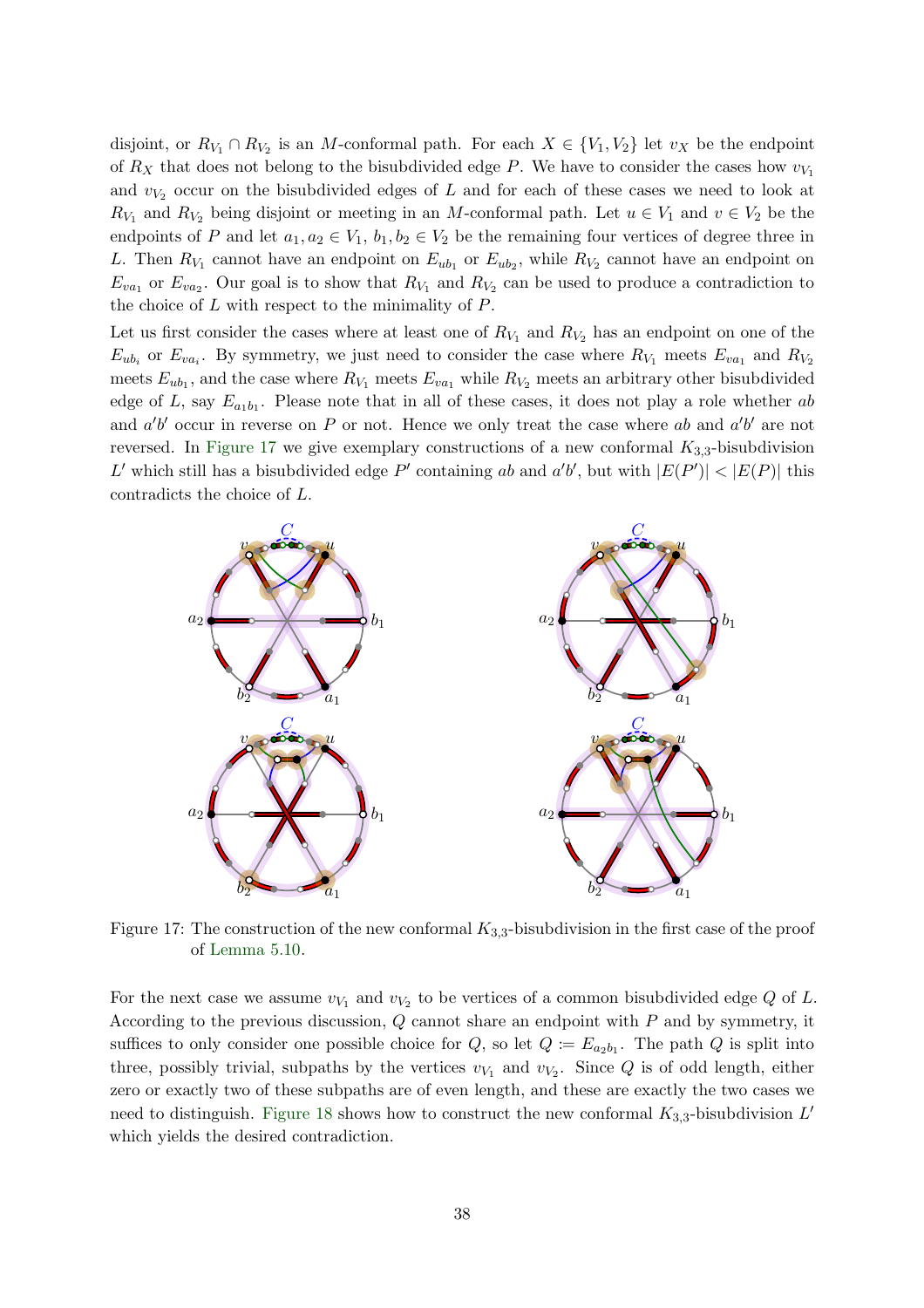<span id="page-38-0"></span>

Figure 18: The construction of the new conformal  $K_{3,3}$ -bisubdivision in the second case of the proof of [Lemma 5.10.](#page-36-0)

<span id="page-38-1"></span>For the last case, we may assume  $v_{V_1}$  and  $v_{V_2}$  to belong to different bisubdivided edges  $Q_1$  and  $Q_2$  such that neither  $Q_i$  shares an endpoint with P. Here we need to distinguish between  $Q_1$ and  $Q_2$  sharing an endpoint and being disjoint. [Figure 19](#page-38-1) illustrates the construction of  $L'$ .



Figure 19: The construction of the new conformal  $K_{3,3}$ -bisubdivision in the third case of the proof of [Lemma 5.10.](#page-36-0)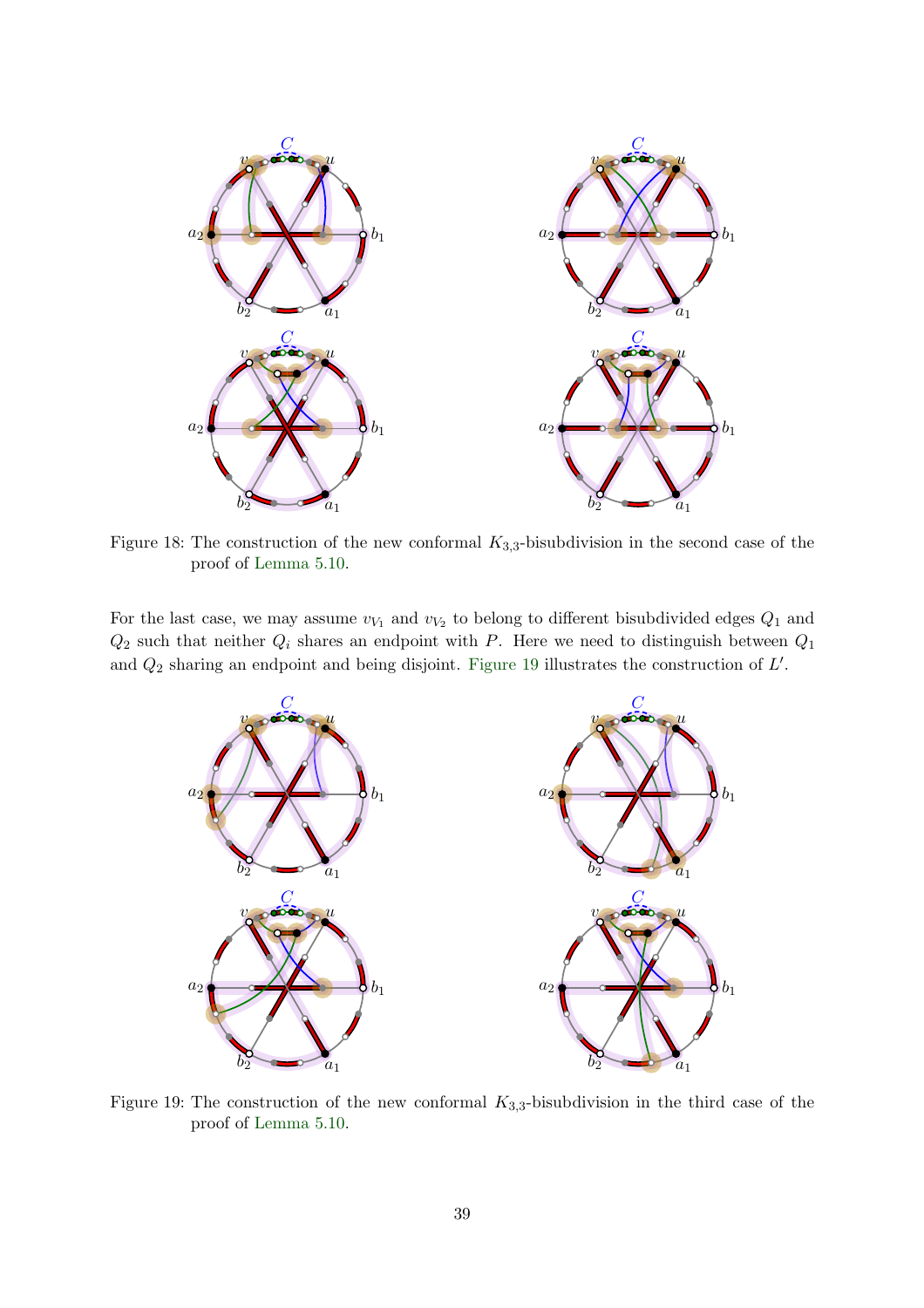So whenever we find both a  $V_1$ -jump and a  $V_2$ -jump in  $L$ , we are able to find a conformal bisubdivision L' of  $K_{3,3}$  with a bisubdivided edge P' that contains all of C but is shorter than P in the previous bisubdivision. Thus by choosing L with minimal  $P$ , we still find a non-trivial tight cut as in the proofs of lemmata [5.8](#page-33-0) and [5.9,](#page-35-1) but neither of these tight cuts may yield a  $V_1$ -jump. Hence we must be able to construct a conformal bisubdivision of  $K_{3,3}$  that splits  $C$ .  $\Box$ 

With this we are ready to close this section with the proof of [Proposition 1.13.](#page-5-1)

*Proof of [Proposition 1.13.](#page-5-1)* Suppose B is a counterexample, so there exists a 4-cycle C in B such that C is not a subgraph of a conformal  $K_{3,3}$ -bisubdivision. By [Lemma 1.14](#page-5-2) this means that there is no conformal cross over C in B and thus, by Lemma  $5.10$  there exists a conformal bisubdivision L of  $K_{3,3}$  that splits C. As we have seen in [Figure 14](#page-32-1) we may choose L such that one of the degree three vertices in L belongs to C, let us call that vertex u. Let  $P_1$ ,  $P_2$ , and  $P_3$  be the bisubdivided edges of L that have u as an endpoint and let  $v_i$  be the other endpoint of  $P_i$  for all  $i \in [1,3]$ . Let  $Y := \bigcup_{i=1}^{3} V(P_i - v_i)$  and let us choose L among all conformal bisubdivisions of K<sub>3,3</sub> in B that split C to be one where |Y| is minimal. As L splits C we still have  $|Y \cap V(C)| \geq 3$ and  $|V(L) \setminus Y| \geq 3$  and thus Y is, as we have seen before, a non-trivial tight cut whose majority is exactly the colour class  $u$  belongs to. Without loss of generality let us assume the minority of Y to be in  $V_1$ . Observe that  $C \cap L$  forms an M-conformal path that must contain internal vertices of two different bisubdivided edges of L. By [Lemma 5.7](#page-33-1) there must exist an internally M-conformal path F that has one endpoint in  $Y \cap V_1$  and the other one in  $V_2(L-Y)$  such that  $F$  is internally disjoint from  $L$ . Recall the constructions illustrated in [Figure 16](#page-35-0) and suppose the endpoint of F in Y is an interior vertex of  $C \cap Y$ . If this is the case, we find a conformal bisubdivision  $L'$  of  $K_{3,3}$  in which ab and  $a'b'$  belong to two different bisubdivided edges which do not share an endpoint. By [Lemma 5.6](#page-31-0) this means we find a conformal bisubdivision of  $K_{3,3}$ which contains  $C$  as a subgraph, contradicting  $B$  being a counterexample. Hence  $F$  cannot contain an inner vertex of  $C \cap L$ . But in this case, we can find a conformal  $K_{3,3}$ -bisubdivision  $L'$ that splits C such that Y', which is defined for  $L'$  in the same way as Y is defined for L, contains fewer vertices than  $Y$  which contradicts our choice of  $L$ . So either way we reach a contradiction and thus there cannot be a counterexample to our claim.  $\Box$ 

### <span id="page-39-0"></span>6 An Algorithm for 2-MLP

To obtain an algorithmic solution for 2-MLP, we use [Proposition 1.13](#page-5-1) together with [Corollary 1.4.](#page-2-2) On a high level, we run into the following problems: First, we do not know for which perfect matching  $M$  of  $B$  we might be able to find a solution for 2-MLP and since there is a potentially exponential number of perfect matchings in  $B$  it clearly does not suffice to simply test all of them. Indeed, such an approach is doomed from the beginning since trying to solve 2-MLP for a fixed perfect matching is equivalent to the Directed 2-Disjoint Paths Problem. So we take a slightly different approach. Let  $a_1, a_2, b_1, b_2$  be the four vertices of an instance of 2-MLP. Let  $|V(B)| = n$ , then B contains  $\frac{n}{2}$  vertices of each colour. For each  $x \in \{a_1, a_2, b_1, b_2\}$  we may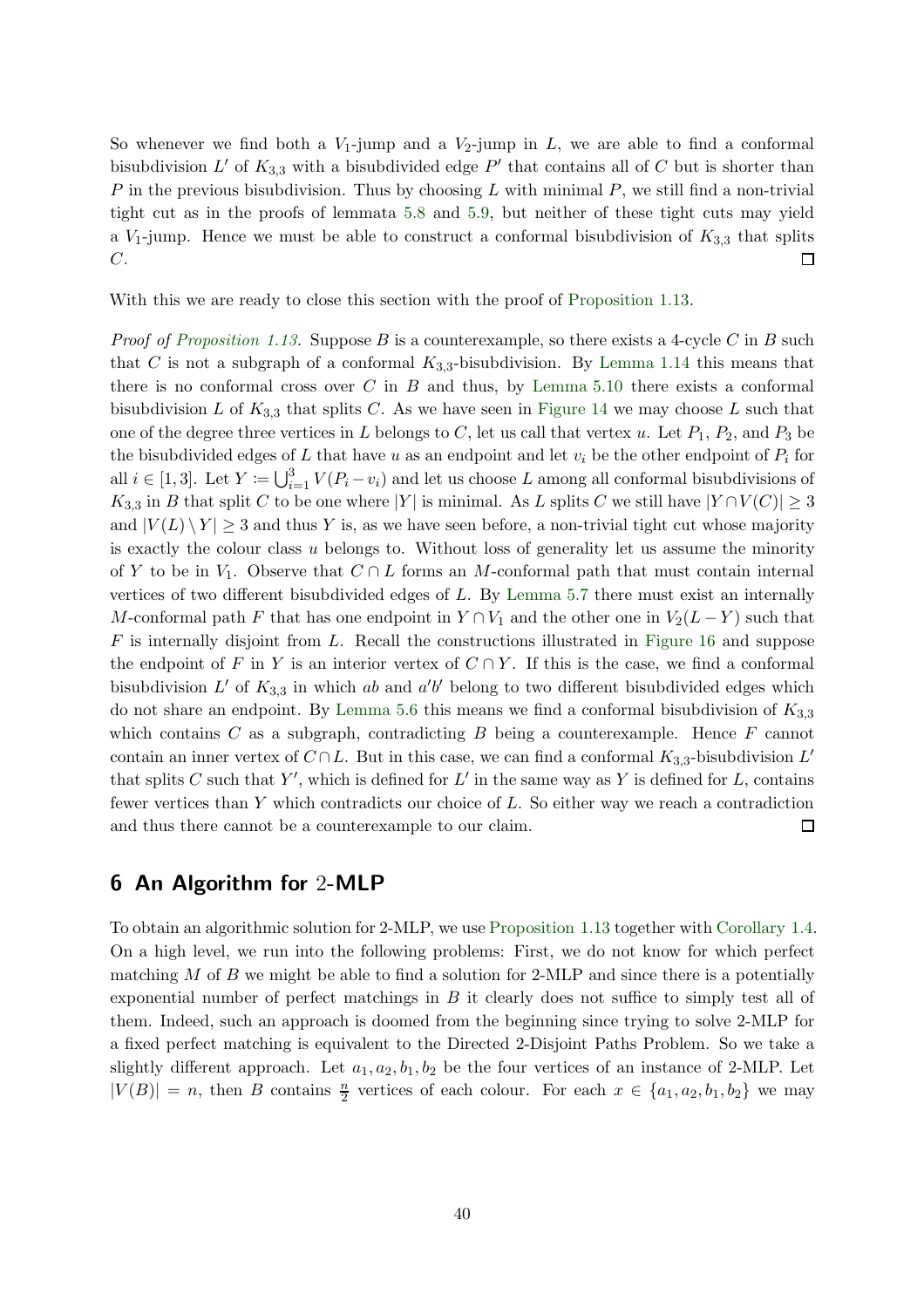choose from among the  $\frac{n}{2}$  vertices of the opposite colour in order to find a neighbour that might be matched to  $x$  by some perfect matching of  $B$ . In total this means there are at most

$$
2\binom{\frac{n}{2}}{2}=2\frac{\frac{n}{2}(\frac{n}{2}-1)}{2}\in\mathcal{O}(n^2)
$$

many choices of edges that might cover our four terminal vertices in a perfect matching of B. Let  $F \subseteq E(B)$  be a set of at most four edges such that each vertex from among  $a_1, a_2, b_1$ , and  $b_2$  is covered by an edge of F. Next we need to decide whether F is contained in a perfect matching of B, which can be done by the Hopcroft-Karp algorithm in time  $\mathcal{O}(n^{\frac{5}{2}})$  [\[HK73\]](#page-47-17). In case such a perfect matching exists, we then alter the graph B locally which takes up constant time. The main concern of this section is to introduce this local construction and to show that the existence of a conformal cross over a well-chosen 4-cycle certifies the existence of the desired linkage in a way that makes use of the matching edges in  $F$ . The key to deciding whether a conformal cross over our 4-cycle exists is [Proposition 1.13](#page-5-1) in combination with [Corollary 1.4.](#page-2-2) In total, this approach decides 2-MLP in time  $\mathcal{O}(n^5)$ .

Let B be a bipartite graph with a perfect matching,  $F \subseteq E(B)$  and  $X \subseteq V(B)$ . The set F is said to be an X-cover, if every edge in F contains a vertex of X and every vertex in X is covered by an edge of  $F$ . If  $F$  is an extendible set of edges in  $B$  and  $M$  is a perfect matching B with  $F \subseteq M$ , M is said to extend F. From the discussion above it is clear that there are  $\mathcal{O}(|V(B)|^2)$  many X-covers in B for any set  $X \subseteq V(B)$  with  $|X \cap V_1| = |X \cap V_2| = 2$ . Given distinct vertices  $a_1, a_2 \in V_1$ ,  $b_1, b_2 \in V_2$ , and an extendible  $\{a_1, a_2, b_1, b_2\}$ -cover  $F \subseteq E(B)$  we say that B is an F-instance of 2-MLP for  $(a_1, a_2)$  and  $(b_1, b_2)$  if there exists a perfect matching M of B that extends F such that there are two disjoint internally M-conformal paths  $P_1$  and  $P_2$  such that  $P_i$  has endpoints  $a_i$  and  $b_i$  for each  $i \in [1,2]$ .

**Definition 6.1.** Let B be a bipartite graph with a perfect matching,  $a_1, a_2 \in V_1$  and  $b_1, b_2 \in V_2$ four distinct vertices of B, and F an extendible  $\{a_1, a_2, b_1, b_2\}$ -cover of size four. Let  $ua_2, vb_1 \in F$ . We define the following transformation of B with respect to F,  $(a_1, a_2)$ , and  $(b_1, b_2)$ .

$$
B_3(B, F, \{a_1, a_2, b_1, b_2\}) := B - u - v + a_2b_1
$$
  

$$
F_3(B, F, \{a_1, a_2, b_1, b_2\}) := (F \setminus \{ua_2, vb_1\}) \cup \{a_2b_1\}
$$

<span id="page-40-0"></span>**Lemma 6.2.** Let B be a bipartite graph with a perfect matching,  $a_1, a_2 \in V_1$  and  $b_1, b_2 \in V_2$ four distinct vertices of B, and F an extendible  $\{a_1, a_2, b_1, b_2\}$ -cover of size four. Then B is an F-instance of 2-MLP for  $(a_1, a_2)$  and  $(b_1, b_2)$  if and only if  $B_3(B, F, \{a_1, a_2, b_1, b_2\})$  is a  $\mathsf{F}_3(B, F, \{a_1, a_2, b_1, b_2\})$ -instance of 2-MLP for  $(a_1, a_2)$  and  $(b_1, b_2)$ .

*Proof.* If B is an F-instance of 2-MLP for  $(a_1, a_2)$  and  $(b_1, b_2)$  there is a perfect matching M that extends F such that there exist disjoint and internally M-conformal paths  $P_1$  and  $P_2$ where  $P_i$  has endpoints  $a_i$  and  $b_i$  for each  $i \in [1,2]$ . Let  $ua_2, vb_1 \in F$ , then  $\{u, v\} \cap (V(P_1) \cup$  $V(P_2) = \emptyset$ . Let us add the edges uv and  $a_2b_1$  to B, then  $C := ua_2b_1vu$  is an M-conformal 4-cycle in B. We set  $M' := (M' \setminus E(C)) \cup \{uv, a_2b_1\}$ , then  $P_1$  and  $P_2$  are internally  $M'$ conformal paths that still exist in  $B_3(B, F, \{a_1, a_2, b_1, b_2\})$  and  $M' \setminus \{uv\}$  is a perfect matching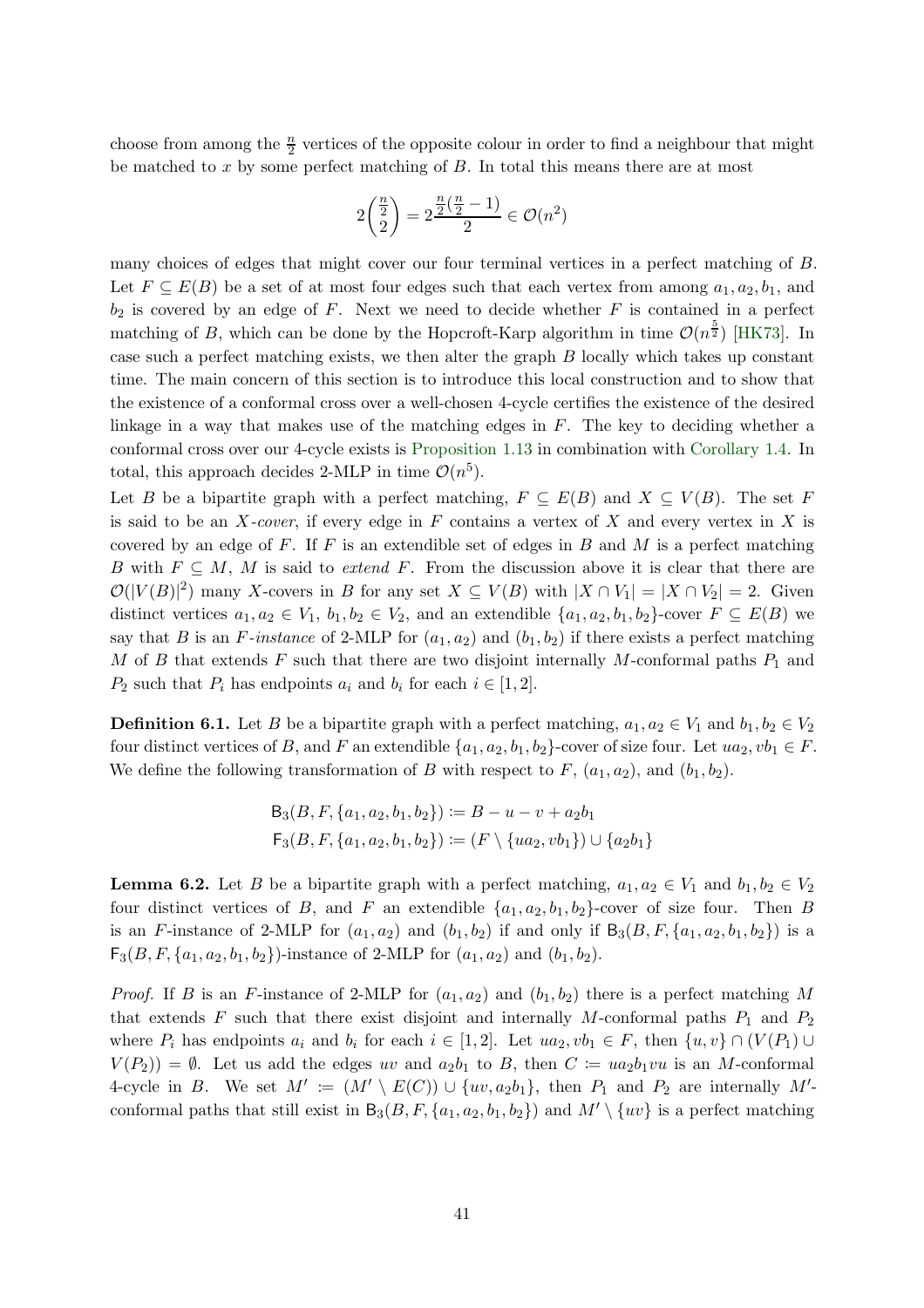of  $B_3(B, F, \{a_1, a_2, b_1, b_2\})$  that extends  $F_3(B, F, \{a_1, a_2, b_1, b_2\})$ . Hence  $B_3(B, F, \{a_1, a_2, b_1, b_2\})$ is a  $\mathsf{F}_3(B, F, \{a_1, a_2, b_1, b_2\})$ -instance of 2-MLP for  $(a_1, a_2)$  and  $(b_1, b_2)$ .

Now assume that  $B_3(B, F, \{a_1, a_2, b_1, b_2\})$  is a  $F_3(B, F, \{a_1, a_2, b_1, b_2\})$ -instance of 2-MLP for  $(a_1, a_2)$  and  $(b_1, b_2)$ . As before let M be a perfect matching extending  $F_3(B, F, \{a_1, a_2, b_1, b_2\})$ and let  $P_1$ ,  $P_2$  be the corresponding internally M-conformal paths. Let  $ua_2, vb_1 \in F$ , then  $M \cup \{uv\}$  is a perfect matching of  $B + a_2b_1 + uv$  and  $C \coloneqq ua_2b_1vu$  is an  $M \cup \{uv\}$ -conformal 4-cycle in  $B + a_2b_1 + uv$ . We set  $M' := (M' \setminus E(C)) \cup \{ua_2, vb_1\}$ , then  $P_1$  and  $P_2$  are internally M'-conformal paths in  $B + a_2b_1 + uv$  that still exist in B and M' is also a perfect matching of B. Thus B is an F-instance of 2-MLP for  $(a_1, a_2)$  and  $(b_1, b_2)$ .  $\Box$ 

**Definition 6.3.** Let B be a bipartite graph with a perfect matching,  $a_1, a_2 \in V_1$  and  $b_1, b_2 \in V_2$ four distinct vertices of B,  $S := \{a_1, a_2, b_1, b_2\}$ , and F an extendible S-cover of size at least three such that  $a_2b_1 \in F$  if and only if  $|F| = 3$ . Let  $ua_1, vb_2 \in F$ . We define the following transformation of B with respect to F,  $(a_1, a_2)$ , and  $(b_1, b_2)$ . If  $|F| = 3$  use the following construction:

$$
B_2(B, F, S) := B - u - v + a_1 b_2
$$
  

$$
F_2(B, F, S) := (F \setminus \{ua_1, vb_2\}) \cup \{a_1 b_2\}
$$

Otherwise, we can first obtain an instance where our extendible cover has size three as required:

$$
\begin{aligned} \mathsf{B}_2(B,F,S) &:= \mathsf{B}_2(\mathsf{B}_3(B,F,S),\mathsf{F}_3(B,F,S),S) \\ \mathsf{F}_2(B,F,S) &:= \mathsf{F}_2(\mathsf{B}_3(B,F,S),\mathsf{F}_3(B,F,S),S) \end{aligned}
$$

<span id="page-41-0"></span>**Lemma 6.4.** Let B be a bipartite graph with a perfect matching,  $a_1, a_2 \in V_1$  and  $b_1, b_2 \in V_2$ four distinct vertices of B,  $S := \{a_1, a_2, b_1, b_2\}$ , and F an extendible S-cover of size at least three. Then B is an F-instance of 2-MLP for  $(a_1, a_2)$  and  $(b_1, b_2)$  if and only if  $B_2(B, F, S)$  is a  $F_2(B, F, S)$ -instance of 2-MLP for  $(a_1, a_2)$  and  $(b_1, b_2)$ .

*Proof.* We only have to consider the case  $|F| = 3$ , since the case  $|F| = 4$  follows, by [Lemma 6.2,](#page-40-0) with the same arguments.

If B is an F-instance of 2-MLP for  $(a_1, a_2)$  and  $(b_1, b_2)$  there is a perfect matching M that extends F such that there exist disjoint and internally M-conformal paths  $P_1$  and  $P_2$  where  $P_i$ has endpoints  $a_i$  and  $b_i$  for each  $i \in [1,2]$ . Let  $ua_1, vb_2 \in F$ , then  $\{u, v\} \cap (V(P_1) \cup V(P_2)) = \emptyset$ . Let us add the edges uv and  $a_1b_2$  to B, then  $C \coloneqq ua_1b_2vu$  is an M-conformal 4-cycle in B. We set  $M' := (M' \setminus E(C)) \cup \{uv, a_1b_2\}$ , then  $P_1$  and  $P_2$  are internally M'-conformal paths that still exist in  $B_2(B, F, S)$  and  $M' \setminus \{uv\}$  is a perfect matching of  $B_2(B, F, S)$  that extends  $F_2(B, F, S)$ . Hence  $B_2(B, F, S)$  is a  $F_2(B, F, S)$ -instance of 2-MLP for  $(a_1, a_2)$  and  $(b_1, b_2)$ .

Now assume that  $B_2(B, F, S)$  is a  $F_2(B, F, S)$ -instance of 2-MLP for  $(a_1, a_2)$  and  $(b_1, b_2)$ . As before let M be a perfect matching extending  $F_2(B, F, S)$  and let  $P_1$ ,  $P_2$  be the corresponding internally M-conformal paths. Let  $ua_1, vb_2 \in F$ , then  $M \cup \{uv\}$  is a perfect matching of  $B + a_1b_2 + uv$  and  $C \coloneqq ua_1b_2vu$  is an  $M \cup \{uv\}$ -conformal 4-cycle in  $B + a_1b_2 + uv$ . We set  $M' \coloneqq (M' \setminus E(C)) \cup \{ua_1, vb_2\}$ , then  $P_1$  and  $P_2$  are internally M'-conformal paths in  $B+a_1b_2+uv$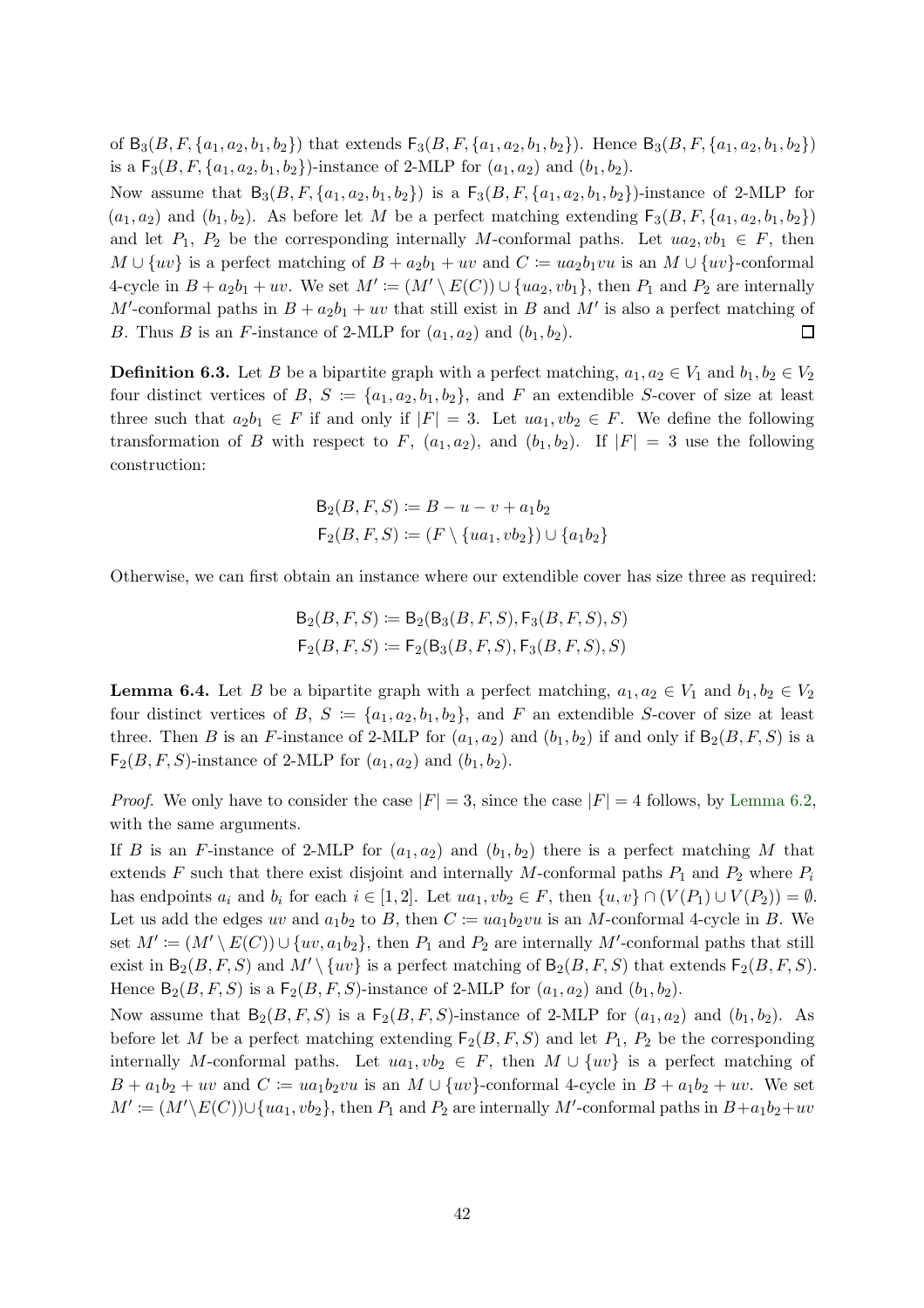that still exist in  $B$  and  $M'$  is also a perfect matching of  $B$ . Thus  $B$  is an  $F$ -instance of 2-MLP for  $(a_1, a_2)$  and  $(b_1, b_2)$ .  $\Box$ 

**Definition 6.5.** Let B be a bipartite graph with a perfect matching,  $a_1, a_2 \in V_1$  and  $b_1, b_2 \in V_2$ four distinct vertices of B,  $S := \{a_1, a_2, b_1, b_2\}$ , and F an extendible S-cover such that  $a_2b_1 \in F$ if and only if  $|F| \leq 3$ . We define the following transformation of B with respect to F,  $(a_1, a_2)$ , and  $(b_1, b_2)$ . If  $|F| = 2$ , and therefore  $F = \{a_1b_2, a_2b_1\}$ , use the following construction: Let x, y be two distinct vertices that do not belong to B.

$$
B(B, F, S) := B + x + y + \{xy, xb_1, xb_2, ya_1, ya_2\}
$$

Otherwise, we can first obtain an instance where our extendible cover has size two as required above:

$$
\mathsf{B}(B,F,S) \coloneqq \mathsf{B}(\mathsf{B}_2(B,F,S),\mathsf{F}_2(B,F,S),S)
$$

<span id="page-42-0"></span>In either case let  $Cycle(B, F, S)$  be the 4-cycle  $a_1yxb_2$ .

**Lemma 6.6.** Let B be a bipartite graph with a perfect matching,  $a_1, a_2 \in V_1$  and  $b_1, b_2 \in V_2$ four distinct vertices of B,  $S := \{a_1, a_2, b_1, b_2\}$ , and F an extendible S-cover such that  $a_2b_1 \in F$ if and only if  $|F| \leq 3$ . Then B is an F-instance of 2-MLP for  $(a_1, a_2)$  and  $(b_1, b_2)$  if and only if there exists a conformal cross over  $Cycle(B, F, S)$  in  $B(B, F, S)$ .

*Proof.* In case  $|F| > 3$  we may replace B and F by  $B_2(B, F, S)$  and  $F_2(B, F, S)$  without influencing the fact whether B is an F-instance of 2-MLP for  $(a_1, a_2)$  and  $(b_1, b_2)$  by [Lemma 6.4.](#page-41-0) Hence, without loss of generality, we may assume  $|F| = 2$ .

If B is an F-instance of 2-MLP for  $(a_1, a_2)$  and  $(b_1, b_2)$  there is a perfect matching M that extends  $F$  such that there exist disjoint and internally  $M$ -conformal paths  $P_1$  and  $P_2$  where  $P_i$  has endpoints  $a_i$  and  $b_i$  for each  $i \in [1,2]$ . Then  $M' \coloneqq M \cup \{xy\}$  is a perfect matching of  $B(B, F, S)$  and  $P_1$ ,  $P_2$  are internally M'-conformal paths in  $B(B, F, S)$  that, in particular, avoid the vertices x and y. Hence  $H := P_1 + P_2 + B(B, F, S)[S \cup \{x, y\}]$  is an M'-conformal subgraph of  $B(B, F, S)$ . It is straightforward to see that H is indeed a bisubdivision of  $K_{3,3}$  that contains  $Cycle(B, F, S)$  as a subgraph, see [Figure 20](#page-43-0) for an illustration. By [Lemma 1.14](#page-5-2) this means that there is a conformal cross over  $\text{Cycle}(B, F, S)$  in  $B(B, F, S)$  and thus we are done with the forward direction.

For the reverse direction let  $P_1$  and  $P_2$  be the two alternating paths that form the conformal cross over Cycle $(B, F, S)$  in  $B(B, F, S)$  such that  $P_1$  has  $a_1$  as an endpoint while  $P_2$  as  $b_2$  as an endpoint. Then, in particular,  $P_1$  and  $P_2$  are of even length. Since x and y both are of degree exactly three in B(B, F, S),  $P_1 + P_2$  must contain all neighbours of x and y and thus  $S \subseteq V(P_1 + P_2)$ . Since  $P_1$  and  $P_2$  form a conformal cross over Cycle(B, F, S),  $H = \text{Cycle}(B, F, S) + P_1 + P_2 + a_2b_1$  is a conformal subgraph of  $B(B, F, S)$ . Indeed, H is a bisubdivision of  $K_{3,3}$  and thus there exists a perfect matching M of  $B(B, F, S)$  such that  $a_1b_2, xy, a_2b_1 \in M$  and H is M-conformal. Let  $P'_1 := a_1 P_1 b_1$  and  $P'_2 := b_2 P_2 a_2$ , then the  $P'_i$  are disjoint and internally M'-conformal paths. Moreover,  $M' \setminus \{xy\}$  is a perfect matching of B that extends F, and thus B is a F-instance of 2-MLP for  $(a_1, a_2)$  and  $(b_1, b_2)$ .  $\Box$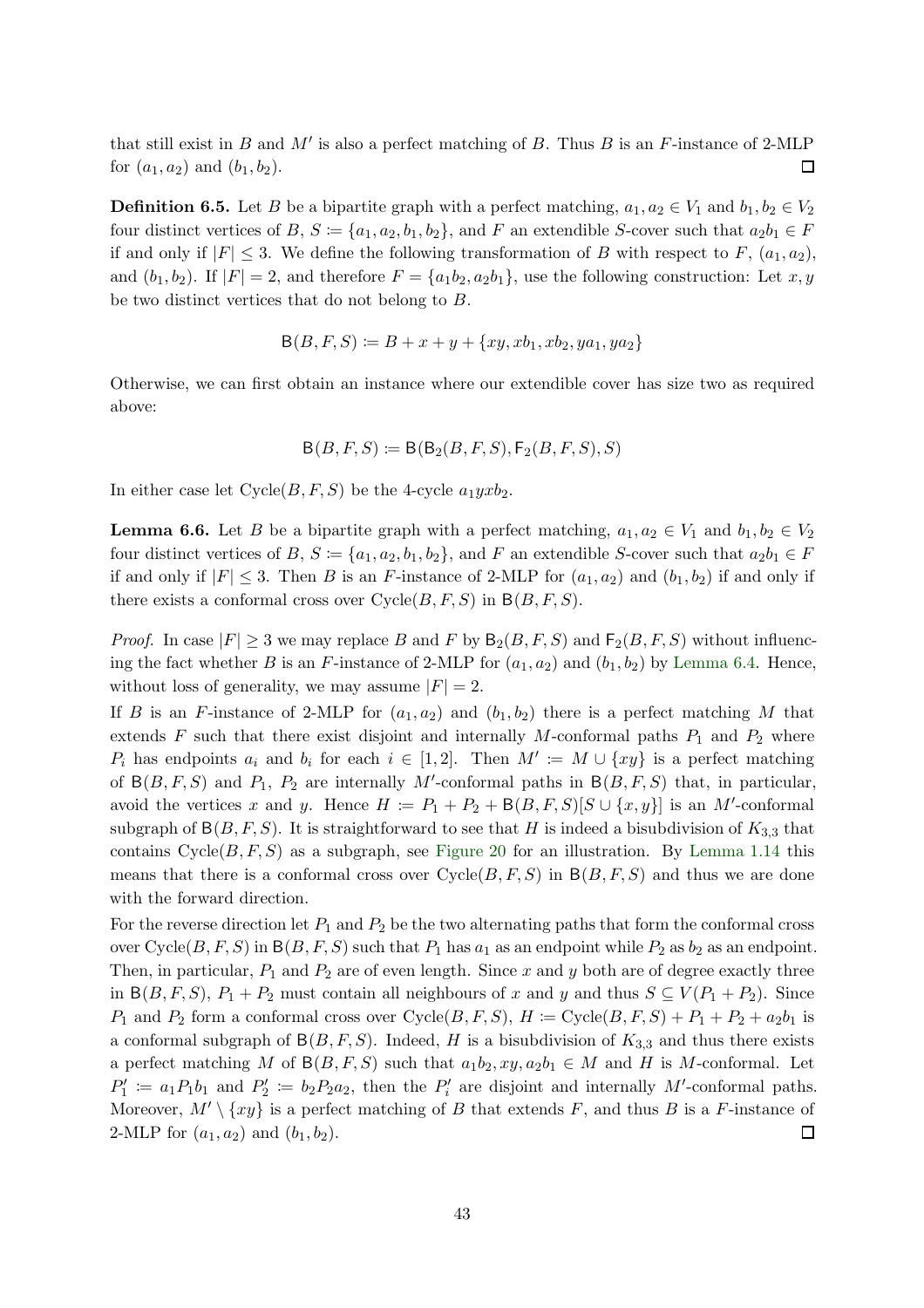<span id="page-43-0"></span>

Figure 20: A conformal bisubdivision of  $K_{3,3}$  containing the 4-cycle Cycle( $B, F, S$ ).

<span id="page-43-1"></span>Our goal is to reduce 2-MLP to the detection of  $K_{3,3}$ -free braces. For this we need to make sure that, in case we are dealing with a 'Yes'-instance, the bisubdivision of  $K_{3,3}$  cannot vanish somehow.

**Lemma 6.7.** Let B be a bipartite matching covered graph,  $\partial_B(X)$  a non-trivial tight cut in B, and M a perfect matching in B. If P is an internally M-conformal path with both endpoints in X but  $E(P) \cap \partial_B(X) \neq \emptyset$ , then  $E(P) \cap \partial_B(X) \cap M \neq \emptyset$  and  $|E(P) \cap \partial_B(X)| = 2$ .

*Proof.* Let  $a \in V_1$  and  $b \in V_2$  be the two endpoints of P and let us traverse P from a towards b. Let  $e_1$  be the first edge of  $E(P) \cap \partial_B(X)$  we encounter this way and let  $e_2$  be the second edge. Moreover let  $x_i$  be the endpoint of  $e_i$  in X and suppose  $\{e_1, e_2\} \cap M = \emptyset$ . By choice of  $e_1$  and  $e_2$ the path  $x_1Px_2$  lies completely in  $\overline{X}$  and is M-conformal. Thus  $x_1Px_2$  must be of odd length and therefore  $x_1$  and  $x_2$  must be of different colour. Hence both  $X \cap V_1$  and  $X \cap V_2$  must have a neighbour in  $\overline{X}$ , this, however, contradicts [Lemma 2.6,](#page-8-0) and thus one of the two edges must be an edge of M.

Suppose P has more than two edges in  $\partial_B(X)$ . If the majority of X is in V<sub>1</sub>, then the second endpoint, say  $y_2$ , of  $e_1$  must be a vertex of  $V_1$  as well and  $e_2 \in M$ . In this case let  $a' \coloneqq y_2$ . If on the other hand the majority of X is in  $V_2$ , then  $y_2 \in V_2$  and thus  $e_1 \in M$  implying  $e_2 \notin M$ . Hence  $y_2$  must be covered by an edge  $e' \in M \cap E(P)$  with second endpoint a'. In either case,  $a'P$  is an internally M-conformal path with both endpoints in X and an edge in  $\partial_B(X)$ . By the arguments above, this means that  $E(a'P) \cap \partial_B(X) \cap M \neq \emptyset$ , but this means  $|M \cap \partial_B(X)| \geq 2$ contradicting  $\partial_B(X)$  being a tight cut. Hence  $|E(P) \cap \partial_B(X)| = 2$ .  $\Box$ 

<span id="page-43-2"></span>**Lemma 6.8.** Let B be a bipartite graph with a perfect matching and  $H \subseteq B$  a conformal subgraph B such that  $V_1(H) = \{a_1, a_2, y\}$ ,  $V_2(H) = \{b_1, b_2, x\}$ ,  $E(H) =$  ${a_1b_2, a_2b_1, xy, a_1x, a_2x, b_1y, b_2y}$ , and  $\deg_B(x) = \deg_B(y) = 3$ . Let  $C := a_1xyb_2a_1$ , then there is a conformal cross over C in B if and only if B has a brace J such that  $H \subseteq J$  and J contains  $K_{3,3}$ .

*Proof.* Let  $S \coloneqq \{a_1, a_2, b_2, b_2\}$ . Suppose there is a conformal cross over C in B. This case starts out similar to the reverse direction of the previous lemma. Let  $P_1$  and  $P_2$  be the two alternating paths that form the conformal cross over C in B such that  $P_1$  has  $a_1$  as an endpoint while  $P_2$  as  $b_2$  as an endpoint. Then, in particular,  $P_1$  and  $P_2$  are of even length. Since x and y both are of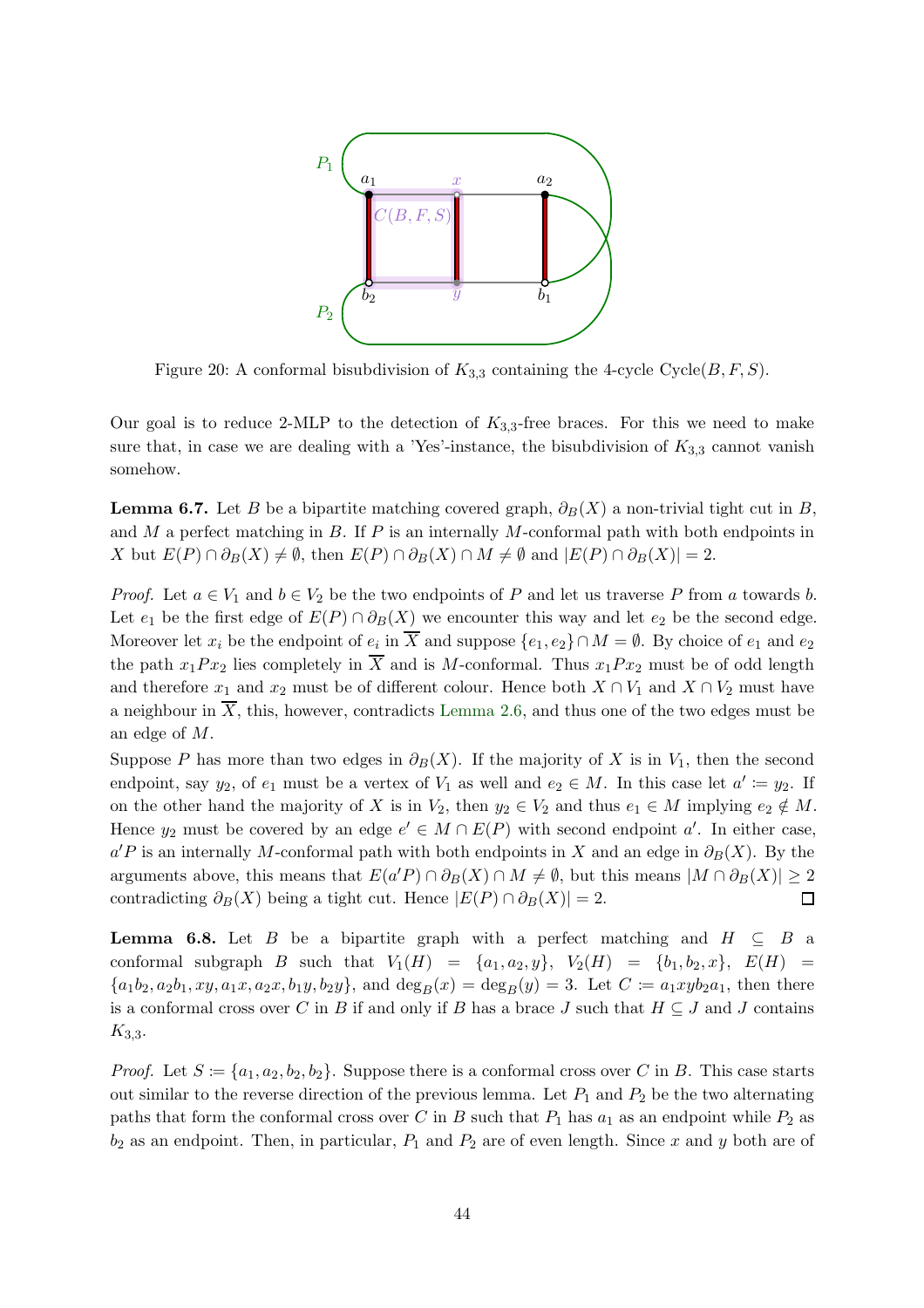degree exactly three in B by our assumption,  $P_1 + P_2$  must contain all neighbours of x and y and thus  $S \subseteq V(P_1 + P_2)$ . Since  $P_1$  and  $P_2$  form a conformal cross over  $C, H' \coloneqq C + P_1 + P_2 + a_2b_1$ is a conformal subgraph of B. Indeed,  $H'$  is a bisubdivision of  $K_{3,3}$ 

Let us choose B to be a minimal counterexample. In case B is brace, it must contain  $K_{3,3}$  since it contains a conformal bisubdivision of  $K_{3,3}$  and thus we are done. Hence we may assume that there is a non-trivial tight cut  $\partial_B(X)$  in B. If X, or  $\overline{X}$ , is disjoint from H', one of the two tight cut contractions of  $\partial_B(X)$ , let us call it B', still contains H' as a conformal subgraph and by choice of B, the assertion holds true for B' and we find a brace J of B' as desired. By ??, this means that J is a brace of B and thus B cannot be a counterexample. Hence both X and  $\overline{X}$ must contain vertices of H'. Observe that  $\partial_{H'}(X)$  is also a tight cut of H'. Now H' has exactly one  $K_{3,3}$  and, possibly, a bunch of  $C_4$  as its list of braces. Moreover, the brace J' of H' that is isomorphic to  $K_{3,3}$  must contain all six degree three vertices of  $H'$ , or remainders of them. Indeed, this means that either X or  $\overline{X}$  contains at least five vertices of H. By [Lemma 6.7](#page-43-1) this means that at most one of the two paths  $P_1$  and  $P_2$  may have an edge in  $\partial_B(X)$ . If none of the two paths has an edge in  $\partial_B(X)$ , then one of the two tight cut contractions of  $\partial_B(X)$  contains all of  $H'$  as a conformal subgraph, contradicting  $B$  being a minimal counterexample as before. Hence we may assume  $E(P_1) \cap \partial_B(X) \neq \emptyset$ . First, assume  $|E(P_1) \cap \partial_B(X)| \geq 2$ . We claim that both endpoints of  $P_1$  belong to one of the two shores, say X and  $|E(P_1) \cap \partial_B(X)| = 2$ . To see this let  $Q_1, \ldots, Q_\ell, \ell \geq 2$  be the components of  $P_1 - \partial_B(X)$  with vertex sets in X. By [Lemma 2.6](#page-8-0) each  $Q_i$  must have both endpoints in the same colour class and thus is of even length. Thus for each  $Q_j$  there exists an edge in  $M \cap \partial_B(X) \cap E(P_1)$  covering an endpoint of  $Q_j$ . Consequently, with  $\ell \geq 2$  this contradicts  $\partial_B(X)$  being tight. Hence  $|E(P_1) \cap \partial_B(X)| \geq 2$ . However, if  $P_1$ would have an endpoint in both X and  $\overline{X}$ , then  $|\partial_B(X)|$  would be odd. Also note that in case both endpoints of  $P_1$  are in X, then all of H must be in X since otherwise, we could choose a perfect matching of H' with at least two edges in  $\partial_B(X)$ . Hence after contracting the shore that does not contain an endpoint of  $P_1$ , we obtain a matching covered graph that contains a conformal  $K_{3,3}$ -bisubdivision with H as a subgraph. In case  $|E(P_1) \cap \partial_B(X)| = 1$  exactly one endpoint of  $P_1$  must be contained in, say,  $\overline{X}$ , while the rest of H belongs to X. Again, after contracting the shore that does not contain an endpoint of  $P_1$  we obtain a matching covered graph that contains a conformal  $K_{3,3}$ -bisubdivision with H as a subgraph. Hence in neither case  $B$  can be a minimal counterexample, and thus no such  $B$  can exist.

The reverse follows among similar lines. If there is a  $K_{3,3}$ -containing brace J of B such that  $H \subseteq J$ , then, by [Proposition 1.13](#page-5-1) there must be a conformal bisubdivision L of  $K_{3,3}$  in J that contains C as a subgraph. Indeed, as we have seen before, we can choose L such that  $H \subseteq L$ and thus there must be a conformal bisubdivision L' of  $K_{3,3}$  in B such that  $H \subseteq L'$ . According to [Lemma 1.14,](#page-5-2) this means that there is a conformal cross over  $C$  in  $B$ .  $\Box$ 

<span id="page-44-0"></span>Lemma 6.9 ([\[RST99\]](#page-48-7)). There exists an algorithm that, given a bipartite and matching covered graph B as input, computes a list of all braces of B in time  $\mathcal{O}(|V(B)||E(B)|)$ .

With this, we are finally ready for the proof of [Theorem 1.11](#page-5-3)

*Proof of [Theorem 1.11.](#page-5-3)* Let B be a bipartite graph with a perfect matching and  $S :=$  ${a_1, a_2, b_1, b_2}$  be the set of terminals we received as input for the 2-MLP. By the discussion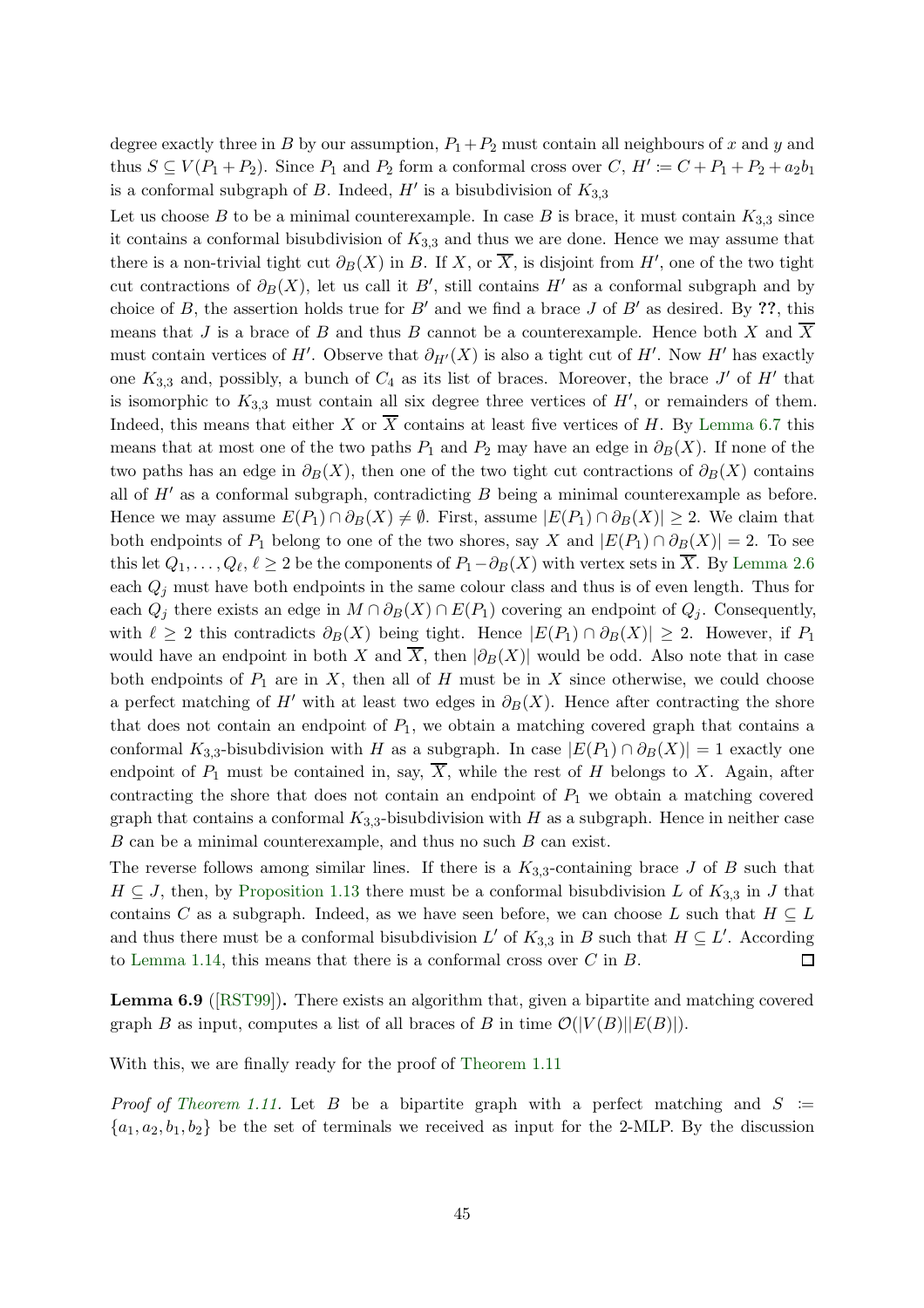at the start of this section we only have to check for each of the at most  $|V(B)|^2$  S-covers F whether they are extendible and whether B is an F-instance of 2-MLP for  $(a_1, a_2)$  and  $(b_1, b_2)$ . To check whether F is extendable we have to check whether  $B - V(F)$  has a perfect matching which can be done by the Hopcroft-Karp algorithm in time  $\mathcal{O}(n^{\frac{5}{2}})$  [\[HK73\]](#page-47-17). So we may assume  ${\cal F}$  to be extendible.

In case  $F = \{a_1b_1, a_2b_2\}$  we can stop immediately and return the answer 'Yes'.

If  $|F \cap \{a_1b_1, a_2b_2\}| = 1$  we can reduce the problem of finding our 2-linkage to the reachability problem in digraphs as follows. Without loss of generality let us assume  $a_1a_2 \in F$  and let M be a perfect matching of B that extends F. Moreover, let  $e_a \in M$  be the edge covering  $a_2$  while  $e_b$  is the edge of M covering  $b_2$ . There exists a perfect matching M' of B that extends F such that there is an internally M'-conformal path with endpoints  $a_2$  and  $b_2$  in  $B - a_1 - b_1$  if and only if there is an internally M-conformal path P with endpoints  $a_2$  and  $b_2$  in  $B - a_1 - b_1$  by [Theorem 2.4.](#page-7-3) Testing whether such a path exists is equivalent to the reachability problem in digraphs, i.e. the problem of deciding whether there exists a directed s-t-path for given vertices s and t. Hence this can be done in polynomial time.

Thus we may assume  $F \cap \{a_1b_1, a_2b_2\} = \emptyset$ . By [Lemma 6.6](#page-42-0) we can translate the problem into the decision problem, whether there is a conformal cross over the 4-cycle Cycle  $(B, F, S)$  in  $B(B, F, S)$ . Let H be the subgraph of  $B(B, F, S)$  induced by  $S \cup \{x, y\}$ , then [Lemma 6.8](#page-43-2) allows us to return 'Yes' if and only if  $B(B, F, S)$  has a  $K_{3,3}$ -containing brace J with  $H \subseteq J$ . [Lemma 6.9](#page-44-0) finds all braces of  $B(B, F, S)$  in time  $\mathcal{O}(|V(B)|^3)$  and if there is a brace J with  $H \subseteq J$  we can use [Corollary 1.4](#page-2-2) to decide in time  $\mathcal{O}(|V(B)|^3)$  whether J is  $K_{3,3}$ -free.  $\Box$ 

# <span id="page-45-0"></span>7 Conclusion

This paper is part of an ongoing series of papers which tries to extend the graph minors theory of Robertson and Seymour to matching minors in bipartite graphs. While matching minors have already proven to be a powerful tool in the resolution of the Pfaffian Recognition Problem [\[McC04,](#page-47-6) [RST99\]](#page-48-7), so far few attempts have been made to further understand the properties of matching minors in bipartite graphs. In the previous paper of the series [\[GKW21\]](#page-47-10) it was proven that the exclusion of a planar matching minor in a bipartite graph leads to a relatively well behaved tree-structure, similar to how excluding a planar minor leads to bounded treewidth. In the same paper it was also shown that excluding a planar matching minor leads to an XPalgorithm for the bipartite  $t$ -DAPP. In the context of these findings, this paper is a consequential next step towards a matching theoretic version of the Flat Wall Theorem, which is the content of the next paper in line. Our hope is that positive results like these spark an increase of interest in the topic and act as a base for deeper structural insights for bipartite matching covered graphs.

#### 7.1 Relations with Digraphs

As mentioned in the introduction, there exists a tight interaction of digraphs and bipartite graphs with perfect matchings. This becomes particularly obvious by considering the following operation: Let B be a bipartite graph with a perfect matching M. Then let  $\vec{B}~$  be the orientation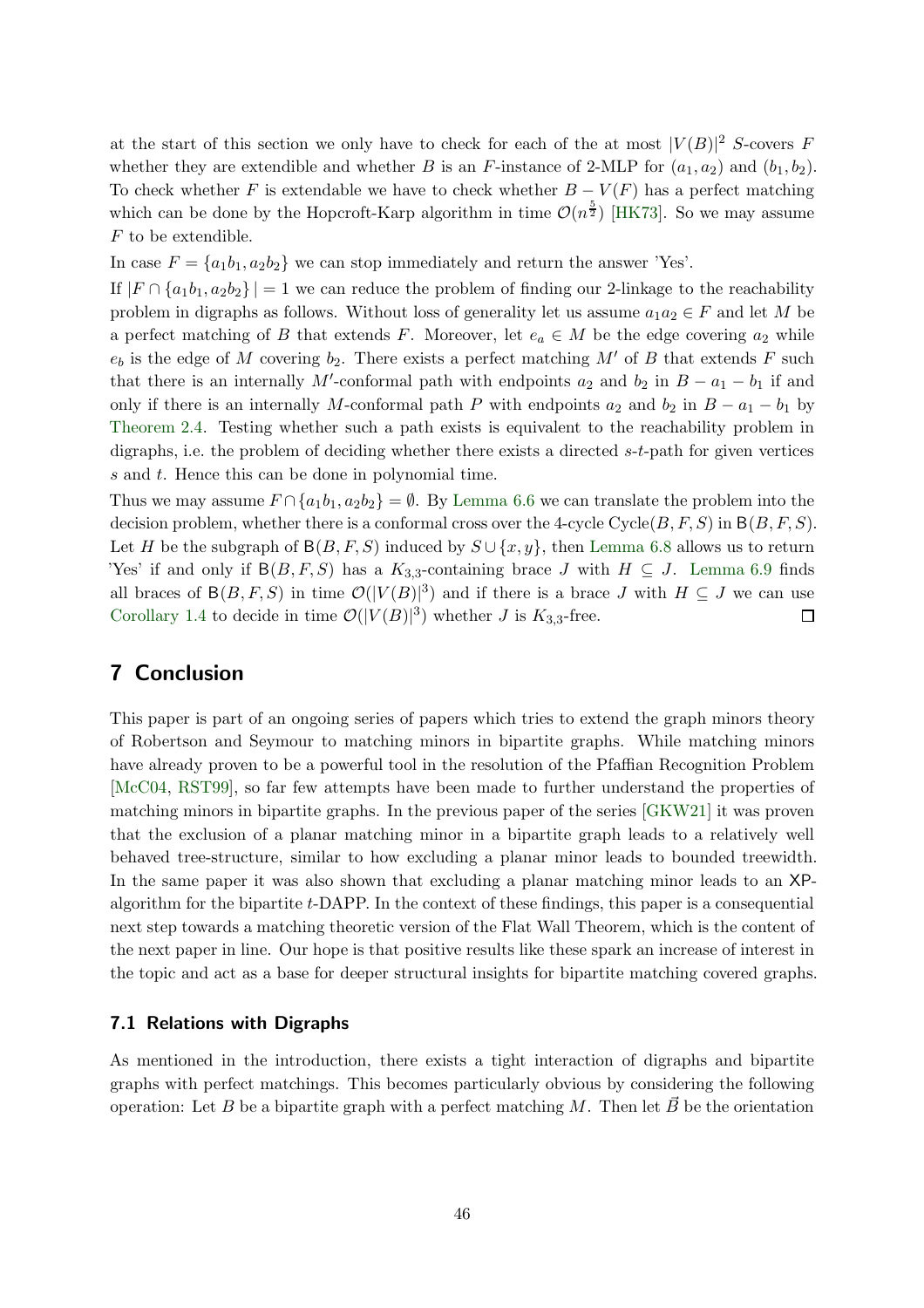<span id="page-46-1"></span>of B obtained by orienting every edge of B from  $V_1$  to  $V_2$ . Finally let  $\mathcal{D}(B, M)$  be the digraph obtained from  $\vec{B}$  by contracting every edge of M. See [Figure 21](#page-46-1) for an illustration.



Figure 21: Left: A bipartite graph B with a perfect matching  $M$ . Right: The arising M-direction  $\mathcal{D}(B, M)$ .

Clearly, once the colour classes  $V_1$  and  $V_2$  are uniquely identified with the direction of edges (in our case we say that edges go from  $V_1$  to  $V_2$ ) then the operation of forming the M-direction is invertible. Indeed, one can obtain from every digraph a uniquely determined bipartite graph with a perfect matching and vice versa. Moreover as it turns out, several structural properties of B are reflect in  $\mathcal{D}(B, M)$  and vice versa. These properties range from simple observations like  $B$  is connected if and only if  $\mathcal{D}(B, M)$  is weakly connected.' up to 'For each bipartite graph J with a perfect matching there exists a unique family  $\mathcal J$  of digraphs such that B contains J as a matching minor if and only if  $\mathcal{D}(B, M)$  contains a member of  $\mathcal J$  as a butterfly minor.'. This is proven and discussed in [\[GKW21\]](#page-47-10). The second property in particular allows us to combine the theory of butterfly minors in digraphs and the theory of matching minors in bipartite graphs into one unified theory. This angle of viewing digraphs and bipartite graphs with perfect matchings as related objects gives us a tool to have some sort of control over certain infinite antichains of the butterfly minor relation and, it also gives us a way to use the matching theoretic results of this paper to obtain structural results on digraphs while avoiding such problems as the absence of a directed Two Paths Theorem.

To see how this would be possible consider the example of the Directed 2-Disjoint Paths Problem. This problem is NP-complete and by using the M-direction and its inverse one can easily see that the problem of finding two disjoint directed paths between given terminal vertices in a digraph can be translated into asking whether there exist disjoint internally M-conformal paths between given terminal vertices in the corresponding bipartite graph. Hence, if we only slightly alter the definition of t-DAPP by not asking for the existence of a perfect matching for which a solution exists, but by insisting on the question whether there is solution for this particular perfect matching, the problem suddenly becomes NP-hard. So from the additional flexibility of being able to change the perfect matching possible tools can arise to deal with problems which are intractable on digraphs otherwise. It would be interesting to see where the limits of this additional flexibility lie.

#### References

<span id="page-46-0"></span>[AAF<sup>+</sup>04] Marién Abreu, Robert EL Aldred, Martin Funk, Bill Jackson, Domenico Labbate, and John Sheehan. Graphs and Digraphs with all 2-Factors Isomorphic. Journal of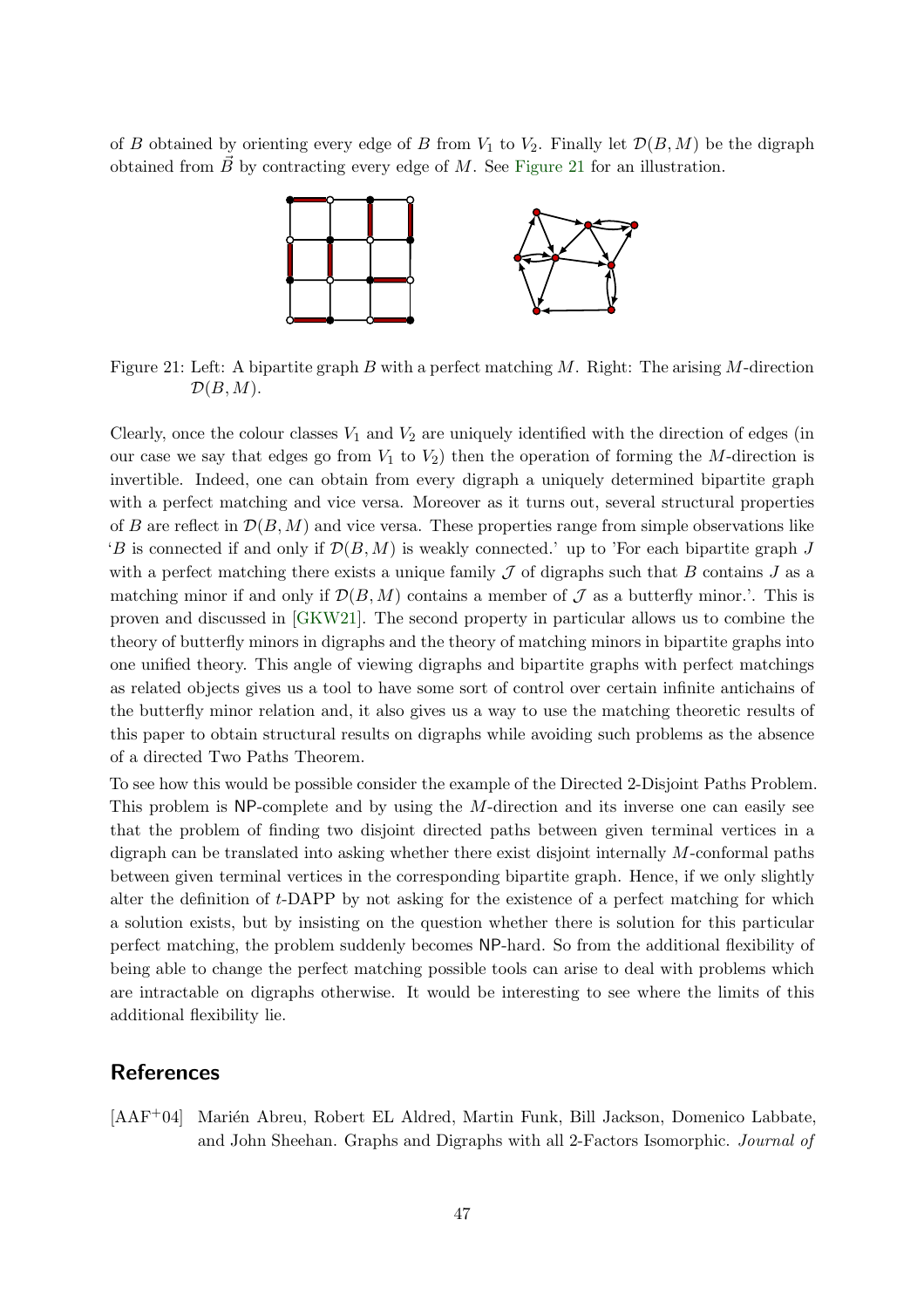Combinatorial Theory, Series B, 92(2):395–404, 2004.

- <span id="page-47-14"></span>[AHLS03] Robert EL Aldred, Derek A Holton, Dingjun Lou, and Akira Saito. M-Alternating Paths in n-Extendable Bipartite Graphs. Discrete Mathematics, 269(1-3):1–11, 2003.
- <span id="page-47-3"></span>[BJHM15] Jørgen Bang-Jensen, Frédéric Havet, and A Karolinna Maia. Finding a Subdivision of a Digraph. Theoretical Computer Science, 562:283–303, 2015.
- <span id="page-47-2"></span>[FHW80] Steven Fortune, John Hopcroft, and James Wyllie. The Directed Subgraph Homeomorphism Problem. *Theoretical Computer Science*,  $10(2):111-121$ , 1980.
- <span id="page-47-4"></span>[GKKK20] Archontia C Giannopoulou, Ken-ichi Kawarabayashi, Stephan Kreutzer, and Ojoung Kwon. The Directed Flat Wall Theorem. In Proceedings of the Fourteenth Annual ACM-SIAM Symposium on Discrete Algorithms, pages 239–258. SIAM, 2020.
- <span id="page-47-10"></span>[GKW21] Archontia C Giannopoulou, Stephan Kreutzer, and Sebastian Wiederrecht. Excluding a Planar Matching Minor in Bipartite Graphs. arXiv preprint arXiv:2106.00703, 2021.
- <span id="page-47-17"></span>[HK73] John E Hopcroft and Richard M Karp. An  $n^{5/2}$  Algorithm for Maximum Matchings in Bipartite Graphs. SIAM Journal on computing, 2(4):225–231, 1973.
- <span id="page-47-8"></span>[HRW19a] Meike Hatzel, Roman Rabinovich, and Sebastian Wiederrecht. Cyclewidth and the Grid Theorem for Perfect Matching Width of Bipartite Graphs. In International Workshop on Graph-Theoretic Concepts in Computer Science, pages 53–65. Springer, 2019.
- <span id="page-47-9"></span>[HRW19b] Meike Hatzel, Roman Rabinovich, and Sebastian Wiederrecht. Cyclewidth and the Grid Theorem for Perfect Matching Width of Bipartite Graphs. arXiv preprint arXiv:1902.01322, 2019.
- <span id="page-47-1"></span>[Jun70] Heinz A Jung. Eine Verallgemeinerung des n-fachen Zusammenhangs für Graphen. Mathematische Annalen, 187(2):95–103, 1970.
- <span id="page-47-5"></span>[Lov87] László Lovász. Matching Structure and the Matching Lattice. Journal of Combinatorial Theory, Series B, 43(2):187–222, 1987.
- <span id="page-47-0"></span>[Lov06] László Lovász. Graph Minor Theory. Bulletin of the American Mathematical Society, 43(1):75–86, 2006.
- <span id="page-47-11"></span>[LP09] László Lovász and Michael D Plummer. Matching Theory, volume 367. American Mathematical Soc., 2009.
- <span id="page-47-15"></span>[McC00] William McCuaig. Even Dicycles. Journal of Graph Theory, 35(1):46–68, 2000.
- <span id="page-47-16"></span>[McC01] William McCuaig. Brace Generation. Journal of Graph Theory, 38(3):124–169, 2001.
- <span id="page-47-6"></span>[McC04] William McCuaig. Pólya's Permanent Problem. Electronic Journal of Combinatorics, pages R79–R79, 2004.
- <span id="page-47-7"></span>[Nor05] Serguei Norine. *Matching Structure and Pfaffian Orientations of Graphs*. PhD thesis, Georgia Institute of Technology, 2005.
- <span id="page-47-12"></span>[Plu80] Michael D Plummer. On n-Extendable Graphs. Discrete Mathematics, 31(2):201– 210, 1980.
- <span id="page-47-13"></span>[Plu86] Michael D Plummer. Matching Extension in Bipartite Graphs. Congr. Numer, 54:245–258, 1986.